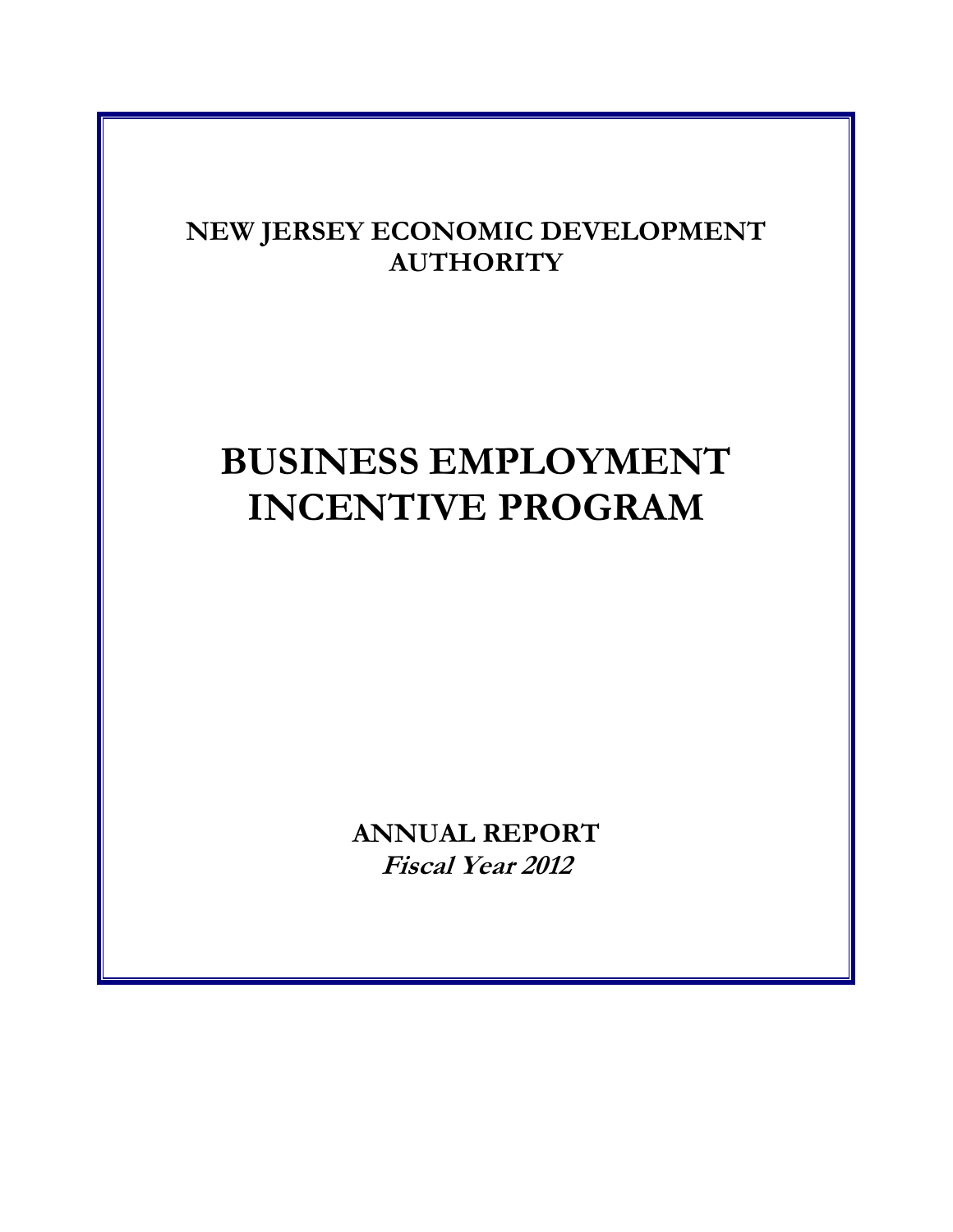## **Business Employment Incentive Program (BEIP) Annual Report FY2012**

In accordance with P.L. 2003, c.166, the New Jersey Economic Development Authority (EDA), submits this report detailing Fiscal Year 2012 activity for the Business Employment Incentive Program (BEIP).

As required by statute, the report includes the following: the number of BEIP agreements entered into by the State during FY2012 with a description of each; number of jobs created under each project; new income tax revenue received from withholdings; the amounts awarded to each project as grants; and, an update on the status of projects under each agreement.

### **Program Description**

Created in 1996, BEIP continues to be a vital economic tool for the State of New Jersey during these challenging economic times, supporting the relocation and/or expansion of nearly five hundred companies, the creation of over 100,000 jobs, and the estimated total capital investment of over \$12.6 billion in New Jersey.

The program is administered by the EDA, which awards grants to qualified applicants for up to 10 years. These grants can equal 10% to 80% (criteria for percentage discussed below) of the total amount of state withholding taxes generated by the grantees' newly created jobs during the calendar year. The State retains the balance of the withholding tax revenue generated by the new jobs. Point-of-final purchase retail facilities are not eligible for BEIP grants.

To qualify for the program, a business must demonstrate that the BEIP grant is a "material factor" in the company's decision to relocate to or expand in New Jersey. In addition, an applicant must demonstrate that it is economically viable, and that it will create a minimum number of net new jobs (a minimum of 25 net new jobs must be created, unless the company is within the high technology or biotechnology industries, in which case the net new job creation minimum is 10). Qualifying businesses must also maintain the project in New Jersey for at least 1.5 times the number of years of the grant.

An applicant is given greater consideration if it demonstrates the creation of jobs that pay an average of 1.5 times the minimum wage during the grant agreement.

Other factors taken into consideration that can enhance an applicant's percentage award include:

- Job creation numbers;
- Number of jobs at risk of leaving New Jersey;
- Ratio of private to public investment;
- Amount of capital investment in the project;
- Average wage of the new jobs;
- Whether the project also involves construction or renovation; and
- Type of industry (companies within the high technology, biotechnology, pharmaceutical, financial services and logistics industries receive an enhanced award)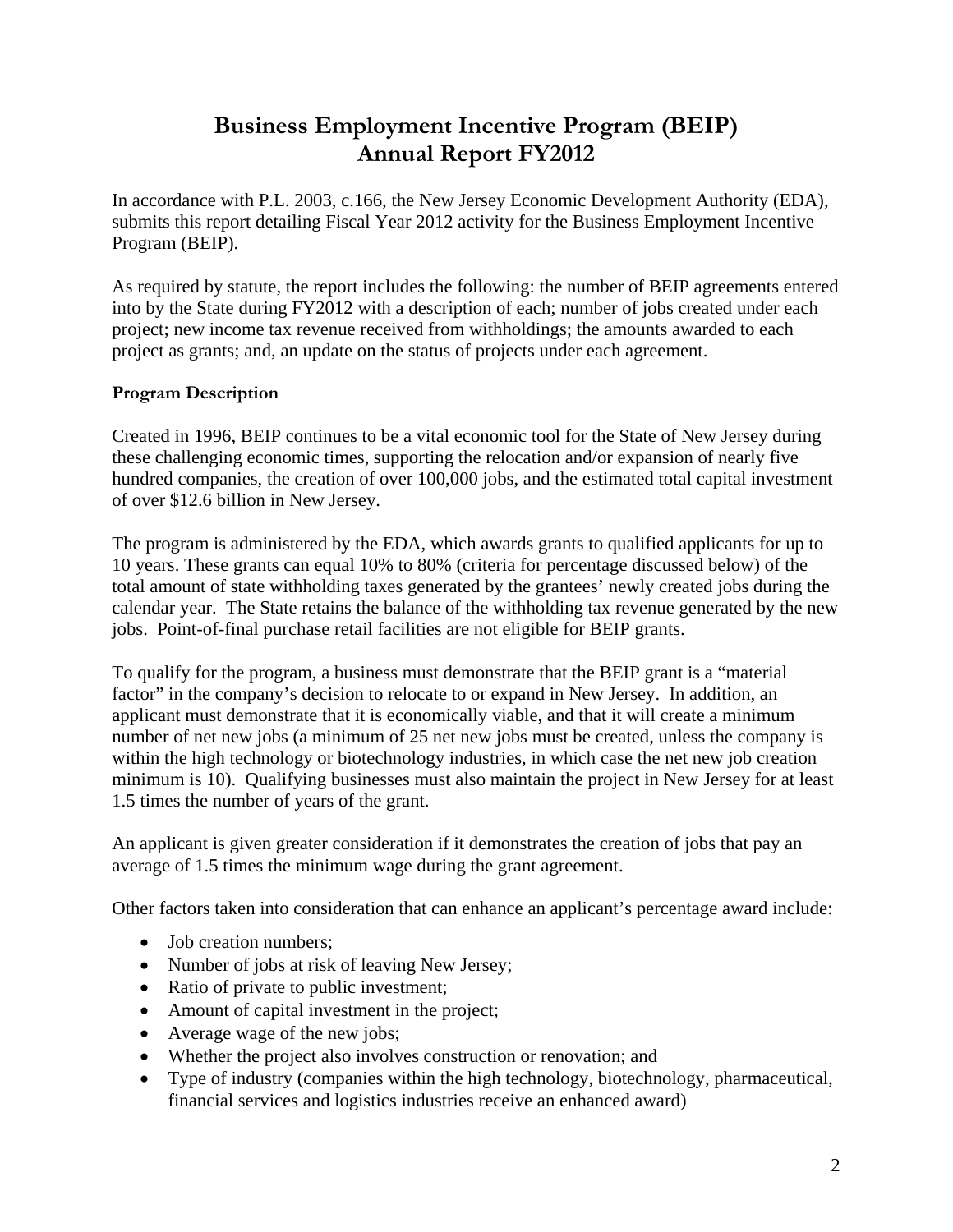Furthermore, a bonus adjustment of up to an additional 30% can be awarded to the applicant for any one or a combination of the following:

- Location in Planning Area 1 or 2 of the State's Development and Redevelopment Plan or in an existing building(s) that have been 100% vacant for 12 months;
- Location in Planning Area 1 or 2 and the creation of 500 or more jobs or in an existing building(s) that have been 100% vacant for 12 months;
- Location in a former Urban Coordinating Council municipality or other distressed municipality as designated by DCA;
- Location in a brownfields site for first occupants after issuance of a No Further Action letter by DEP;
- Location in center designated by the State Planning Commission, or in a municipality with an endorsed plan;
- 10% or more of the employees receive an IRS qualified transportation benefit of at least \$30;
- Location in an area designated by the municipality as an "area in need of redevelopment";
- Whether the project is linked to housing creation or redevelopment utilizing at least 25% of the buildable area of the site;
- Company is working cooperatively with a public or non-profit university on research and development.
- Business is located within Federally-owned or former Federally-owned land recommended for closure by the Base Realignment and Closing Commission and approved by the President on September 8, 2005 and U.S. House of Representatives on October 27, 2005 or within a facility used as a base for military activity that may include Federal offices and private businesses

The State Treasurer must certify that the amount of the withholdings received from the business for the new employees at least equals the grant amount. Grant payments begin only after a review by EDA and the Department of Taxation which certifies that the jobs have actually been created and in existence for a year.

### **Overall BEIP Activity**

From the inception of BEIP in 1996 through June 30, 2012, the EDA has executed 472 BEIP agreements valued at over \$1.5 billion over the term of the grants and leveraging over \$12.6 billion in total public/private investment. *To date, BEIP grants have spurred the creation of 100,897 actual jobs, surpassing original estimates from the companies at the time of application. Over \$1.2 billion has been disbursed to date for the creation of these jobs.*

### **FY2012 BEIP Activity**

During FY2012, the EDA executed 41 BEIP agreements worth an estimated \$71.9 million over the term of the grants *(Note: Executed projects are those in which the EDA Board has approved the project and an agreement between the company and the EDA has been executed).*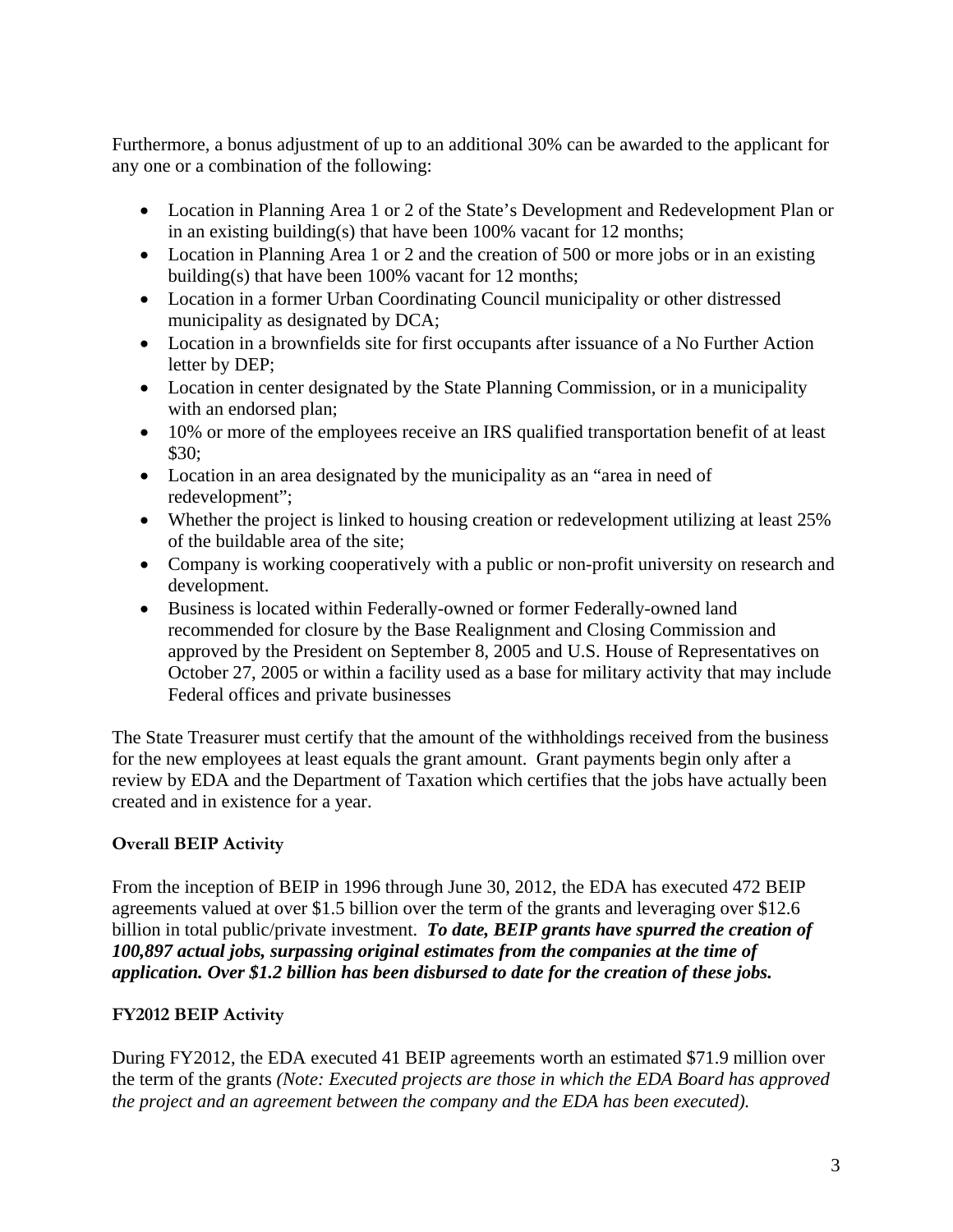The 41 projects are expected to create approximately 3,892 new jobs over the next two years. During FY2012, businesses representing these 33 projects have reported the actual creation of 224 new jobs. These projects are also anticipated to invest just over \$349 million in private funds in New Jersey.

Attached, as *Exhibit A*, is a list of all the projects which executed a BEIP grant agreement in FY2012, including the date of execution, award percentage, grant term, estimated job creation total, jobs created to date, estimated grant award total, total project investment, new gross income tax (estimated on projects creating jobs)<sup>1</sup>, project location, originating city/state, and legislative district.

To date, there has been no disbursement to projects that executed in FY2012. *(Note: In many cases, no new withholding tax has yet been reported to the EDA by the company, as the recipient companies are not required to do so until they have reached their minimum job creation threshold).* 

Also, attached, as *Exhibit B*, is a chart reflecting all BEIP grants executed to date since the inception of the program, including the FY2012 projects.

### **Budgetary Impact of BEIP Program**

EDA's annual appropriation for BEIP disbursement in FY2012 was \$175 million, and is being held at that same level for FY2013.

### **Highlights**

1

EDA continues to work closely with Lt. Governor Kim Guadagno in her role overseeing Governor Chris Christie's New Jersey Partnership for Action – a public-private partnership of three interconnected and highly focused organizations that serve as the hub for all economic development activity in New Jersey. As a result of Lt. Governor Guadagno's proactive outreach to businesses seeking to expand in or relocate to New Jersey, there have been several major successes that contributed to economic growth in New Jersey.

EDA coordinates closely with Governor Christie, his policy office, and Lt. Governor Guadagno to ensure that all assistance programs align with the needs of the business community. This is evidenced by recent enhancements to the Business Retention and Relocation Assistance Grant (BRRAG) Program - a grant of corporation business tax credits (or insurance premiums tax credits as applicable) to businesses to assist them in retaining jobs and developing projects that may relocate within the state. Utilized frequently in combination, BEIP and BRRAG have proven to be powerful incentives that have resulted in several major job creation and retention wins for the State of New Jersey.

 $1$ <sup>1</sup> The Gross Income Tax (GIT) estimates are only reported for companies that have created jobs and achieved their Minimum Employment Threshold (MET). The MET for Tech companies is 10 jobs; for all others it is 25 jobs.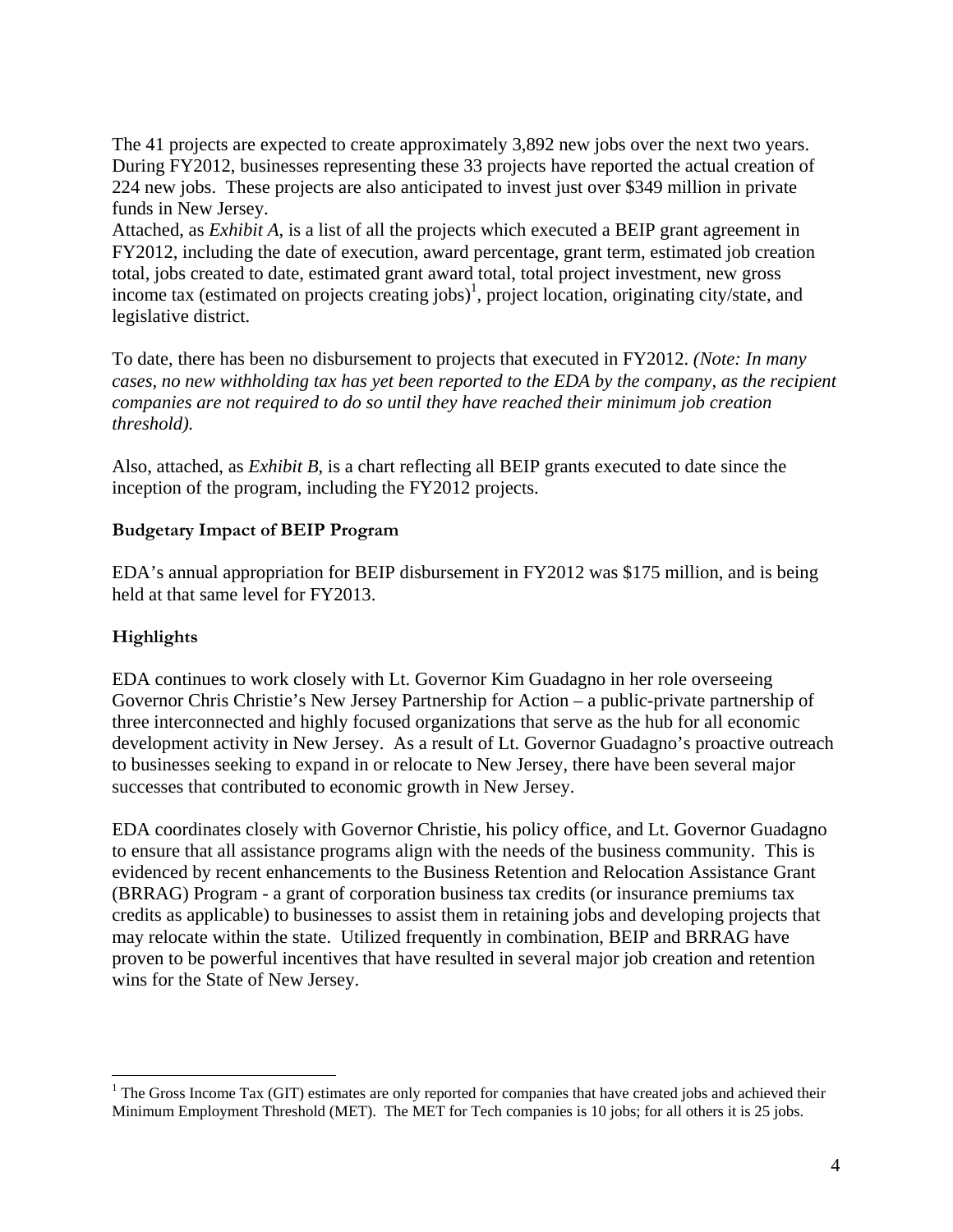Additionally, Governor Christie recently introduced his "State Strategic Job Growth Plan" in October 2011 and, in November 2011, the EDA Board of Directors took action to enhance the EDA's policy for reviewing BEIP applications to ensure alignment with the Plan.

The Governor's plan specifically calls out the importance of New Jersey's "world-class colleges and universities that not only educate but have the potential to invest in research and development with the private sector." Under the policy revision, the EDA changed its scoring criteria utilized in determining the grant award under BEIP as relates to companies that are working cooperatively with public or non-profit universities on research and development.

Prior to the change, a company was given a 10% bonus if they were "within 5 miles of and working cooperatively with a public or non-profit university on research and development." In order to more effectively promote the collaboration between the private sector and New Jersey's institutions of higher education, EDA removed the language requiring the BEIP facility be located within 5 miles of the public or non-profit university, allowing all companies seeking to collaborate with New Jersey higher educational facilities in this manner to benefit from the bonus scoring.

Below are examples of three of the many businesses assisted through BEIP under the Christie Administration.

### *Church & Dwight Co., Inc., Ewing/Princeton/Lakewood*

EDA executed a BEIP grant with Church & Dwight for just over \$2.6 million, a BRRAG for just over \$13.5 million, and a \$2.5 million Sales and Use Tax Exemption to relocate its corporate headquarters to a 250,000 s.f. facility in Ewing Township. Church & Dwight is a publicly held consumer products company, known best for its Arm & Hammer Baking Soda. Among the brand names produced by Church & Dwight include: Arm & Hammer, Trojan, Oxiclean, Spinbrush, First Response, Nair, Orajel, and Xtra. This assistance would enable the company to keep its operations in New Jersey instead of relocating the facility to a competing location in Pennsylvania. This assistance is expected to result in the retention of 1,004 jobs in New Jersey (514 in Ewing, 250 in Lakewood, 240 in Princeton), the creation of 133 new jobs (105 in Ewing), and \$79.5 million in capital investment. At the groundbreaking ceremony for the new Ewing headquarters, company executives commended the pro-business efforts of the Christie Administration and credited the State's incentives and customer service provided through the decision-making process with keeping the company in New Jersey.

### *Allergan Inc., Bridgewater*

EDA executed a BEIP grant with Allergan, Inc for nearly \$15 million to open a new 100,000 s.f. R&D facility in Bridgewater. Allergan, Inc. is a multi-specialty health care company focused on ophthalmology, neuro science, medical aesthetics, dermatology, obesity intervention, and urologics. This assistance, which will leverage \$11.6 million in capital investment, will enable the company to create an estimated 387 high-wage pharmaceutical jobs in New Jersey as opposed to a competing site in Pennsylvania. In September 2012, Allergan joined federal, state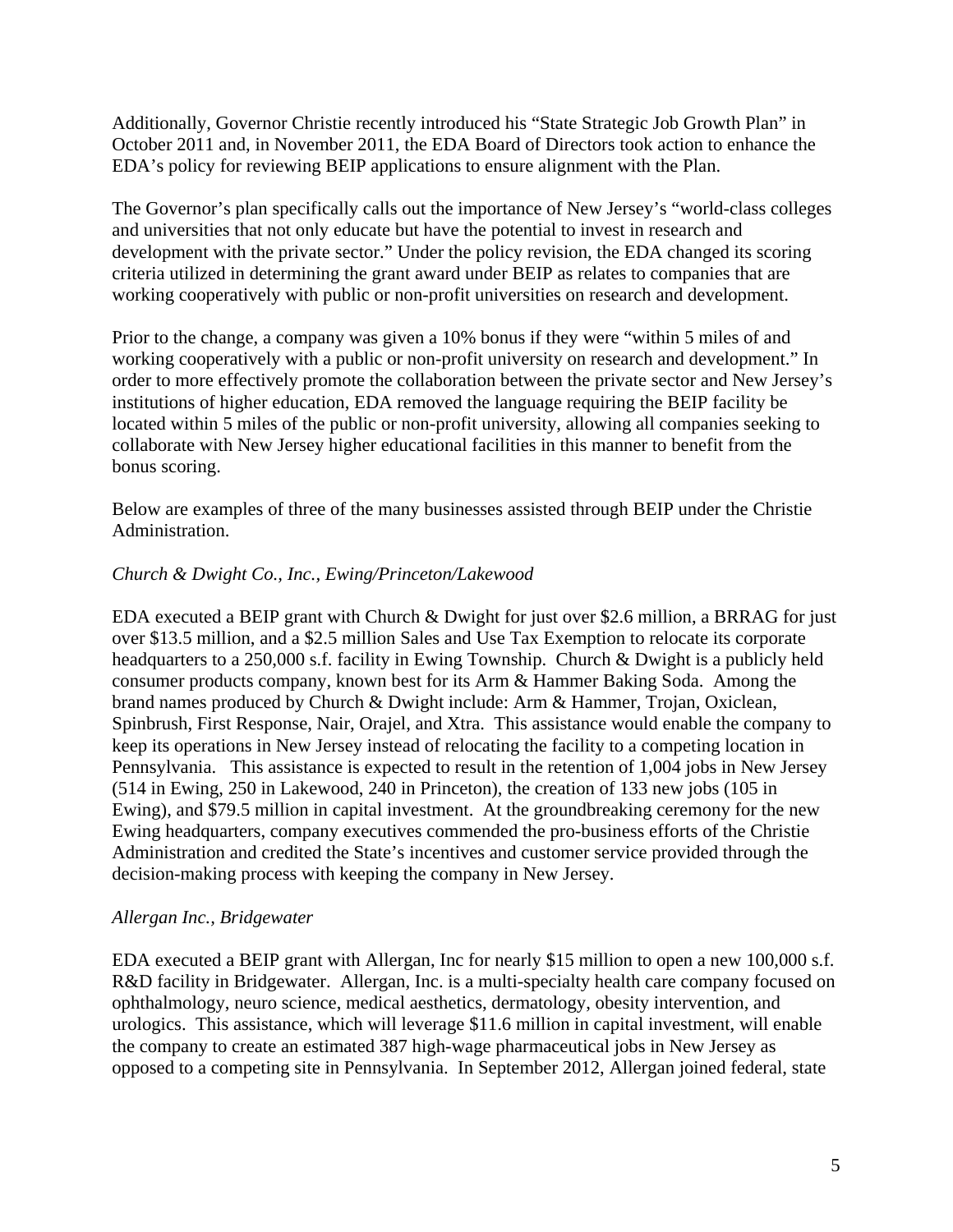and local government officials, community leaders, physicians and employees to celebrate its commitment to New Jersey with a ribbon-cutting of the new facility.

### *Watson Pharmaceuticals, North Brunswick*

EDA executed a BEIP grant with Watson Pharmaceuticals for nearly \$600,000 to create 50 new R&D positions at EDA's Commercialization Center for Innovative Technologies (CCIT) IN North Brunswick. Watson Pharmaceuticals is a global generic pharmaceutical company engaged in the development, manufacturing, marketing, sale, and distribution of generic, brand, and biologic pharmaceutical products. The company previously received BEIP assistance in 2010 related to the creation of 300 new jobs in Parsippany. Lt. Governor Guadagno and the New Jersey Business Action Center played a major role in keeping this company in New Jersey.

### **BEIP Program History**

See *Exhibit C* for a year-by-year summary of major changes made to the Business Employment Incentive Program since its inception in 1996.

### **BEIP Monthly Updates**

For monthly updates on executed BEIP projects, please visit the EDA's website at http://www.njeda.com/beipactivity.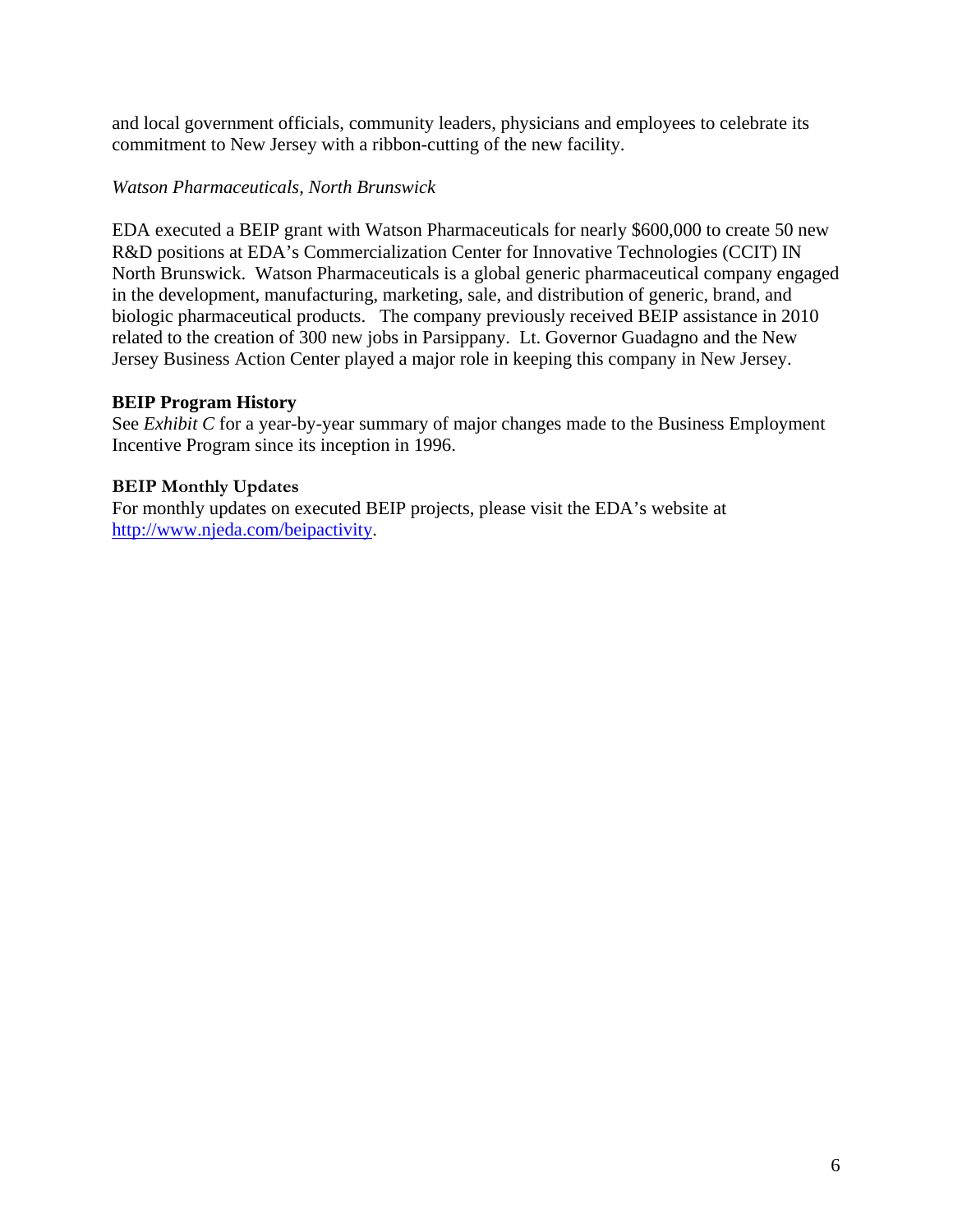Business Employment Incentive Program (BEIP) Annual Report

Appendix A - Executed BEIP Projects FY2012

|                                 |                |             |                                 |                            |                       |               | <b>EDA BEIP Grant   Amt Disbursed</b> | <b>Total Project</b>        |                                                       |                                |                             |
|---------------------------------|----------------|-------------|---------------------------------|----------------------------|-----------------------|---------------|---------------------------------------|-----------------------------|-------------------------------------------------------|--------------------------------|-----------------------------|
| <b>Company</b>                  | Exec. Date Pct | <b>Term</b> | Est New Jobs* Jobs to Date Amt. |                            |                       |               | to Date                               | Investment                  | Location                                              | <b>Originating City</b>        | <b>Legislative District</b> |
| Photocure, Inc.                 | 7/7/2011       | 50          | 10<br>30                        |                            |                       | $347,850$ \$  |                                       | 350,010                     | Princeton Borough, Mercer                             | Princeton Borough              | 15                          |
| Bed Bath & Beyond Inc. and      |                |             |                                 |                            |                       |               |                                       |                             |                                                       |                                |                             |
| Subsidiaries                    | 7/25/2011      | 65          | 340<br>10                       | 30S                        |                       |               | $\blacksquare$                        | \$<br>25,000,000            | Union Township, Union                                 | New York                       | 20                          |
| Data Centrum                    |                |             |                                 |                            |                       |               |                                       |                             |                                                       |                                |                             |
| Communications, Inc.            | 8/2/2011       | 55          | 10<br>80                        |                            | \$<br>$1,124,000$ \\$ |               | $\overline{\phantom{a}}$              | \$<br>1,360,000             | Montvale Borough, Bergen                              | Paramus, NJ                    | 39                          |
|                                 |                |             |                                 |                            |                       |               |                                       |                             | North Brunswick Township,                             |                                |                             |
| Focus Camera LLC                | 8/2/2011       | 80          | 50<br>10                        | 44 \$                      |                       | 240,000 \$    | $\overline{\phantom{a}}$              | \$<br>3,415,000             | Middlesex                                             | North Brunswick Township       | 17                          |
| Mission Solutions Engineering,  |                |             |                                 |                            |                       |               |                                       |                             | Moorestown Township,                                  |                                |                             |
| <b>LLC</b>                      | 8/3/2011       | 65          | 90<br>10                        |                            | $2,011,961$ \$<br>\$  |               | $\overline{\phantom{a}}$              | \$<br>11,635,300            | Burlington                                            | Moorestown, NJ                 |                             |
| Bounderby, LLC                  | 8/31/2011      | 65          | 35<br>10                        |                            | $\mathfrak s$         | $113,750$ \$  | $\overline{\phantom{a}}$              | \$<br>2,000,000             | Cherry Hill Township, Camden                          | Pennsylvania                   | 6                           |
|                                 |                |             |                                 |                            |                       |               |                                       |                             |                                                       |                                |                             |
| DGL Group Ltd. or its nominee   | 8/31/2011      | 60          | 250<br>10                       |                            | \$<br>$1,121,250$ \\$ |               | $\blacksquare$                        | \$<br>10,460,000            | Edison Township, Middlesex                            | New York                       | 18                          |
| Solar Nation Inc., Solar Nation |                |             |                                 |                            |                       |               |                                       |                             |                                                       |                                |                             |
| Development and                 | 9/8/2011       | 55          | 60<br>10                        |                            | \$<br>$1,059,240$ \$  |               | $\blacksquare$                        | \$<br>320,000               | Sparta Township, Sussex                               | <b>Edison Township</b>         | 18                          |
| <b>Anchor Glass Container</b>   |                |             |                                 |                            |                       |               |                                       |                             |                                                       |                                |                             |
| Corporation                     | 9/14/2011      | 80          | 52<br>10                        |                            | \$                    | 453,561 \\$   | $\overline{\phantom{a}}$              | -\$<br>30,879,000           | Salem City, Salem                                     | Salem City                     |                             |
| Church & Dwight Co., Inc        | 10/19/2011     | 80          | 28<br>10                        |                            | \$                    | 719.040 \$    | $\sim$                                | 17.600.000                  | Lakewood Township, Ocean                              | Lakewood Township              | 30                          |
| Church & Dwight Co., Inc.       | 10/19/2011     | 80          | 105<br>10                       |                            | $2,696,400$ \$        |               | $\sim$                                | \$<br>2,480,000             | Ewing Township, Mercer                                | <b>Ewing Township</b>          | 15                          |
| Vertellus Specialties Inc       | 10/19/2011     | 30          | 10<br>13                        | $3\sqrt{3}$                |                       | $125,190$ \$  | $\blacksquare$                        | \$<br>240,000               | Roxbury Township, Morris                              | Roxbury Township               | 25                          |
|                                 |                |             |                                 |                            |                       |               |                                       |                             |                                                       |                                |                             |
| Crane Group International, LLC  | 10/21/2011     | 80          | 183<br>10                       |                            | \$<br>$1,007,964$ \$  |               | $\blacksquare$                        | \$<br>4,250,000             | Hillside Township, Union                              | <b>Hillside Township</b>       | 29                          |
| ThromboGenics, Inc. and         |                |             |                                 |                            |                       |               |                                       |                             | Woodbridge Township,                                  |                                |                             |
| <b>Affiliates</b>               | 11/14/2011     | 55          | 60<br>10                        |                            | \$<br>$1,556,445$ \$  |               | $\blacksquare$                        | \$<br>300,000               | Middlesex                                             | New York, NY                   | 19                          |
|                                 |                |             |                                 |                            |                       |               |                                       |                             | Parsippany-Troy Hills Town,                           |                                |                             |
| PBF Holding Company, LLC        | 11/28/2011     | 55          | 50<br>10                        | $29$ \$                    | $1,423,125$ \$        |               | $\overline{\phantom{a}}$              | \$<br>900,000               | <b>Morris</b>                                         | Parsippany-Troy Hills Township | 26                          |
| Revolution Foods, Inc.          | 11/28/2011     | 80          | $\overline{10}$<br>75           | $27\overline{\smash{)}\,}$ |                       | 222,000 \$    | $\mathbf{r}$                          | $\mathfrak{L}$<br>2.830.004 | Elizabeth City, Union                                 | <b>Elizabeth City</b>          | 20                          |
| <b>Celsion Corporation</b>      | 12/6/2011      | 55          | 10<br>35                        | $13$ \$                    | $1,122,275$ \$        |               | $\sim$                                | \$<br>200,000               | Lawrence Township, Mercer                             | Maryland                       | 15                          |
| Bracco Diagnostics Inc.         | 12/7/2011      | 70          | 75<br>10                        |                            | \$<br>$1,652,138$ \$  |               | $\blacksquare$                        | \$.<br>9,276,170            | Monroe Township, Middlesex                            | Princeton                      | 14                          |
| Citibank, N.A. Inc. Citicorp    |                |             |                                 |                            |                       |               |                                       |                             |                                                       |                                |                             |
| North America, Inc.             | 12/7/2011      | 80          | 400<br>10                       | 78 \$                      | $12,368,000$ \ \ \$   |               | $\blacksquare$                        | \$<br>14,440,800            | Jersey City, Hudson                                   | New York, NY                   | 31-32-33                    |
|                                 |                |             |                                 |                            |                       |               |                                       |                             | Woodbridge Township,                                  |                                |                             |
| Vitech Systems Group, Inc.      | 12/15/2011     | 80          | 100<br>10                       |                            | $1,352,750$ \$<br>\$  |               | $\blacksquare$                        | \$<br>770,000               | Middlesex                                             | New York                       | 19                          |
|                                 |                |             |                                 |                            |                       |               |                                       |                             | South Brunswick Township,                             |                                |                             |
| <b>SYNNEX Corporation</b>       | 12/16/2011     | 50          | 50<br>10                        |                            | \$                    | 142,500 \$    | $\blacksquare$                        | \$<br>1,700,000             | Middlesex                                             | Woodbridge Township            | 14                          |
|                                 |                |             |                                 |                            |                       |               |                                       |                             |                                                       |                                |                             |
| Rosetta Marketing Group, LLC    | 12/20/2011     | 80          | 64<br>10                        |                            | \$                    | 909,776 \$    | $\overline{\phantom{a}}$              | \$<br>1,396,000             | Hamilton Township, Mercer                             | Hamilton                       | 14                          |
| Maplewood Beverage Packers,     |                |             |                                 |                            |                       |               |                                       |                             |                                                       |                                |                             |
| <b>LLC</b>                      | 12/22/2011     | 55          | 60<br>10                        |                            | \$                    | $258,316$ \\$ | $\blacksquare$                        | \$<br>66,790,000            | Edison Township, Middlesex                            | Maplewood NJ                   | 18                          |
| Merisel Americas, Inc.          | 12/27/2011     | 55          | 120<br>10                       |                            | \$                    | $836,154$ \$  | $\sim$                                | \$<br>2,700,000             | Carlstadt Borough, Bergen                             | New York, NY                   | 36                          |
| Aeropostale, Inc.               | 12/28/2011     | 60          | 10<br>$\overline{75}$           |                            | \$                    | 766,500       | \$.<br>$\overline{\phantom{a}}$       | \$<br>6.000.000             | Lyndhurst Township, Bergen                            | <b>Wayne Township</b>          | 36                          |
| Ferraro Foods Inc.              | 12/28/2011     | 60          | 50<br>10                        |                            | \$                    | $345,750$ \$  | $\overline{\phantom{a}}$              | \$<br>4,726,366             | Edison Township, Middlesex                            | Piscataway                     | 17                          |
|                                 |                |             |                                 |                            |                       |               |                                       |                             | North Brunswick Township,                             |                                |                             |
| VISH LLC                        | 1/3/2012       | 50          | 35<br>10                        |                            | \$                    | $121,012$ \$  | $\overline{\phantom{a}}$              | \$.<br>4,250,000            | Middlesex                                             | Mahwah, Newark                 | 17                          |
| Tercica, Inc.                   | 1/4/2012       | 60          | 10<br>91                        |                            | $4,471,740$ \\$<br>\$ |               | $\blacksquare$                        | <sup>\$</sup><br>1,578,000  | Bernards Township, Somerset                           | Brisbane, California           | 16                          |
|                                 |                |             |                                 |                            |                       |               |                                       |                             |                                                       |                                |                             |
| Mars Retail Group               | 1/10/2012      | 50          | 10<br>36                        |                            |                       | 459,900 \$    | $\sim$                                | \$                          | 743,000 Mount Arlington Borough, Morris Henderson, NV |                                | 25                          |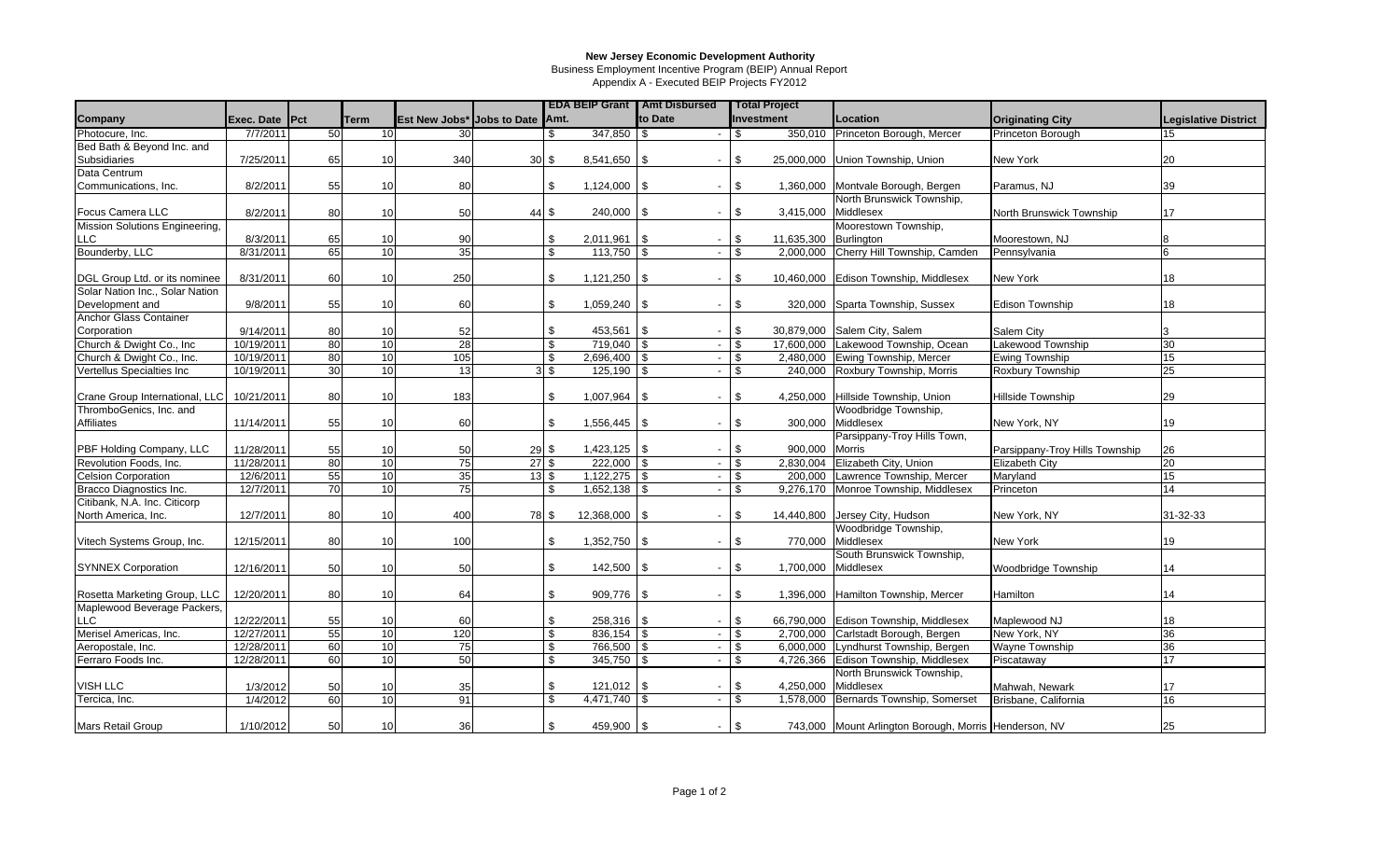Business Employment Incentive Program (BEIP) Annual Report

Appendix A - Executed BEIP Projects FY2012

|                                 |                |    |             |                                        |     |                | <b>EDA BEIP Grant I Amt Disbursed</b> | <b>Total Project</b> |                                                   |                                |                      |
|---------------------------------|----------------|----|-------------|----------------------------------------|-----|----------------|---------------------------------------|----------------------|---------------------------------------------------|--------------------------------|----------------------|
| Company                         | Exec. Date Pct |    | <b>Term</b> | <b>Est New Jobs*</b> Jobs to Date Amt. |     |                | to Date                               | Investment           | Location                                          | <b>Originating City</b>        | Legislative District |
|                                 |                |    |             |                                        |     |                |                                       |                      | Parsippany-Troy Hills Town,                       |                                |                      |
| <b>EMX LP and Subsidiaries</b>  | 1/23/2012      | 65 | 10          | 200                                    |     | $3,576,950$ \$ | $\overline{\phantom{a}}$              | 1,300,000            | Morris                                            | Livingston, NJ                 | 26                   |
| Dun & Bradstreet Corporation,   |                |    |             |                                        |     |                |                                       |                      | Parsippany-Troy Hills Town,                       |                                |                      |
| The                             | 1/26/2012      | 65 |             | 30                                     |     | $1,009,125$ \$ |                                       | 4,980,000 Morris     |                                                   | Parsippany-Troy Hills Township | <b>26</b>            |
| Fluitec Wind or Nominee         | 2/10/2012      | 80 | 10          | 30                                     |     | $927,600$ \$   |                                       | 5,600,000            | Jersey City, Hudson                               | Antwerp, Belgium               | 31-32-33             |
| All Things Media, LLC           | 2/14/2012      | 55 | 10          | 50                                     |     | 747,656 \$     |                                       | 130,000              | Mahwah Township, Bergen                           | Ramsey, NJ                     | 40                   |
|                                 |                |    |             |                                        |     |                |                                       |                      | North Brunswick Township,                         |                                |                      |
| Watson Pharmaceuticals, Inc.    | 2/20/2012      | 80 |             | 50                                     |     | $569,910$ \\$  |                                       | 11,890,000           | Middlesex                                         | North Brunswick Township       |                      |
| SupplyOne New York, Inc.        | 3/30/2012      | 70 |             | 55                                     |     | 477,593        |                                       | 175,000              | Paterson City, Passaic                            | Maspeth, New York              | 35                   |
| Prestige Industries, LLC and    |                |    |             |                                        |     |                |                                       |                      |                                                   |                                |                      |
| Prestige Industries             | 4/16/2012      | 80 |             | 176                                    |     | 844,800 \$     |                                       |                      | 7,312,500 North Bergen Township, Hudson Bronx, NY |                                | 32                   |
| <b>Global Equipment Company</b> |                |    |             |                                        |     |                |                                       |                      |                                                   |                                |                      |
|                                 | 4/19/2012      | 60 |             | 110                                    |     | 653,730 \$     |                                       |                      | 6,590,000 Washington Township, Mercer             | Robbinsville Township          | 130                  |
| Thales Avionics, Inc.           | 5/29/2012      | 75 | 10          | 37                                     |     | 272,477 \$     |                                       | 3,900,000            | Edison Township, Middlesex                        | Edison, NJ & Totowa, NJ        | 17                   |
| QualCare Alliance Networks,     |                |    |             |                                        |     |                |                                       |                      |                                                   |                                |                      |
|                                 | 6/5/2012       | 50 | 10.         | 40                                     |     | 230,500 \$     |                                       |                      | ,503,450 Egg Harbor Township, Atlantic            | Somers Point                   |                      |
| Allergan Sales, LLC             | 6/11/2012      | 70 | 10          | 387                                    |     | 14,906,273 \$  |                                       | 11,600,000           | To be determined.                                 | <b>Bridgewater Township</b>    | 16                   |
| Durand Glass Manufacturing      |                |    |             |                                        |     |                |                                       |                      |                                                   |                                |                      |
| Company                         | 6/20/2012      | 80 |             | 35                                     |     | 179,564 \$     |                                       |                      | 65,800,000 Millville City, Cumberland             | <b>Millville City</b>          |                      |
| 41 projects                     |                |    |             | 3,892                                  | 224 | \$71,966,415   | \$OI                                  | \$349,370,600        |                                                   |                                |                      |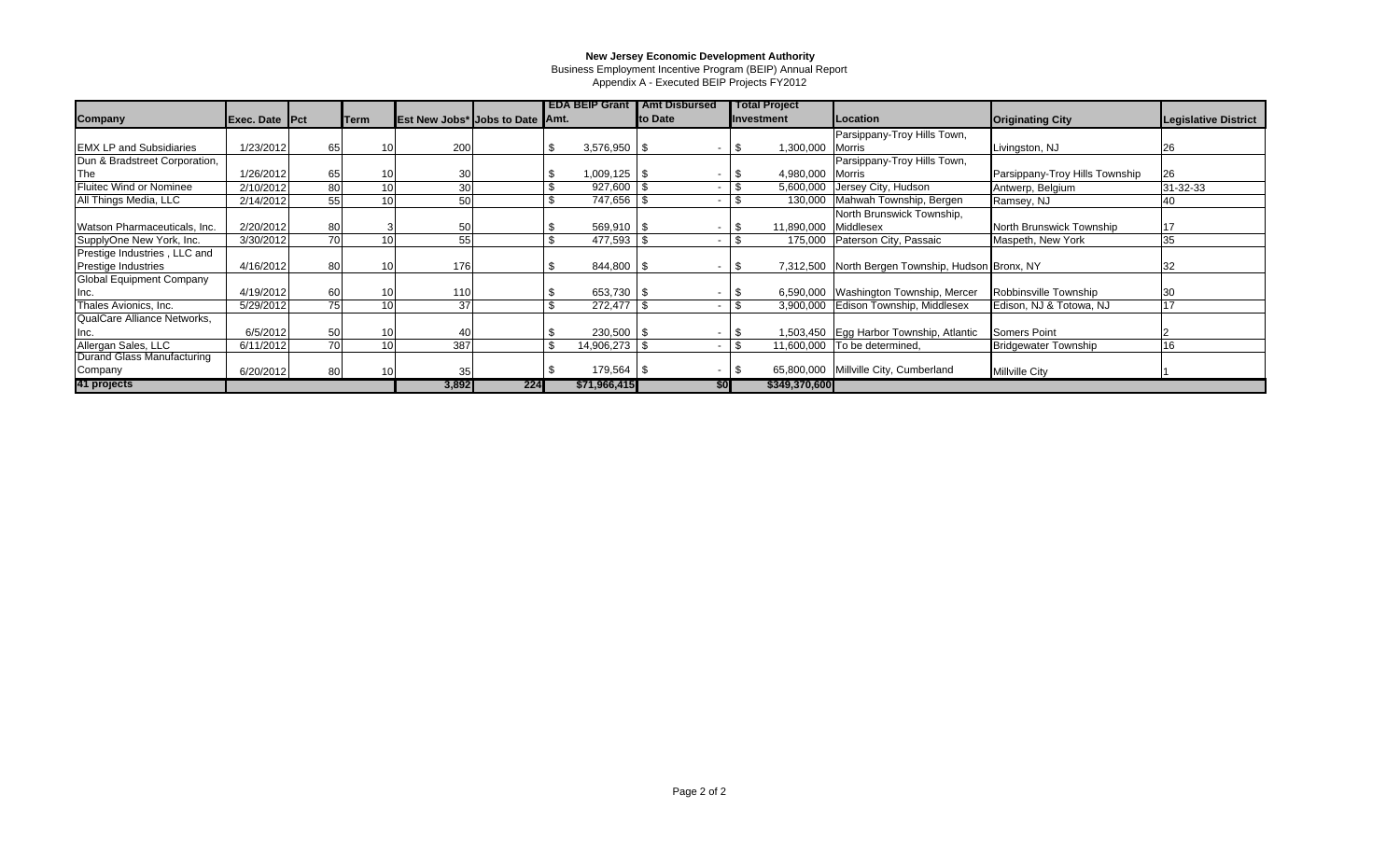Business Employment Incentive Program (BEIP) Annual Report

|                                      |                |                 |              |                 |                                 | <b>EDA BEIP Grant   Amt Disbursed</b> |     |                  |                | <b>Total Project</b> |                                       |                                  |                             |
|--------------------------------------|----------------|-----------------|--------------|-----------------|---------------------------------|---------------------------------------|-----|------------------|----------------|----------------------|---------------------------------------|----------------------------------|-----------------------------|
| Company                              | Exec. Date Pct |                 | <b>ITerm</b> |                 | Est New Jobs* Jobs to Date Amt. |                                       |     | to Date          |                | Investment           | Location                              | <b>Originating City</b>          | <b>Legislative District</b> |
| Ball Plastic Container Corp.         | 6/19/1997      | 80              | 10           | 115             | $195$ \$                        | $315,560$ \$                          |     | 912,071          | l \$           | 57,676,000           | Delran Twp., Burlington               | <b>Delran Township</b>           |                             |
| CACI Technologies, Inc.              | 6/19/1997      | 50              | 10           | 75              | 460 \$                          | 496,080 \$                            |     | 1,777,708        | <b>S</b>       | 2,296,000            | Oceanport Boro, Monmouth              | Virginia                         | 11                          |
| Coca-Cola Bottling Company           |                |                 |              |                 |                                 |                                       |     |                  |                |                      | Parsippany-Troy Hills Twp.,           |                                  |                             |
| of New York, Inc., The               | 6/19/1997      | 50              |              | 180             | 454 \$                          |                                       |     | 78,442           | \$             | 103,484,711          | Morris                                | New York                         | 26                          |
| MSNBC Cable L.L.C.                   | 6/19/1997      | 80              | 10           | 440             | $459$ \$                        | 2,920,000                             |     | 7,779,087        | $\mathfrak{L}$ | 1,090,000,000        | Secaucus Town, Hudson                 | Secaucus Town                    | $\overline{32}$             |
| Nebraska Distribution Center,        |                |                 |              |                 |                                 |                                       |     |                  |                |                      |                                       |                                  |                             |
| <b>LLC</b>                           | 6/24/1997      | 50              |              | 100             | 159S                            | 36,000 \$                             |     | 68,076           | \$             | 1,350,000            | Newark City, Essex                    | New York                         | 27-28-29                    |
| <b>Pricewaterhouse Coopers</b>       | 6/24/1997      | 60              | 10           | $\overline{80}$ | 916S                            | $5,293,600$ \$                        |     | 4,330,973        | \$             | 20,600,000           | Jersey City, Hudson                   | <b>New York</b>                  | 31-32-33                    |
| Sanofi-Aventis U.S. LLC and          |                |                 |              |                 |                                 |                                       |     |                  |                |                      |                                       |                                  |                             |
| Sanofi-Aventis U.S. In               | 6/24/1997      | 60              | 10           | 440             | 555 \$                          | $2,784,000$ \$                        |     | $13,741,247$ \\$ |                | 98,000,000           | Bridgewater Twp., Somerset            | MI, OH, France, Germany          | 16                          |
| BOC Group, Inc. The                  | 6/25/1997      | 60              | 10           | 185             | $156$ \$                        | 673,400 \$                            |     | $105, 142$ \\$   |                | 7.345.000            | Lebanon Boro, Hunterdon               | TN, AL, IL, MA, MI, PA, IN, VA   | 23                          |
| Starborn Industries, Inc.            | 6/25/1997      | 50              | 8            | 25              | $32 \overline{\smash{)}\,}$     | $33,330$ \\$                          |     | 141,777          | \$             | 1,025,000            | Woodbridge Twp., Middlesex            | Brooklyn, NY                     | 19                          |
| Great Atlantic & Pacific Tea         |                |                 |              |                 |                                 |                                       |     |                  |                |                      |                                       |                                  |                             |
| Co. Inc.                             | 6/27/1997      | 60              | 10           | 72              | $90\sqrt{3}$                    | 128,736 \$                            |     | 74,047           | -\$            | 5,137,894            | Paterson City, Passaic                | MA, NY and NJ                    | 35                          |
| Roosevelt Paper Company              | 6/27/1997      | $\overline{70}$ | 10           | 197             | $142 \overline{\text{S}}$       | $67,914$ \ \$                         |     | 803,732          | -\$            | 15,000,000           | Mount Laurel Twp., Burlington         | Philadelphia, PA                 | 8                           |
| Emcore Corp.                         | 6/30/1997      | 80              | 10           | 200             | $80\sqrt{3}$                    | $1,041,600$ \$                        |     | 5,731            | - \$           | 22,599,000           | Franklin Twp., Somerset               | Franklin Township                | 17                          |
| <b>Omnipoint Communications</b>      |                |                 |              |                 |                                 |                                       |     |                  |                |                      |                                       |                                  |                             |
| Services, Inc.                       | 6/30/1997      | 80              |              | 133             | \$                              | $389,424$ \$                          |     | 231,828          | \$             | 345,000              | Hanover Twp., Morris                  | Cedar Knolls                     |                             |
| Noark Associates, LLC                | 7/1/1997       | 80              | 10           | 170             | $175$ \$                        | $178,160$ \$                          |     | $28,224$ \$      |                | 1,290,000            | Trenton City, Mercer                  | Philadelphia, PA                 | 15                          |
| Covance, Inc.                        | 7/3/1997       | 80              | 10           | 200             | $231$ \$                        | 974,400 \$                            |     | 1,408,166        | <b>S</b>       | 34,000,000           | West Windsor Twp., Mercer             | West Windsor, NJ                 | 14                          |
| <b>Tech Data Corporation</b>         | 7/3/1997       | 50              | 10           | 126             | 144S                            | $721,920$ \$                          |     | 552,300          | \$             | 15,800,000           | Logan Twp., Gloucester                | Paulsboro                        | 3                           |
|                                      |                |                 |              |                 |                                 |                                       |     |                  |                |                      |                                       |                                  |                             |
| <b>Bristol-Myers Squibb Company</b>  | 8/22/1997      | 80              | 10           | 500             | $2256$ \$                       | 4,200,000                             | -SG | 31,607,617       | -\$            | 197,200,000          | Hopewell Boro, Mercer                 | Seattle, Washington              | 15                          |
| <b>Goldman Sachs Execution &amp;</b> |                |                 |              |                 |                                 |                                       |     |                  |                |                      |                                       |                                  |                             |
| Clearing L.P.                        | 8/22/1997      | 80              | 10           | 95              | 94S                             | $917,320$ \$                          |     | 20,117,976       | <b>S</b>       | 13,100,000           | Jersey City, Hudson                   | New York City, NY                | 31-32-33                    |
| Infocrossing, Inc.                   | 8/22/1997      | 40              | 10           | 101             | $103$ \$                        | $425,250$ \$                          |     | 1,207,206        | \$             | 14,600,000           | Leonia Boro, Bergen                   | New York City, NY                | 37                          |
| RPS, Inc.                            | 8/22/1997      | 80              | 10           | 71              | $402 \,$ \$                     | $151,088$ \$                          |     | $944,609$ \$     |                | 64,000,000           | Woodbridge Twp., Middlesex            | Woodbridge Township              | 19                          |
| <b>Washington Group</b>              |                |                 |              |                 |                                 |                                       |     |                  |                |                      |                                       |                                  |                             |
| International Power, The             | 8/22/1997      | 50              | 10           | 400             | 585 \$                          | 7,424,000 \$                          |     | 5,388,836        | \$             | 35,800,000           | West Windsor Twp., Mercer             | Phila, PA, NYC, NY, Lyndhurst, N | 14                          |
| Blinds to Go, Inc.                   | 8/25/1997      | 60              | 10           | 198             | 190S                            | 872,000 \$                            |     | 623,305          | \$             | 21,000,000           | Lakewood Twp., Ocean                  | Lakewood Township                | 30                          |
| Datek Online Brokerage               |                |                 |              |                 |                                 |                                       |     |                  |                |                      |                                       |                                  |                             |
| Services Corp.                       | 8/25/1997      | 60              | 10           | 275             | $223$ \$                        | $1,328,250$ \$                        |     | 159,986          | \$             | 2,200,000            | Woodbridge Twp., Middlesex            | New York City                    | 19                          |
| Rose Art Industries, Inc.            | 9/25/1997      | $\overline{80}$ | 6            | 460             | 159S                            | 286.176 \$                            |     | 7,692            | \$             | 2.200.000            | Wood-Ridge Boro, Bergen               | Brooklyn, NY                     | $\overline{36}$             |
| Sprint Spectrum L.P.                 | 10/1/1997      | 50              | 10           | 95              | $474$ \$                        | $329,650$ \$                          |     | 2,890,286        | \$             | 27,448,439           | Bedminster Twp., Somerset             | New Jersey                       |                             |
| Barnes & Noble, Inc.                 | 10/7/1997      | 40              | 10           | 402             | $2125$ \$                       | 337,680 \$                            |     | 1,517,594        | - \$           | 11,000,000           | Jamesburg Boro, Middlesex             | Jamesburg Borough                | 14                          |
| Garrison Printing Co. Inc.           | 10/7/1997      | 60              | 10           | $\overline{28}$ | 34S                             | $26,598$ \$                           |     | $263,378$ \$     |                | 1,518,000            | Pennsauken Twp., Camden               | Philadelphia, PA                 |                             |
|                                      |                |                 |              |                 |                                 |                                       |     |                  |                |                      |                                       |                                  |                             |
| Vantage Custom Classics, Inc.        | 10/23/1997     | 50              | 10           | 45              | 45 \$                           | 462,672 \$                            |     | 247,911          | -\$            | 10,400,000           | Woodbridge Twp., Middlesex            | <b>Woodbridge Township</b>       | 19                          |
|                                      |                |                 |              |                 |                                 |                                       |     |                  |                |                      | Parsippany-Troy Hills Twp.,           |                                  |                             |
| Dialogic Corporation                 | 10/31/1997     | 50              |              | 400             | $302 \text{ }$ \$               | 861,600 \$                            |     | 226,465          | \$             | 12,000,000           | <b>Morris</b>                         | Parsippany-Troy Hills Township   | 26                          |
| Medco Health Solutions, Inc.         | 11/7/1997      | 80              | 10           | 317             | $1206$ \$                       | $2,556,288$ \$                        |     | 36,236,176       | \$             | 77,600,000           | Franklin Lakes Boro, Bergen           | Woodcliff Lake and Montvale. N   | 40                          |
| Continental Airlines Inc.            | 11/19/1997     | 50              | 10           | 45              | 249 \$                          | 753,900 \$                            |     | 1,135,200        | \$             | 30,870,500           | Newark City, Essex                    | <b>Newark City</b>               | 27-28-29                    |
| AT&T Inc.                            | 12/2/1997      | 60              | 10           | 185             | $528$ \$                        | $1,313,940$ \\$                       |     | 5,758,737        | -\$            | 302,000,000          | Middletown Twp., Monmouth             | Middletown Township              | 13                          |
|                                      |                |                 |              |                 |                                 |                                       |     |                  |                |                      | Mount Laurel Township,                |                                  |                             |
| PHH Mortgage Corp.                   | 12/9/1997      | 80              | 10           | 1000            | 1481 \$                         | $2,840,000$ \$                        |     | 2,065,458        | \$             | 48,200,000           | Burlington                            | Mt. Laurel                       |                             |
| <b>KPMG LLP</b>                      | 12/23/1997     | 80              | 10           | 275             | $578$ \$                        | $2,684,000$ \$                        |     | $9.856.930$ \$   |                |                      | 7,400,000 Woodcliff Lake Boro, Bergen | New York, TX, IL, GA             | $\overline{39}$             |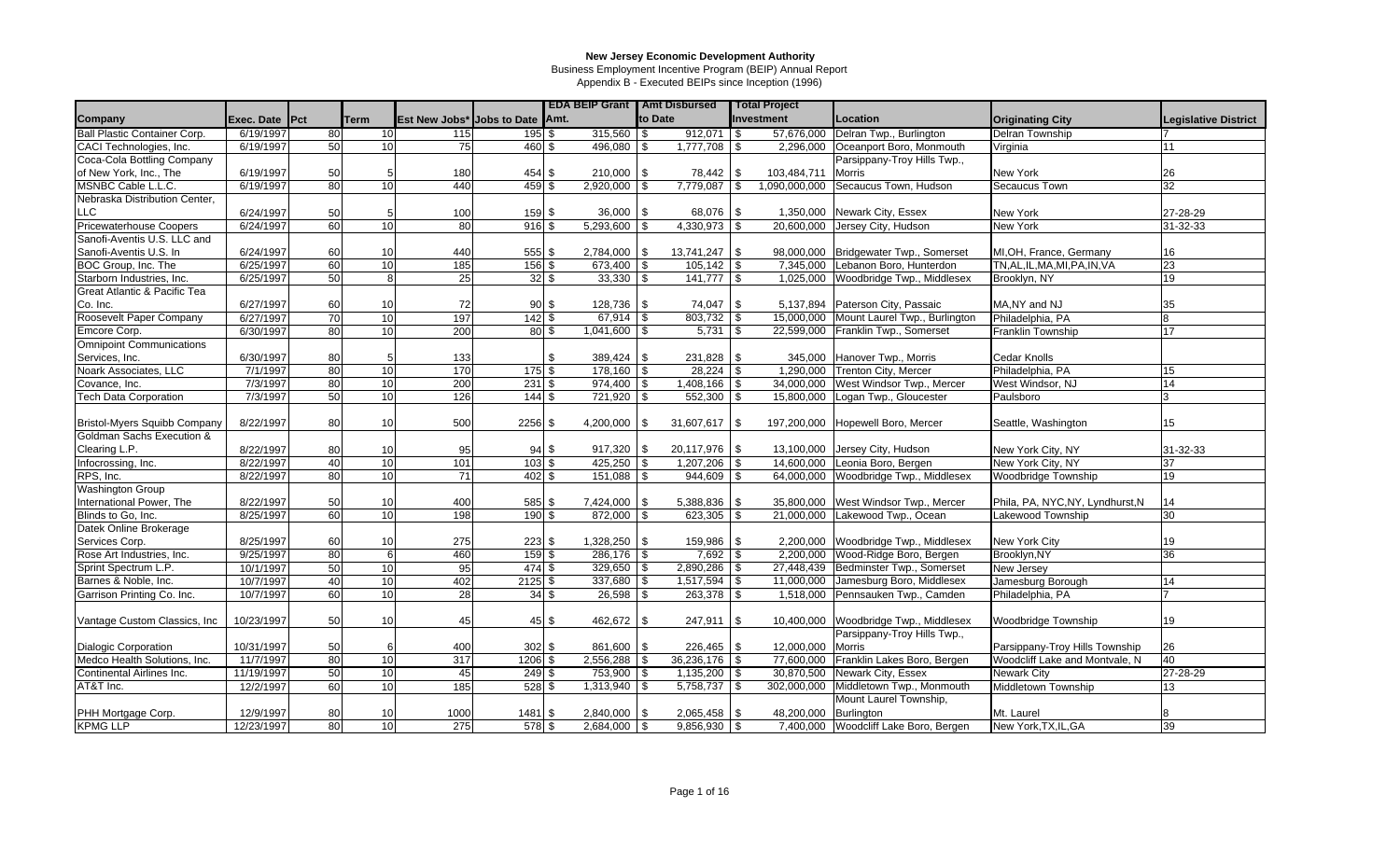Business Employment Incentive Program (BEIP) Annual Report

|                                       |                |                 |                 |                                 |             |                  | <b>EDA BEIP Grant</b> |      | <b>Amt Disbursed</b> |            | <b>Total Project</b> |                                      |                                |                             |
|---------------------------------------|----------------|-----------------|-----------------|---------------------------------|-------------|------------------|-----------------------|------|----------------------|------------|----------------------|--------------------------------------|--------------------------------|-----------------------------|
| <b>Company</b>                        | Exec. Date Pct |                 | <b>Term</b>     | Est New Jobs* Jobs to Date Amt. |             |                  |                       |      | to Date              |            | <b>Investment</b>    | Location                             | <b>Originating City</b>        | <b>Legislative District</b> |
|                                       |                |                 |                 |                                 |             |                  |                       |      |                      |            |                      |                                      |                                |                             |
| Pharmacia & Upjohn Company            | 2/2/1998       | 70              | 10              | 460                             | 376 \$      |                  | 12,500,000            | \$   | 38,234,616           | <b>\$</b>  |                      | 9,100,000 Bridgewater Twp., Somerset | Kalamazoo, MI and Windsor, Uni | 16                          |
| L.I. 2000, Inc.                       | 3/4/1998       | 40              | 10              | 416                             | $546$ \$    |                  | $350,000$ \$          |      | $922,238$ \$         |            |                      | 3,550,000 Secaucus Town, Hudson      | New York                       | 32                          |
| Bank of New York, The                 | 3/6/1998       | 80              | 10              | 241                             | $308$ \$    |                  |                       |      | $5,821,521$ \\$      |            |                      | 5,368,000 Maywood Boro, Bergen       | Harrison, NY                   | 37                          |
| Meritex LLC                           | 3/23/1998      | 50              | $\overline{10}$ | 150                             | 174S        |                  | $218,250$ \$          |      | $248,168$ \$         |            |                      | 8,200,000 Piscataway Twp., Middlesex | New York                       |                             |
| Snowbird Corporation                  | 3/23/1998      | 70              | 10              | 104                             | $114$ \$    |                  | $586,440$ \\$         |      | $505,385$ \$         |            |                      | 4,580,000 Jersey City, Hudson        | NYC, New York                  | 31-32-33                    |
| Toys "R" Us, Inc. & Toys "R"          |                |                 |                 |                                 |             |                  |                       |      |                      |            |                      |                                      |                                |                             |
| Us-Delaware, Inc.                     | 3/23/1998      | 75              | 10              | 200                             | $367$ \$    |                  | 814,500               | -\$  | 7,950,927            | -\$        | 76,500,000           | Montvale Boro, Bergen                | Rochelle Park, Paramus, Parsip | 34                          |
| Zen & Art of Client Server            |                |                 |                 |                                 |             |                  |                       |      |                      |            |                      |                                      |                                |                             |
| Computing, Inc.                       | 3/23/1998      | 70              | 10              | 155                             | 111S        |                  | 1,507,800 \$          |      | 117,520              | $\sqrt{3}$ | 500,000              | Woodbridge Twp., Middlesex           | New York, NY                   | 19                          |
| McKinsey & Company, Inc.              |                |                 |                 |                                 |             |                  |                       |      |                      |            |                      |                                      |                                |                             |
| <b>United States</b>                  | 4/28/1998      | 80              | 10              | 75                              | 191 \$      |                  | 987,000 \$            |      | 7,874,457            | <b>S</b>   | 13,760,000           | Florham Park Boro, Morris            | Bedminster, NJ                 | 26                          |
| <b>LNT Services, Inc.</b>             | 4/30/1998      | 80              | 10              | 200                             | $523$ \$    |                  | 869,120               |      | 3,339,673            | -\$        | 15,100,000           | Logan Twp., Gloucester               | Logan Township                 | 3                           |
|                                       |                |                 |                 |                                 |             |                  |                       |      |                      |            |                      |                                      |                                |                             |
| <b>XO Communications Services.</b>    |                |                 |                 |                                 |             |                  |                       |      |                      |            |                      |                                      |                                |                             |
| Inc./XO Services, Inc.                | 6/23/1998      | 50              | 10              | 110                             | $136$ \$    |                  | 645,700 \$            |      | $2,374,577$ \\$      |            |                      | 6,000,000 Paramus Boro, Bergen       | Paramus Borough                | 38                          |
| Bind Rite/Union Graphics LLC          | 7/29/1998      | 40              | 10              | 100                             | $163$ \$    |                  | 199,600 \$            |      | 1,324,023            | <b>S</b>   |                      | 9,000,000 Carlstadt Boro, Bergen     | Linden, NJ                     | 36                          |
| Verizon Connected Solutions,          |                |                 |                 |                                 |             |                  |                       |      |                      |            |                      |                                      |                                |                             |
| Inc.                                  | 8/13/1998      | 50              | 10              | 571                             | 647 \$      |                  | 799,400 \$            |      | 367,107              | $\sqrt{3}$ |                      | 8,210,576 Union Twp., Union          | Union Township                 | 20                          |
| <b>Silver Line Building Products</b>  |                |                 |                 |                                 |             |                  |                       |      |                      |            |                      |                                      |                                |                             |
| LLC                                   | 8/27/1998      | 40              | 10              | 150                             | 117S        |                  | 84,000 \$             |      | 585,159              | <b>S</b>   | 1,400,000            | Middlesex Boro, Middlesex            | Middlesex Borough              | 22                          |
| V & S Amboy Galvanizing,              |                |                 |                 |                                 |             |                  |                       |      |                      |            |                      |                                      |                                |                             |
| L.L.C.                                | 8/27/1998      | 50              | 10              | 32                              |             | $45\%$           | $71,400$ \ \$         |      | $89,956$ \$          |            | 4,050,000            | Perth Amboy City, Middlesex          | Perth Amboy City               | 19                          |
| Lord Abbett & Co.                     | 9/3/1998       | 80              | 10              | 250                             | $703$ \$    |                  | $15,500,000$ \$       |      | $63,575,751$ \$      |            | 87,663,000           | Jersey City, Hudson                  | New York, NY                   | 31-32-33                    |
| ConocoPhillips Company                | 10/29/1998     | $\overline{60}$ | 10              | $\overline{75}$                 | 73S         |                  | $417,600$ \$          |      | 436,507              | $\sqrt{3}$ | 250,000,000          | Linden City, Union                   | <b>Linden City</b>             | 22                          |
|                                       |                |                 |                 |                                 |             |                  |                       |      |                      |            |                      |                                      |                                |                             |
| Hanjin Shipping Company, Ltd.         | 11/5/1998      | 50              |                 | 175                             | 176 \$      |                  | 225,000 \$            |      | 239,394 \$           |            | 29,998,500           | Paramus Boro, Bergen                 | New York and Los Angeles       | 38                          |
| Astor Chocolate Corp.                 | 12/1/1998      | 50              | 10              | 47                              | $124$ \$    |                  | 98,000                | \$   | $286,813$ \$         |            |                      | 100,000 Lakewood Twp., Ocean         | Lakewood Township              | 30                          |
| Summit Import Corp.                   | 12/1/1998      | 60              | 10              | 66                              | $69$ \$     |                  | $168,000$ \$          |      | 197,508              | <b>S</b>   | 9,999,261            | Jersey City, Hudson                  | New York City, NY              | 31-32-33                    |
| <b>Public Health Reasearch</b>        |                |                 |                 |                                 |             |                  |                       |      |                      |            |                      |                                      |                                |                             |
| Institute                             | 12/18/1998     | 70              | 10              | 120                             | $101$ \$    |                  | 861,600 \$            |      | 519,034              | l \$       |                      | 68,000,000 Newark City, Essex        | New York                       | 27-28-29                    |
| U.S. Trust Technology and             |                |                 |                 |                                 |             |                  |                       |      |                      |            |                      |                                      |                                |                             |
| Support Services, Inc.                | 12/18/1998     | 80              | 10              | 300                             |             | $59$ \$          | $3,948,000$ \$        |      | 8,481,220 \$         |            | 14,329,000           | Jersey City, Hudson                  | New York                       | 31-32-33                    |
| United Canvas & Sling, Inc.           | 1/28/1999      | 50              | 10              | 50                              | $50$ \$     |                  | 157,760 \$            |      | 47,368               | \$         |                      | 400,000 Kearny Town, Hudson          | Orangeburg, New York           | 32                          |
| Organon USA, Inc.                     | 1/29/1999      | 80              | 10              | 89                              | $626$ \$    |                  | 874,000               |      | 2,690,809            |            | 67,000,000           | West Orange Town, Essex              | Roseland Borough               | 21                          |
| <b>Chem Network Processing</b>        |                |                 |                 |                                 |             |                  |                       |      |                      |            |                      |                                      |                                |                             |
| Services, Inc.                        | 2/3/1999       | 80              | 10              | 120                             | $201$ \$    |                  | 772,800 \$            |      | 1,778,672            | <b>S</b>   |                      | 17,200,000 Franklin Twp., Somerset   | Franklin Township              | 17                          |
|                                       |                |                 |                 |                                 |             |                  |                       |      |                      |            |                      |                                      |                                |                             |
| <b>Financial Sciences Corporation</b> | 3/2/1999       | 70              |                 | 56                              |             | $22 \text{ }$ \$ | 689,293 \$            |      | 129,822              | -\$        |                      | 2,970,000 Jersey City, Hudson        | New York                       | 31-32-33                    |
| Forest Laboratories, Inc. and         |                |                 |                 |                                 |             |                  |                       |      |                      |            |                      |                                      |                                |                             |
| Forest Research                       | 3/2/1999       | 70              | 10              | 35                              |             | $50$ \$          | $360,150$ \$          |      | 1,796,795            | \$         | 1,350,000            | Jersey City, Hudson                  | New York                       | 31-32-33                    |
| Isaac Hazan & Co., Inc.               | 3/2/1999       | 60              | 10              | 160                             | $64$ \$     |                  | 436,800 \$            |      | $102,018$ \$         |            |                      | 885,000 Secaucus Town, Hudson        | New York                       | 32                          |
| Knight Equity Markets, L.P.           | 3/24/1999      | 60              | 10              | 31                              |             | $30\sqrt{3}$     | $2,165,000$ \$        |      | $7,094,228$ \$       |            |                      | 21,000,000 Jersey City, Hudson       | <b>Jersey City</b>             | 31-32-33                    |
| Imperial Bag & Paper                  |                |                 |                 |                                 |             |                  |                       |      |                      |            |                      |                                      |                                |                             |
| Company, LLC.                         | 3/26/1999      | 60              | 10              | 76                              | $162 \,$ \$ |                  | 750,000               | l \$ | 1,623,078            | -\$        |                      | 4,900,000 Bayonne City, Hudson       | Bronx, New York                | 31                          |
| <b>LifeCell Corporation</b>           | 3/26/1999      | 55              | 10              | 146                             | $415$ \$    |                  | $1,058,400$ \\$       |      | $5,718,515$ \$       |            |                      | 18,600,000 Branchburg Twp., Somerset | Texas                          | 16                          |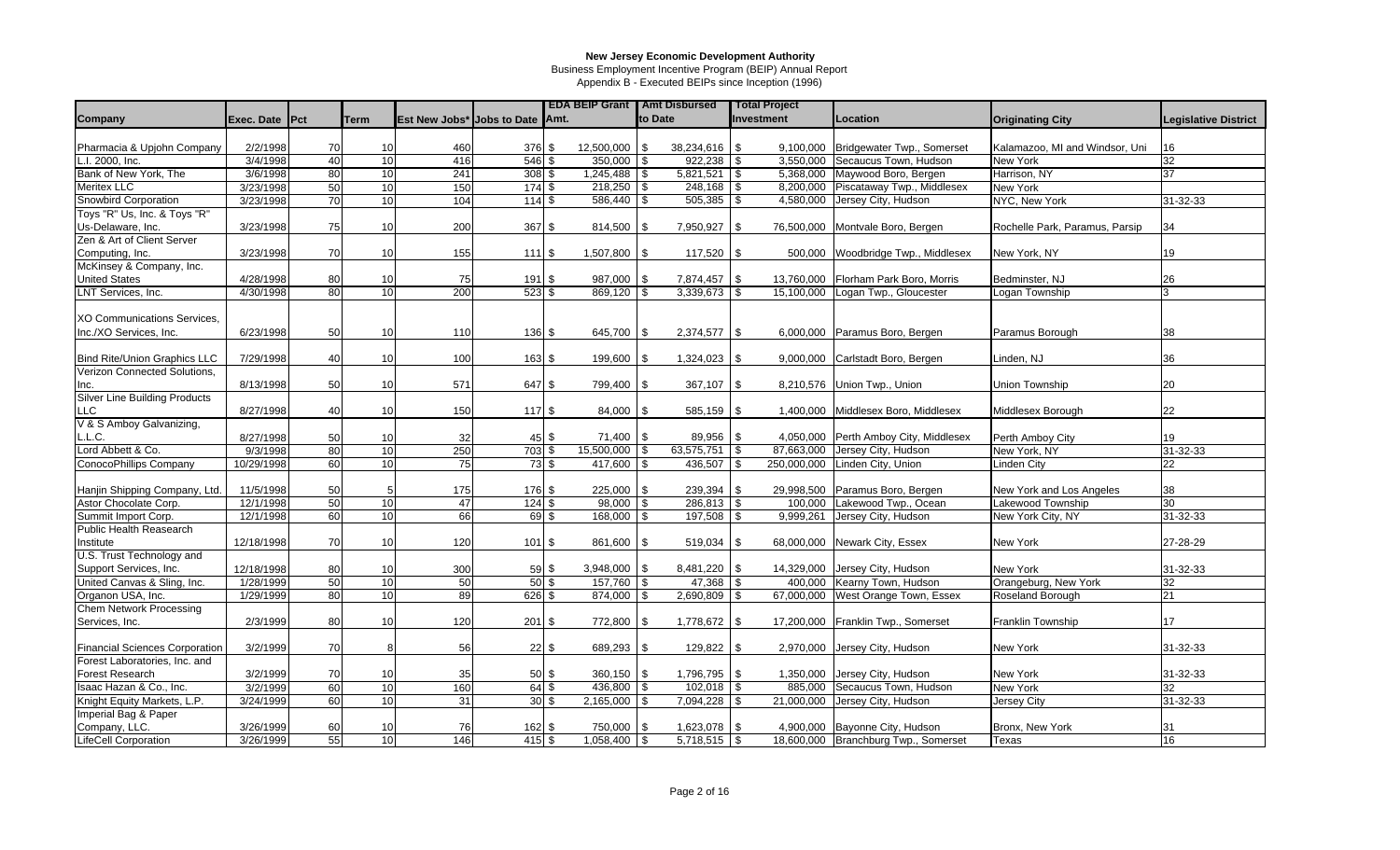Business Employment Incentive Program (BEIP) Annual Report

|                                        |                       |                 |                 |      |                                 | <b>EDA BEIP Grant   Amt Disbursed</b> |         |                | <b>Total Project</b> |                                       |                                |                             |
|----------------------------------------|-----------------------|-----------------|-----------------|------|---------------------------------|---------------------------------------|---------|----------------|----------------------|---------------------------------------|--------------------------------|-----------------------------|
| <b>Company</b>                         | <b>Exec. Date Pct</b> |                 | <b>Term</b>     |      | Est New Jobs* Jobs to Date Amt. |                                       | to Date |                | Investment           | <b>Location</b>                       | <b>Originating City</b>        | <b>Legislative District</b> |
| National Discount Brokers              | 4/29/1999             | 80              | 10              | 350  | 568 \$                          | $2,009,000$ \$                        |         | $731,658$ \$   | 3,500,000            | Jersey City, Hudson                   | New York                       | 31-32-33                    |
| TD Ameritrade, Inc.                    | 4/29/1999             | 80              | 10              | 300  | $499$ \$                        | 1,092,000 \$                          |         | 7,181,442      | \$<br>73,450,000     | Jersey City, Hudson                   | Jersey City                    | 31-32-33                    |
| Mastertaste, Inc.                      | 5/27/1999             | 80              | 10              | 85   | 84S                             | 441,360 \$                            |         | 1,095,258      | \$<br>5,200,000      | Carteret Boro, Middlesex              | Long Island City, NY           | 22                          |
| <b>Connecticut General Life</b>        |                       |                 |                 |      |                                 |                                       |         |                |                      |                                       |                                |                             |
| Insurance/CIGNA Healthcar              | 5/28/1999             | 70              | 10              | 225  | 176 \$                          | $2,676,704$ \\$                       |         | 5,861,399      | \$<br>13,177,000     | Jersey City, Hudson                   | New York City, NY              | 31-32-33                    |
| ImClone Systems Incorporated           |                       |                 |                 |      |                                 |                                       |         |                |                      |                                       |                                |                             |
| and                                    | 6/25/1999             | 80              | 10              | 102  | 87 \$                           | $625,260$ \$                          |         | 1,769,746      | \$<br>40,700,000     | Somerville Boro, Somerset             | Somerville Borough             | 16                          |
| Siemens Healthcare                     |                       |                 |                 |      |                                 |                                       |         |                |                      |                                       |                                |                             |
| Diagnostics Inc.                       | 6/25/1999             | 50              | 10              | 118  | 236 \$                          | $362,260$ \ \$                        |         | 1,100,139      | -\$<br>10,195,000    | Mount Olive Twp., Morris              | Mount Olive Township           | 24                          |
| Telcordia Technologies, Inc.           | 6/25/1999             | 70              | 10              | 250  | $276$ \$                        | $14,004,000$ \\$                      |         | 1,474,288      | -\$<br>45,000,000    | Piscataway Twp., Middlesex            | Piscataway                     | 17                          |
| Insurance Services Offices,            |                       |                 |                 |      |                                 |                                       |         |                |                      |                                       |                                |                             |
| Inc.                                   | 7/29/1999             | 80              | 10              | 1060 | 1081 \$                         | 11,768,730                            | l Si    | 46,041,124     | -\$<br>30,600,000    | Jersey City, Hudson                   | New York                       | 31-32-33                    |
| Multilink Technology                   |                       |                 |                 |      |                                 |                                       |         |                |                      |                                       |                                |                             |
| Corporation                            | 7/29/1999             | 40              |                 | 75   | 80 \$                           | $292,269$ \$                          |         | 294,088        | - \$<br>825,000      | Franklin Twp., Somerset               | Santa Monica, CA               | 17                          |
| Walden Lang Inc.                       | 7/29/1999             | 50              | R               | 55   | $42\overline{\smash{)}\,}$ \$   | 27,804 \$                             |         | 17,272         | \$<br>200,000        | Jersey City, Hudson                   | New York                       | 31-32-33                    |
| Medco Health Solutions of              |                       |                 |                 |      |                                 |                                       |         |                |                      |                                       |                                |                             |
| Willingboro, LLC                       | 8/26/1999             | 70              | 10              | 815  | 1048 \$                         | $2,975,312$ \$                        |         | 5,766,242      | -\$<br>85,000,000    | Willingboro Twp., Burlington          | Willingboro Township           |                             |
| Jackson Hewitt Tax Service,            |                       |                 |                 |      |                                 |                                       |         |                |                      | Parsippany-Troy Hills Twp.,           |                                |                             |
| Inc                                    | 9/30/1999             | 50              | 10              | 75   | 99S                             | 294,960 \$                            |         | 2,214,732      | 1,303,875<br>\$      | <b>Morris</b>                         | Virginia                       | 26                          |
| NBC Universal, Inc.;                   |                       |                 |                 |      |                                 |                                       |         |                |                      |                                       |                                |                             |
| CNBC, Inc.; CNBC.com, LLC              | 9/30/1999             | 80              | 10              | 160  | $442$ \$                        | $4,611,840$ \\$                       |         | $2,442,710$ \$ | 80,500,000           | Fort Lee Boro, Bergen                 | Englewood Cliffs Borough       | 37                          |
| Sanofi-Aventis U.S. LLC and            |                       |                 |                 |      |                                 |                                       |         |                |                      |                                       |                                |                             |
| Sanofi-Aventis U.S. In                 | 10/29/1999            | 80              | 10              | 1400 | 1858 \$                         | 21,795,200 \$                         |         | 59,020,022     | \$                   | 59,000,000 Bridgewater Twp., Somerset | <b>Bridgewater Township</b>    | 16                          |
| DS Distribution Inc., and DS           |                       |                 |                 |      |                                 |                                       |         |                |                      |                                       |                                |                             |
| Pharmacy, Inc.                         | 11/30/1999            | 60              | 10              | 151  | 490 \$                          | $1,370,480$ \$                        |         | 902,321        | \$<br>30,000,000     | Logan Twp., Gloucester                | Logan Township                 | 3                           |
| Patriot Manufacturing, Inc.            | 1/3/2000              | 50              | 10              | 159  | $206$ \$                        | $201,600$ \$                          |         | 149,191        | \$<br>7,122,000      | Hammonton Town, Atlantic              | Hammonton, NJ                  | 9                           |
| Royal Wine Corporation                 | 1/3/2000              | 50              | 10              | 78   | $134$ \$                        | 411,600 \$                            |         | $638,703$ \$   | 13,350,000           | Bayonne City, Hudson                  | Brooklyn, NY                   | 31                          |
| Bank of New York, The                  | 1/10/2000             | 60              | 10              | 124  | 39 <sup>5</sup>                 | $274,780$ \\$                         |         | $825,593$ \$   | 6,816,989            | Lodi Boro, Bergen                     | New York                       | 38                          |
| Direct Fulfillment, LP                 | 1/27/2000             | 40              | 10              | 120  | $90\overline{\smash{)}\,}$      | 675,680 \$                            |         | 400,196        | 5,500,000<br>\$      | Washington Twp., Mercer               | <b>Upper Freehold Township</b> | 30                          |
| Morgan Stanley Dean Witter             |                       |                 |                 |      |                                 |                                       |         |                |                      |                                       |                                |                             |
| Trust FSB and Morgan                   | 1/27/2000             | 70              | 10              | 288  | 976 \$                          | $2,314,360$ \\$                       |         | 4,472,662      | \$<br>5,878,737      | Jersey City, Hudson                   | New York                       | 31-32-33                    |
| Cardinal Health 110, Inc.              | 2/8/2000              | 70              | 10              | 125  | 179 \$                          | 320,250                               | \$      | 1,081,635      | \$<br>15,752,571     | Logan Twp., Gloucester                | Allentown, PA                  | 3                           |
| Catalent Pharma Solutions,             |                       |                 |                 |      |                                 |                                       |         |                |                      |                                       |                                |                             |
| <b>LLC</b>                             | 2/8/2000              | 70              | 10              | 205  | 409 \$                          | $2,219,950$ \$                        |         | 5,665,470      | 57,735,000<br>- \$   | Franklin Twp., Somerset               | Franklin Township              | 17                          |
| BJ's Wholesale Club, Inc.              | 2/28/2000             | 50              | 10              | 225  | $233$ \$                        | 453,550 \$                            |         | 171,069        | 27,562,500<br>\$     | Burlington Twp., Burlington           | Pennsylvania                   | $\overline{7}$              |
| <b>Schering Corporation</b>            | 2/28/2000             | 70              | $\overline{10}$ | 323  | 674S                            | $3,948,650$ \$                        |         | 12,500,392     | 205,000,000          | Kenilworth Boro, Union                | Kenilworth Borough             | 20                          |
| <b>IDT Corporation, Affiliates and</b> |                       |                 |                 |      |                                 |                                       |         |                |                      |                                       |                                |                             |
| <b>Subsidiaries</b>                    | 2/29/2000             | 80              | 10              | 150  | $247$ \$                        | 483,600                               | -SG     | 11,512,637     | -\$<br>116,360,000   | Newark City, Essex                    | <b>Newark City</b>             | 27-28-29                    |
| Merrill Lynch & Co., Inc.              | 3/6/2000              | $\overline{80}$ | 10              | 900  | $369$ \$                        | 31,096,800                            |         | 12,282,185     | 45,000,000<br>\$     | Jersey City, Hudson                   | New York                       | 31-32-33                    |
| Best Trimming, Inc and 7th             |                       |                 |                 |      |                                 |                                       |         |                |                      |                                       |                                |                             |
| Avenue Trim. Inc.                      | 3/31/2000             | 60              | 10              | 40   | 58 \$                           | 33,600 \$                             |         | 12,116         | \$<br>80,000         | Jersey City, Hudson                   | New York City                  | 31-32-33                    |
| Colgate-Palmolive Company              | 3/31/2000             | 60              | 10              | 126  | 178S                            | $1,471,176$ \$                        |         | 1,893,712      | - \$<br>44,221,000   | Morristown Town, Morris               | Morristown Town                | 25                          |
| U.S. FoodService, Inc./Alliant         |                       |                 |                 |      |                                 |                                       |         |                |                      |                                       |                                |                             |
| Foodservice, Inc.                      | 4/3/2000              | 80              | 10              | 80   | 238S                            | 193,200 \$                            |         | 1,358,502      | \$<br>15,281,000     | Woolwich Twp., Gloucester             | Philadelphia, PA               | 3                           |
| John Wiley & Sons, Inc.                | 4/28/2000             | 80              | 10              | 800  | 1196 \$                         | $7,347,200$ \$                        |         | 23,390,672     | \$<br>46,017,000     | Hoboken City, Hudson                  | New York                       | 33                          |
| Journal of Commerce, The               | 4/28/2000             | 60              | 10              | 83   | 63 \$                           | 389,590 \$                            |         | 5,869          | 2,030,000<br>- \$    | Newark City, Essex                    | New York & Phillipsburg        | 27-28-29                    |
| Continental Airlines, Inc.             | 5/26/2000             | 60              | 10              | 37   | $29$ \$                         | $1,339,190$ \$                        |         | 259,562        | \$                   | 825,000,000 Newark City, Essex        | <b>Newark City</b>             | 27-28-29                    |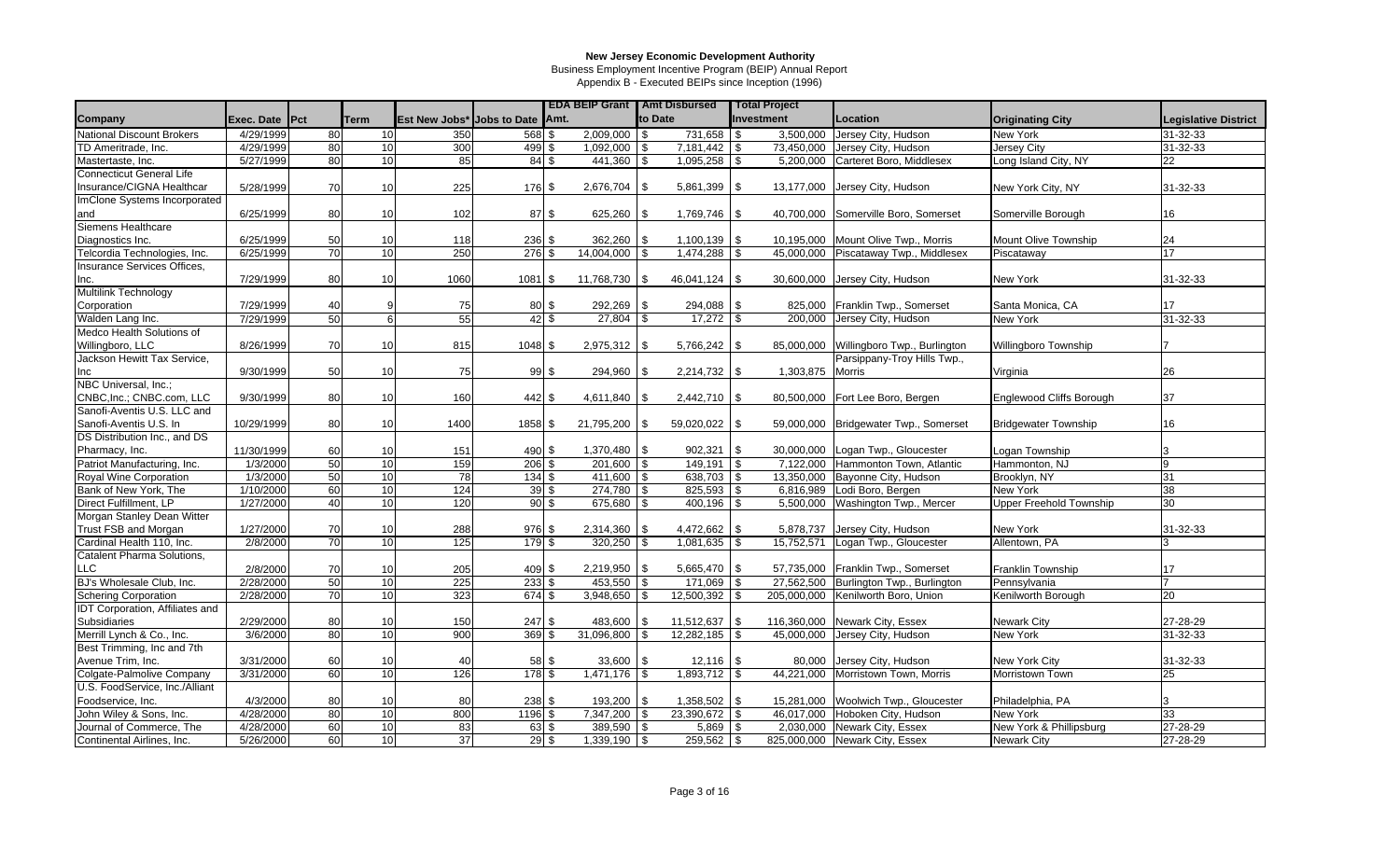Business Employment Incentive Program (BEIP) Annual Report

|                                  |                |    |                 |                                 |                          |       | <b>EDA BEIP Grant   Amt Disbursed</b> |         |                 |            | <b>Total Project</b> |                                                           |                              |                             |
|----------------------------------|----------------|----|-----------------|---------------------------------|--------------------------|-------|---------------------------------------|---------|-----------------|------------|----------------------|-----------------------------------------------------------|------------------------------|-----------------------------|
| Company                          | Exec. Date Pct |    | <b>Term</b>     | Est New Jobs* Jobs to Date Amt. |                          |       |                                       | to Date |                 |            | Investment           | Location                                                  | <b>Originating City</b>      | <b>Legislative District</b> |
| JPMorgan Chase Bank              | 6/28/2000      | 80 | 10 <sup>1</sup> | 1000                            | 1952 \$                  |       | 20,958,000 \$                         |         | $39,789,394$ \$ |            | 561.000.000          | Jersey City, Hudson                                       | New York City                | 31-32-33                    |
| Knight Equity Markets, L.P.      | 6/30/2000      | 65 | 10              | 56                              | $322$ \$                 |       | 5,323,200                             | l \$    | 17,537,143      | -\$        | 100.000.000          | Jersey City, Hudson                                       | <b>Jersey City</b>           | 31-32-33                    |
| Cape May Foods, LLC              | 8/23/2000      | 55 | 10              | 28                              | $80$ \$                  |       | $152,796$ \$                          |         | 113,504         | \$         | 7,737,500            | Millville City, Cumberland                                | Nanticoke, Maryland          |                             |
|                                  |                |    |                 |                                 |                          |       |                                       |         |                 |            |                      |                                                           |                              |                             |
| Sumitomo Trust & Banking Co.     | 8/23/2000      | 65 | 10              | 150                             | $376$ \$                 |       | $1,702,840$ \\$                       |         | 2,949,181       | \$         | 5,000,000            | Jersey City, Hudson                                       | New York                     | 31-32-33                    |
| <b>Standard Data Corporation</b> |                |    |                 |                                 |                          |       |                                       |         |                 |            |                      |                                                           |                              |                             |
| d/b/a SDC Data, Inc.             | 9/15/2000      | 65 | 10              | 26                              |                          | 27S   | 505,830 \$                            |         | 223,219         | <b>S</b>   | 185,000              | Jersey City, Hudson                                       | New York                     | 31-32-33                    |
| Morgan Stanley Dean Witter       |                |    |                 |                                 |                          |       |                                       |         |                 |            |                      |                                                           |                              |                             |
| Trust FSB and Morgan             | 10/2/2000      | 45 | 10              | 75                              |                          | 74 \$ | 7,984,800 \$                          |         | 614,806         | -\$        |                      | 2,000,000 Morris Twp., Morris                             | New York                     | 25                          |
| <b>Comcast Business</b>          |                |    |                 |                                 |                          |       |                                       |         |                 |            |                      |                                                           |                              |                             |
| Communications, LLC et. al.      | 10/10/2000     | 70 | 10              | 460                             | 1214S                    |       | $6,534,530$ \\$                       |         | 4,396,409       | \$         | 40,125,000           | Moorestown Twp., Burlington                               | Philadelphia, PA             |                             |
| <b>Bayer HealthCare</b>          |                |    |                 |                                 |                          |       |                                       |         |                 |            |                      |                                                           |                              |                             |
| Pharmaceuticals, Inc.            | 10/27/2000     | 60 | 10              | 85                              | $172$ \$                 |       | $1,115,880$   \$                      |         | 6,370,199       | \$         | 11,320,000           | Montville Twp., Morris                                    | Montville Township           | 26                          |
| Daniel F. Young, Inc.            | 10/27/2000     | 50 | 10              | 36                              | 41                       | \$    | $366,754$ \\$                         |         | 70,311          | \$         | 600,000              | Jersey City, Hudson                                       | New York                     | 31-32-33                    |
| Morgan Stanley Dean Witter       |                |    |                 |                                 |                          |       |                                       |         |                 |            |                      |                                                           |                              |                             |
| Trust FSB and Morgan             | 10/27/2000     | 45 |                 | 78                              | $97$ \$                  |       | 886,140 \$                            |         | 989,922         | $\sqrt{3}$ | 950,000              | Princeton Boro, Mercer                                    | New York, Geneva             | 15                          |
| Radianz Americas, Inc            | 10/27/2000     | 60 | 10              | 133                             | $68$ \$                  |       | $2,285,150$ \$                        |         | 2,732,232       | <b>S</b>   | 100,000,000          | Nutley Town, Essex                                        | <b>Nutley Township</b>       | 36                          |
| Matthew Bender & Company         | 12/5/2000      | 70 | 10              | 205                             | $69$ \$                  |       | $1,987,124$ \$                        |         | 2,495,550       | \$         | 35,200,000           | Newark City, Essex                                        | New York, NY                 | 27-28-29                    |
| Forest Laboratories, Inc. and    |                |    |                 |                                 |                          |       |                                       |         |                 |            |                      |                                                           |                              |                             |
| Forest Research                  | 12/27/2000     | 70 | 10              | 105                             | 647 \$                   |       | 990,780 \$                            |         | 5,463,664       | -\$        | 10,608,000           | Jersey City, Hudson                                       | New York                     | 31-32-33                    |
| Omni Baking Company              | 12/27/2000     | 55 | 10              | 44                              | $210$ \$                 |       | $40,656$ \ \$                         |         | 353,098         | \$         | 8,157,200            | Vineland City, Cumberland                                 | Pennsauken, N.J              |                             |
| United HealthCare Services,      |                |    |                 |                                 |                          |       |                                       |         |                 |            |                      |                                                           |                              |                             |
| Inc.                             | 1/10/2001      | 80 | 10              | 229                             | 230 \$                   |       | $2,094,180$ \\$                       |         | 3,919,748       | <b>\$</b>  |                      | 8,880,780 Bernards Twp., Somerset                         | <b>Bernards Township</b>     | 16                          |
| <b>MCR Direct Mail, LLC</b>      | 1/25/2001      | 50 | 10              | $\overline{115}$                | 128S                     |       | $136,850$ \$                          |         | 301,322         | \$         |                      | 2,230,000 Woolwich Twp., Gloucester                       | <b>Woolwich Township</b>     | 3                           |
|                                  |                |    |                 |                                 |                          |       |                                       |         |                 |            |                      | Parsippany-Troy Hills Twp.,                               |                              |                             |
| Nycomed USA Inc.                 | 1/25/2001      | 55 | 10              | 75                              |                          | 46 \$ |                                       |         | 1,162,250       | -\$        | 465,000              | Morris                                                    | New York                     | 26                          |
|                                  |                |    |                 |                                 |                          |       |                                       |         |                 |            |                      |                                                           |                              |                             |
| Multiplex, Inc.                  | 1/29/2001      | 65 | 10              | 430                             | 107S                     |       | $2,285,773$ \$                        |         | 62,160          | -\$        | 66,000,000           | South Plainfield Boro, Middlesex South Plainfield Borough |                              | 18                          |
|                                  |                |    |                 |                                 |                          |       |                                       |         |                 |            |                      | Parsippany-Troy Hills Twp.,                               |                              |                             |
| Avis Budget Car Rental, LLC      | 3/1/2001       | 70 | 10              | 300                             | 450 \$                   |       | $2,029,650$ \$                        |         | 12,522,646      | \$         | 1,500,000            | Morris                                                    | Garden City NY               | 26                          |
| Reliance Medical Group, LLC      | 3/1/2001       | 60 | $\overline{10}$ | 75                              | $107$ \$                 |       | 789,440                               |         | 1,221,864       | \$         | 789,440              | Bernards Twp., Somerset                                   | Bridgewater, NJ              | 16                          |
| New Century Transportation,      |                |    |                 |                                 |                          |       |                                       |         |                 |            |                      |                                                           |                              |                             |
| Inc.                             | 3/28/2001      | 60 | 10              | 75                              | $513$ \$                 |       | 606,600 \$                            |         | $2,516,742$ \$  |            |                      | 20,650,000 Westampton Twp., Burlington                    | Glassboro                    |                             |
| Pharmacia Corporation,           |                |    |                 |                                 |                          |       |                                       |         |                 |            |                      |                                                           |                              |                             |
| Affiliates and Subsidiaries      | 3/28/2001      | 80 | 10              | 500                             | $935$ \$                 |       | $8,752,000$ \ \$                      |         | 850,761         | -\$        |                      | 30,000,000 Bedminster Twp., Somerset                      | Michigan, Illinois, Missouri | 16                          |
| <b>ITT Industries</b>            | 5/23/2001      | 65 | 10              | 130                             | $232 \mid$ \$            |       | $1,475,792$ \$                        |         | 2,857,144       | -\$        | 8,484,500            | Clifton City, Passaic                                     | <b>Clifton City</b>          | 34                          |
| National Financial Services,     |                |    |                 |                                 |                          |       |                                       |         |                 |            |                      |                                                           |                              |                             |
| <b>LLC</b>                       | 5/23/2001      | 60 | 10              | 110                             | $356$ \$                 |       | 1,606,770 \$                          |         | 6,546,786       | \$         | 3,734,500            | Jersey City, Hudson                                       | Jersey City                  | 31-32-33                    |
| Volkswagen of America, Inc.      | 5/23/2001      | 55 | 10              | 89                              | $77$ \$                  |       | 489,060 \$                            |         | 260,873         | \$         | 8,000,000            | Cranbury Twp., Middlesex                                  | Cranbury, NJ                 | 14                          |
| <b>WebMD Corporation</b>         | 5/23/2001      | 60 | 10              | 100                             | $76\overline{\text{ }3}$ |       | $2,974,277$ \$                        |         | 483,204         | \$         |                      | 1,000,000 Elmwood Park Boro, Bergen                       | Elmwood Park Borough         | 38                          |
| <b>AIG SunAmerica Asset</b>      |                |    |                 |                                 |                          |       |                                       |         |                 |            |                      |                                                           |                              |                             |
| Management Corp.                 | 6/26/2001      | 65 | 10              | 147                             | 109S                     |       | $1,928,640$ \ \$                      |         | 5,367,991       | \$         | 11,400,000           | Jersey City, Hudson                                       | New York                     | 31-32-33                    |
| Ready Pac Florence               |                |    |                 |                                 |                          |       |                                       |         |                 |            |                      |                                                           |                              |                             |
| Partnership                      | 7/24/2001      | 75 | 10              | 291                             | $393$ \$                 |       | 537,070 \$                            |         | 525,710         | \$         |                      | 11,600,000 Florence Twp., Burlington                      | <b>Florence Township</b>     |                             |
|                                  |                |    |                 |                                 |                          |       |                                       |         |                 |            |                      |                                                           |                              |                             |
| Comcast of New Jersey II, LLC    | 7/25/2001      | 65 | 10              | 250                             | 380 \$                   |       | $511,875$ \\$                         |         | 1,320,107       | \$         |                      | 6,600,000 Voorhees Twp., Camden                           | Several NJ Locations         |                             |
| Firmenich Incorporated           | 7/26/2001      | 50 | 10 <sup>1</sup> | 90 <sup>1</sup>                 | 228S                     |       | $353,025$ \\$                         |         | $1,183,690$ \$  |            |                      | 65,000,000 Plainsboro Twp., Middlesex                     | Plainsboro Township          | 14                          |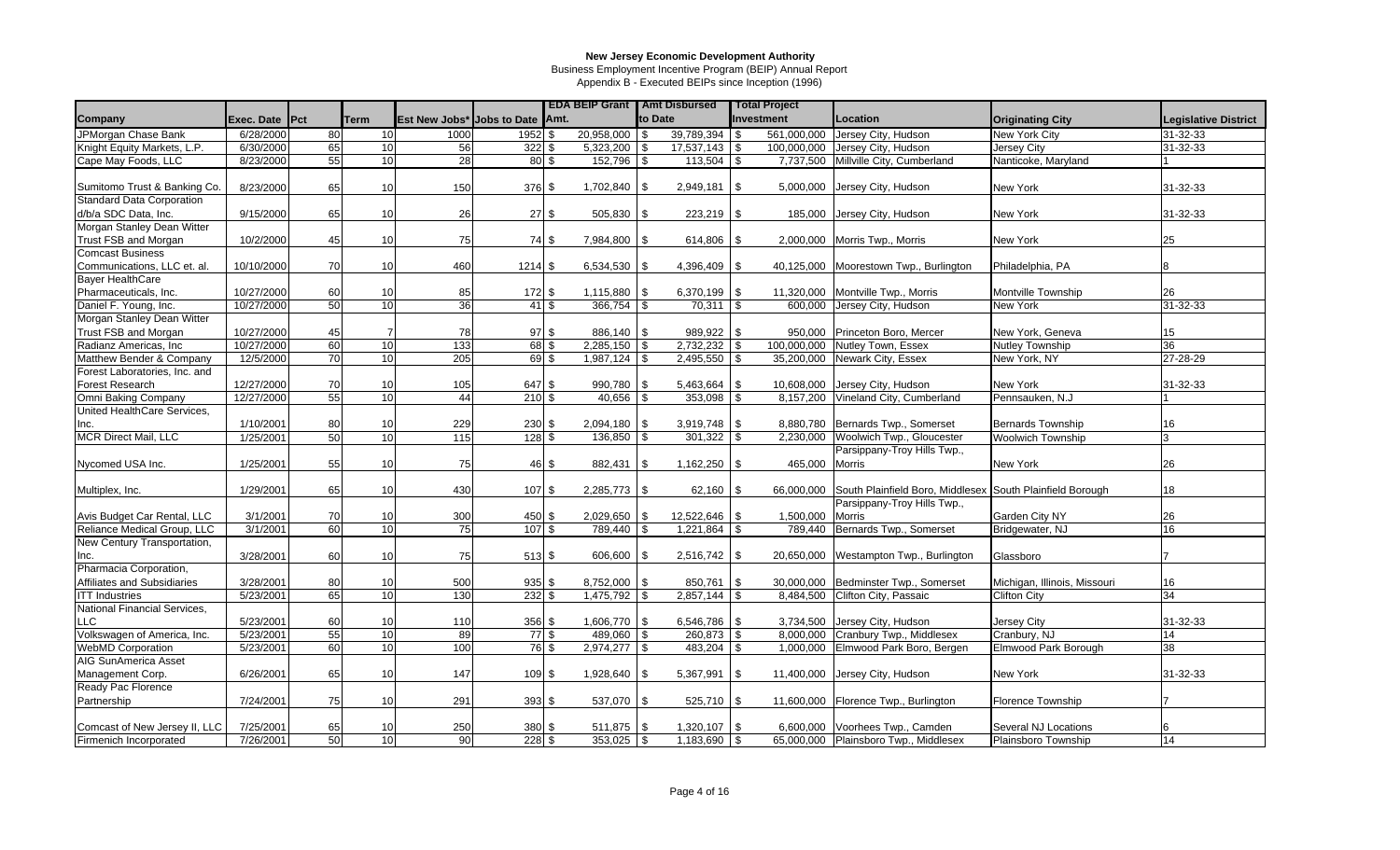Business Employment Incentive Program (BEIP) Annual Report

|                                                                  |                |    |             |                                 |                  | <b>EDA BEIP Grant   Amt Disbursed</b> |      |                |          | <b>Total Project</b> |                                 |                         |                             |
|------------------------------------------------------------------|----------------|----|-------------|---------------------------------|------------------|---------------------------------------|------|----------------|----------|----------------------|---------------------------------|-------------------------|-----------------------------|
| Company                                                          | Exec. Date Pct |    | <b>Term</b> | Est New Jobs* Jobs to Date Amt. |                  |                                       |      | to Date        |          | Investment           | <b>Location</b>                 | <b>Originating City</b> | <b>Legislative District</b> |
| AT Systems Atlantic, Inc.                                        | 9/27/2001      | 40 | 10          | 80                              | 77S              | $100,800$ \\$                         |      | 98,032         | - \$     | 3,175,000            | Edison Twp., Middlesex          | <b>Edison Township</b>  | 18                          |
| ImClone Systems Inc.                                             | 10/29/2001     | 80 | 10          | 300                             | 157S             | $2,755,200$ \$                        |      | 526,077        | \$       | 226,805,648          | Somerville Boro, Somerset       | Somerville Borough      | 16                          |
|                                                                  |                |    |             |                                 |                  |                                       |      |                |          |                      | South Brunswick Twp.,           |                         |                             |
| Dow Jones & Company, Inc.                                        | 11/8/2001      | 65 | 10          | 155                             | 420 \$           | 1,960,595                             | \$   | 6,532,363      | \$       | 3,750,000            | Middlesex                       | New York                | 14                          |
|                                                                  |                |    |             |                                 |                  |                                       |      |                |          |                      |                                 |                         |                             |
| DB Services New Jersey, Inc.                                     | 11/30/2001     | 65 | 10          | 80                              | 75 \$            | $1,464,000$ \\$                       |      | 3,252,907      | \$       | 20,015,000           | Summit City, Union              | <b>Jersey City</b>      | 31-32-33                    |
| TradeWeb Markets LLC &                                           |                |    |             |                                 |                  |                                       |      |                |          |                      |                                 |                         |                             |
| TradeWeb Holdings, LLC                                           | 11/30/2001     | 70 | 10          | 80                              | $145$ \$         | 1,863,120                             | \$   | 13,268,300     | \$       | 8,300,000            | Jersey City, Hudson             | New York City           | 31-32-33                    |
| American Home Assurance                                          |                |    |             |                                 |                  |                                       |      |                |          |                      |                                 |                         |                             |
| Company and Related                                              | 12/27/2001     | 80 | 10          | 589                             | $1032$ \$        | 4,638,000                             | -\$  | 7,958,392      | -\$      | 24,730,000           | Berkeley Heights Twp., Union    | New York, Pennsylvania  | 21                          |
| A.C. Moore Arts, Inc/ A.C.                                       |                |    |             |                                 |                  |                                       |      |                |          |                      |                                 |                         |                             |
| Moore Arts & Crafts, I                                           | 12/28/2001     | 50 | 10          | 76                              | $107$ \$         | $153,140$ \\$                         |      | 324,958        | -\$      | 35,615,000           | Berlin Boro, Camden             | Berlin Borough          | 6                           |
| Cadent, Inc.                                                     | 12/28/2001     | 50 | 10          | 100                             | 119S             | 142,500                               |      | 224,646        |          | 6,700,000            | Carlstadt Borough, Bergen       | To be determined        |                             |
| <b>Instinet Group</b>                                            |                |    |             |                                 |                  |                                       |      |                |          |                      |                                 |                         |                             |
| Incorporated/Instinet Group                                      |                |    |             |                                 |                  |                                       |      |                |          |                      |                                 |                         |                             |
| LLC                                                              | 12/28/2001     | 80 | 10          | 300                             | 233 \$           | $3,712,800$ \\$                       |      | 542,856        | -\$      | 14,000,000           | Jersey City, Hudson             | New York City           | 31-32-33                    |
| John Turano & Sons, Inc.                                         | 12/28/2001     | 50 | 10          | 83                              | 77S              | $261.300$ \ \$                        |      | 69,187         | \$       | 10.400.000           | Edison Twp., Middlesex          | Brooklyn, NY            | 18                          |
| Morgan Stanley D.W. a/k/a                                        |                |    |             |                                 |                  |                                       |      |                |          |                      |                                 |                         |                             |
| <b>Dean Witter</b>                                               | 12/28/2001     | 65 | 10          | 99                              | 227S             | $1,553,331$ \\$                       |      | 1,277,927      | \$       | 1,945,000            | Jersey City, Hudson             | New York City           | 31-32-33                    |
| JPMorgan Chase Bank                                              | 1/31/2002      | 60 | 10          | 433                             | $273$ \$         | $2,209,865$ \$                        |      | 1,255,043      |          | 71,850,000           | Carlstadt Boro, Bergen          | New York                | 36                          |
| Mizuho Securities USA Inc<br><b>UBS Financial Services Inc.,</b> | 1/31/2002      | 65 | 10          | 34                              | $22\sqrt{3}$     | $1,350,000$ \$                        |      | 3,959,682      | \$       | 8,750,000            | Hoboken City, Hudson            | New York City, NY       | 33                          |
| <b>UBS Services USA LLC</b>                                      | 1/31/2002      | 80 | 10          | 1450                            | 1641 \$          | 28,238,750 \$                         |      | 4,843,192      | \$       |                      | 167,845,417 Jersey City, Hudson |                         |                             |
| Marsh & McLennan                                                 |                |    |             |                                 |                  |                                       |      |                |          |                      |                                 | New York                |                             |
| Companies, Inc.                                                  | 3/1/2002       | 80 | 10          | 800                             | 805 \$           | 12,451,200                            |      | 23,261,875     | \$       | 159,000,000          | Hoboken City, Hudson            | New York, NY            | 33                          |
| Chubb Corporation, The                                           | 3/8/2002       | 65 | 10          | 250                             | $1554$ \$        | $1,569,750$ \$                        |      | 5,988,959      | \$       | 398,092,000          | Readington Twp., Hunterdon      | Readington Township     | 23                          |
| Wyndham Worldwide                                                |                |    |             |                                 |                  |                                       |      |                |          |                      | Parsippany-Troy Hills Twp.,     |                         |                             |
| Corporation                                                      | 3/20/2002      | 50 |             | 114                             | 65 \$            | $1,360,000$ \$                        |      | 1,228,263      | <b>S</b> | 200,000              | Morris                          | Phoenix, Arizona        | 26                          |
| Duro Bag Manufacturing Co.,                                      |                |    |             |                                 |                  |                                       |      |                |          |                      |                                 |                         |                             |
| Inc.                                                             | 3/27/2002      | 75 |             | 180                             | $247$ \$         | 355,446 \$                            |      | 880,320        | -\$      | 3,000,000            | Elizabeth City, Union           | <b>Elizabeth City</b>   | 20                          |
| Mizuho Corporate Bank,                                           |                |    |             |                                 |                  |                                       |      |                |          |                      |                                 |                         |                             |
| Limited                                                          | 3/27/2002      | 80 | 10          | 236                             | $327$ \$         | 1,745,820 \$                          |      | 3,536,606      | \$       | 21,000,000           | Jersey City, Hudson             | Jersey City             | 31-32-33                    |
| ICAP North America Inc.                                          | 4/2/2002       | 80 | 10          | 250                             | $980$ \$         | $8,300,000$ \$                        |      | 105,117,170    | \$       | 69,700,000           | Jersey City, Hudson             | New York City, NY       | 31-32-33                    |
| Mercedes-Benz USA, LLC                                           | 4/19/2002      | 50 | 10          | 92                              | $80\sqrt{3}$     | $505,725$ \$                          |      | 295,760        | \$       | 77,400,000           | Montvale Boro, Bergen           | Hanover, Maryland       | 30                          |
| Verizon New Jersey Inc. &                                        |                |    |             |                                 |                  |                                       |      |                |          |                      |                                 |                         |                             |
| Verizon Services Corp.                                           | 4/19/2002      | 65 | 10          | 110                             | 183 \$           | $1,687,500$ \ \$                      |      | 732,267        | . \$     | 67,500,000           | Hamilton Twp., Mercer           | several NJ locations    | 14                          |
|                                                                  |                |    |             |                                 |                  |                                       |      |                |          |                      | Parsippany-Troy Hills Twp.,     |                         |                             |
| Travelport Inc.                                                  | 4/22/2002      | 55 | 10          | 75                              | $36 \text{ }$ \$ | 528,000                               | l Si | 2,187,426      | - \$     | 1,351,000            | <b>Morris</b>                   | Illinois                | 26                          |
|                                                                  |                |    |             |                                 |                  |                                       |      |                |          |                      |                                 |                         |                             |
| Vitamin Shoppe Industries, Inc.                                  | 4/24/2002      | 65 | 10          | 100                             | $322$ \$         | 398,445                               | -\$  | 1,213,028      | \$       | 13,200,000           | North Bergen Twp., Hudson       | North Bergen Township   | 32                          |
| Pearson Education, Inc. and                                      |                |    |             |                                 |                  |                                       |      |                |          |                      |                                 |                         |                             |
| <b>Affiliates</b>                                                | 5/22/2002      | 55 | 10          | 197                             | 715S             | 580,230 \$                            |      | 1,291,252      | \$       | 8,366,666            | Cranbury Twp., Middlesex        | Orangeburg, New York    | 14                          |
|                                                                  |                |    |             |                                 |                  |                                       |      |                |          |                      | Parsippany-Troy Hills Twp.,     |                         |                             |
| NRT LLC                                                          | 5/30/2002      | 50 | 10          | 115                             | 130S             | 720,075 \$                            |      | 1,794,488 \$   |          | 2,900,000            | <b>Morris</b>                   | Viejo, CA               | 26                          |
| Echosphere LLC                                                   | 6/7/2002       | 65 | 10          | 424                             | $346$ \$         | $1,319,060$ \$                        |      | $1,217,630$ \$ |          | 4,868,093            | Montville Twp., Morris          | Montville Township      | 26                          |
| Goldman Sachs Group, Inc. or                                     |                |    |             |                                 |                  |                                       |      |                |          |                      |                                 |                         |                             |
| nominee                                                          | 6/14/2002      | 65 | 10          | 75                              | $1 \text{ }$ \$  |                                       |      | $\blacksquare$ | \$       |                      | 2,000,000 Jersey City, Hudson   | Jersey City             | 31-32-33                    |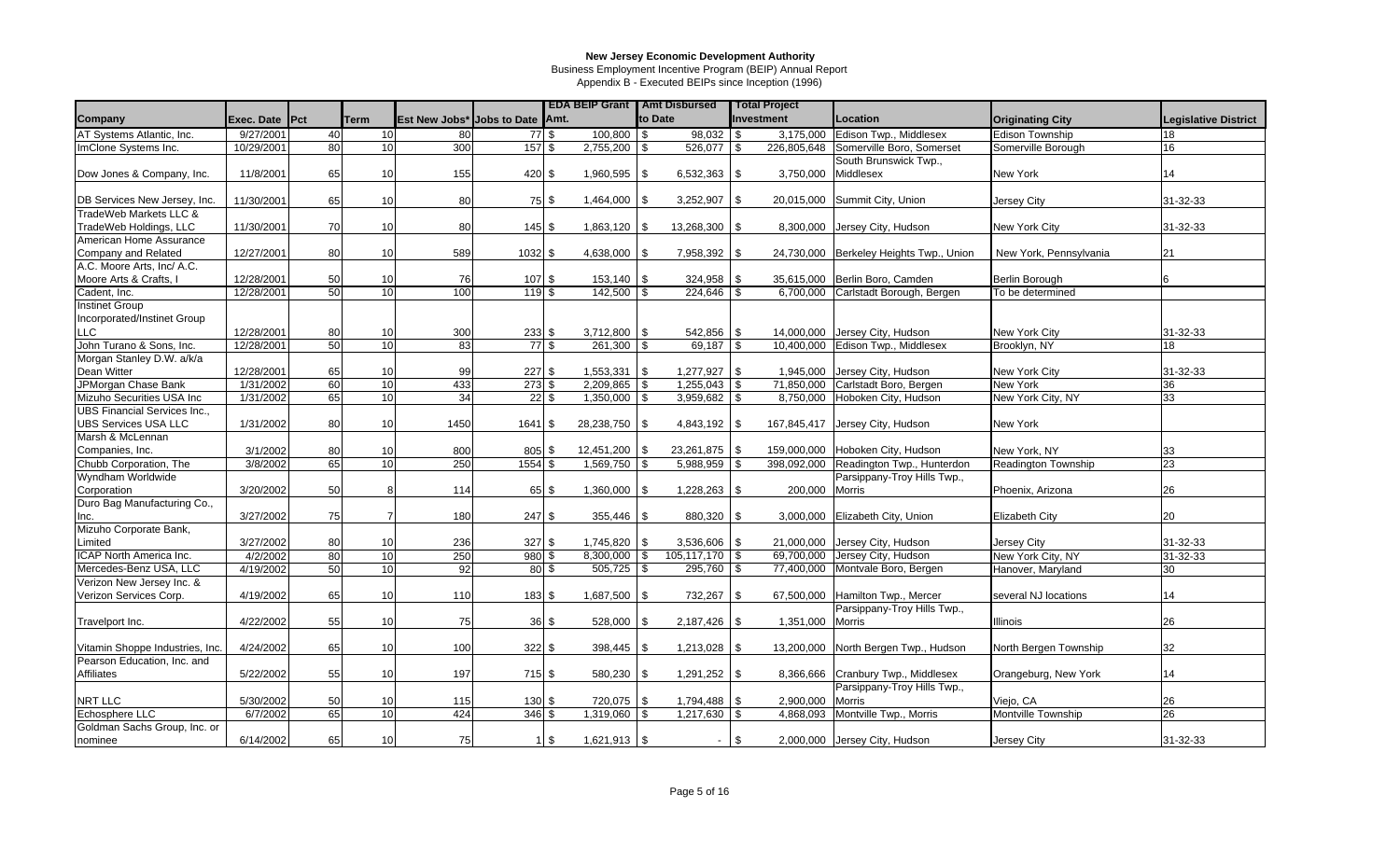Business Employment Incentive Program (BEIP) Annual Report

|                                  |                       |    |                 |                                         |                                 |                  | <b>EDA BEIP Grant   Amt Disbursed</b> |         |                 |              | <b>Total Project</b> |                                                                    |                             |                             |
|----------------------------------|-----------------------|----|-----------------|-----------------------------------------|---------------------------------|------------------|---------------------------------------|---------|-----------------|--------------|----------------------|--------------------------------------------------------------------|-----------------------------|-----------------------------|
| Company                          | <b>Exec. Date Pct</b> |    | Term            | <b>Est New Jobs* Jobs to Date 1Amt.</b> |                                 |                  |                                       | to Date |                 |              | Investment           | Location                                                           | <b>Originating City</b>     | <b>Legislative District</b> |
| Goldman Sachs Group, Inc. or     |                       |    |                 |                                         |                                 |                  |                                       |         |                 |              |                      |                                                                    |                             |                             |
| nominee                          | 6/14/2002             | 80 | 10              | 300                                     | $3636$ \$                       |                  | 2,271,450                             | l \$    | $\sim$          | $\mathbf{s}$ |                      | 306,000,000 Jersey City, Hudson                                    | Jersey City                 | 31-32-33                    |
| Goldman Sachs Group, Inc. or     |                       |    |                 |                                         |                                 |                  |                                       |         |                 |              |                      |                                                                    |                             |                             |
| nominee                          | 6/14/2002             | 80 | 10              | 2000                                    | $3469$ \$                       |                  | 164,336,000                           | l \$    | 93,634,149      | \$           |                      | 595,000,000 Jersey City, Hudson                                    | New York                    | 31-32-33                    |
| <b>NVR Building Products</b>     |                       |    |                 |                                         |                                 |                  |                                       |         |                 |              |                      |                                                                    |                             |                             |
| Company                          | 6/17/2002             | 50 | 10              | 110                                     | $32$ \$                         |                  | $288,145$ \\$                         |         | $93,690$ \\$    |              |                      | 2,000,000 Delanco Twp., Burlington                                 | <b>Delanco Township</b>     |                             |
| ABN AMRO Incorporated            | 6/26/2002             | 70 |                 | 380                                     | 445 \$                          |                  | $1,211,800$ \ \$                      |         | $5,756,955$ \$  |              |                      | 20,000,000 Jersey City, Hudson                                     | New York                    | 31-32-33                    |
| Calyon                           | 7/24/2002             | 65 |                 | 61                                      | $89$ \$                         |                  | $721,760$ \$                          |         | $1,287,407$ \$  |              |                      | 6,600,000 Woodbridge Twp., Middlesex                               | <b>New York</b>             | 19                          |
| Capture Resource, Inc.           | 8/28/2002             | 70 |                 | 200                                     |                                 | $36\frac{1}{9}$  | $233,240$ \$                          |         | $1,462$ \$      |              |                      | 365,000 Millville City, Cumberland                                 | <b>Millville City</b>       |                             |
| First Brokers Holdings Inc.      | 8/28/2002             | 70 | 10              | 80                                      |                                 | $86\frac{1}{9}$  | $5,300,120$ \$                        |         | $19,356,004$ \$ |              |                      | 2,500,000 Hoboken City, Hudson                                     | New York                    | 31-32-33                    |
| TSA Stores, Inc.                 | 8/28/2002             | 55 | 10              | 200                                     | 118S                            |                  | 531,960                               | l \$    | $256,291$ \$    |              |                      | 11,000,000 Burlington City, Burlington                             | Georgia/California          |                             |
| Merrill Lynch, Pierce, Fenner &  |                       |    |                 |                                         |                                 |                  |                                       |         |                 |              |                      |                                                                    |                             |                             |
| Smith Incorporated               | 10/22/2002            | 80 | 10              | 1100                                    | 280 \$                          |                  | $6,400,000$ \\$                       |         |                 | \$.          | 367,400,000          | Hopewell Boro, Mercer                                              | Pennsylvania and New Jersey |                             |
| Ansell Healthcare Products.      |                       |    |                 |                                         |                                 |                  |                                       |         |                 |              |                      |                                                                    |                             |                             |
| LLC.                             | 11/4/2002             | 55 | 10              | 75                                      | 124S                            |                  | 720,480 \$                            |         | $1,129,862$ \$  |              |                      | 825,000 Red Bank Boro, Monmouth                                    | Ohio                        | 12 <sup>°</sup>             |
| <b>Burlington Coat Factory</b>   |                       |    |                 |                                         |                                 |                  |                                       |         |                 |              |                      |                                                                    |                             |                             |
| Warehouse Corporation            | 11/7/2002             | 45 | 10              | 221                                     | 458 \$                          |                  | 669,550 \$                            |         | 90,729          |              |                      | 24,050,000 Edgewater Park Twp., Burlington Edgewater Park Township |                             |                             |
| Lehman Brothers, Inc.            | 11/12/2002            | 80 | 10              | 700                                     | 439S                            |                  | 11,540,900                            | l \$    | $1,591,943$ \$  |              | 60,000,000           | Jersey City, Hudson                                                | New York City               | 31-32-33                    |
|                                  |                       |    |                 |                                         |                                 |                  |                                       |         |                 |              |                      | South Brunswick Twp.,                                              |                             |                             |
| Sandoz Inc.                      | 11/12/2002            | 70 | 10              | 153                                     |                                 | 87S              | $1,866,487$ \$                        |         | 4,270           | \$.          | 20,500,000           | Middlesex                                                          | South Brunswick Township    | 14                          |
| American Home Assurance          |                       |    |                 |                                         |                                 |                  |                                       |         |                 |              |                      |                                                                    |                             |                             |
| Company and Affiliates           | 12/11/2002            | 70 | 10              | 281                                     | 361                             | l \$             | 8,563,500                             | l \$    | 6,820,795       | \$           | 12,000,000           | Jersey City, Hudson                                                | New York                    | 31-32-33                    |
| Atco Rubber Products, Inc.       | 12/17/2002            | 55 | 10              | 30                                      |                                 | $42 \text{ }$ \$ | 100,555                               |         |                 |              | 2,425,000            | Vineland City, Cumberland                                          | Baltimore, Maryland         |                             |
| Euromarket Designs, Inc. d/b/a   |                       |    |                 |                                         |                                 |                  |                                       |         |                 |              |                      |                                                                    |                             |                             |
| Crate & Barrel                   | 4/16/2003             | 60 | 10              | 127                                     | 190 \$                          |                  | $307,292$ \$                          |         | 265,579         | \$           |                      | 8,400,000 Cranbury Twp., Middlesex                                 | Illinois                    | 14                          |
| Verizon New Jersey Inc. &        |                       |    |                 |                                         |                                 |                  |                                       |         |                 |              |                      |                                                                    |                             |                             |
| Verizon Services Corp.           | 6/3/2003              | 65 | 10              | 160                                     |                                 | $23$ \$          | $556,010$ \\$                         |         | 154,289         | \$           |                      | 18,900,000 Ewing Twp., Mercer                                      | Ewing Township              | 15                          |
| Tyco International LTD,          |                       |    |                 |                                         |                                 |                  |                                       |         |                 |              |                      |                                                                    |                             |                             |
| Inc./Tyco International          | 6/12/2003             | 70 | 10              | 300                                     | 420 \$                          |                  | 13,230,000                            | l \$    | 15,422,634      | - \$         |                      | 14,500,000 West Windsor Twp., Mercer                               | New York                    | 14                          |
| Barr Laboratories, Inc. and      |                       |    |                 |                                         |                                 |                  |                                       |         |                 |              |                      |                                                                    |                             |                             |
| <b>Subsidiaries</b>              | 8/11/2003             | 60 | 10              | 150                                     |                                 | 92S              | $1,969,200$ \\$                       |         | $4,189,919$ \\$ |              | 7,600,000            | Woodcliff Lake Boro, Bergen                                        | <b>New York</b>             | 39                          |
| BTA Pharmaceuticals, Inc.        | 9/8/2003              | 60 | 10              | 200                                     | 143S                            |                  | $4,325,100$ \$                        |         | $1,131,486$ \$  |              |                      | 12,750,000 Bridgewater Twp., Somerset                              | North Carolina              | 16                          |
| Oticon Inc.                      | 11/20/2003            | 55 | 10              | 80                                      | 181                             | l \$             | $269,720$ \$                          |         | $313,431$ \$    |              | 6,950,000            | Franklin Twp., Somerset                                            | Franklin Township           | 17                          |
| Brandywine Senior Care, Inc.     | 12/29/2003            | 60 | 10              | 50                                      | $32 \mid$ \$                    |                  | $480,000$ \$                          |         | $214,642$ \$    |              | 150,000              | Mount Laurel Twp., Burlington                                      | Pennsylvania                | 8                           |
| Taro Pharmaceuticals U.S.A.,     |                       |    |                 |                                         |                                 |                  |                                       |         |                 |              |                      | South Brunswick Twp.,                                              |                             |                             |
| Inc.                             | 2/6/2004              | 50 | 10              | 26                                      |                                 | $33\frac{ }{ }$  | $1,287,195$ \\$                       |         | 73,472          | \$           | 38.200.000           | Middlesex                                                          | <b>New York</b>             | 14                          |
| Solix, Inc.                      | 2/10/2004             | 65 |                 | 105                                     | $212 \overline{\smash{)}\,}$ \$ |                  | $482,160$ \$                          |         | 619,466         | \$           | 6,400,000            | Hanover Twp., Morris                                               | Hanover Township            | 26                          |
| L-3 Communications,              |                       |    |                 |                                         |                                 |                  |                                       |         |                 |              |                      |                                                                    |                             |                             |
| Communications Systems -         |                       |    |                 |                                         |                                 |                  |                                       |         |                 |              |                      |                                                                    |                             |                             |
| East                             | 2/19/2004             | 75 | 10              | 50                                      | $302$ \$                        |                  | 654,750 \$                            |         | 2,732,658 \$    |              |                      | 1,319,000 Camden City, Camden                                      | Maryland                    |                             |
| Apex Xpress, Inc.                | 3/8/2004              | 80 | 10              | 57                                      |                                 | 31S              | 476,976 \$                            |         | $385,970$ \$    |              |                      | 550,000 Jersey City, Hudson                                        | New York                    | 31-32-33                    |
| Barnes & Noble College           |                       |    |                 |                                         |                                 |                  |                                       |         |                 |              |                      |                                                                    |                             |                             |
| Booksellers, LLC                 | 3/12/2004             | 65 | 10              | 180                                     | 278 \$                          |                  | $1,342,800$ \$                        |         | $6,212,491$ \$  |              |                      | 2,100,000 Bernards Twp., Somerset                                  | New York                    | 16                          |
| Mechoshade Systems, Inc.         | 4/28/2004             | 60 | $\overline{10}$ | 104                                     | 124S                            |                  | 268,223                               | l \$    | 186,612 \$      |              |                      | 1,030,000 Edison Twp., Middlesex                                   | <b>New York</b>             | $\overline{18}$             |
| <b>Trimline Medical Products</b> |                       |    |                 |                                         |                                 |                  |                                       |         |                 |              |                      |                                                                    |                             |                             |
| Corporation                      | 5/6/2004              | 40 | 10              | 30                                      | 117S                            |                  | $37,800$ \$                           |         | $59,367$ \$     |              |                      | 555,000 Branchburg Twp., Somerset                                  | <b>Branchburg Township</b>  | 16                          |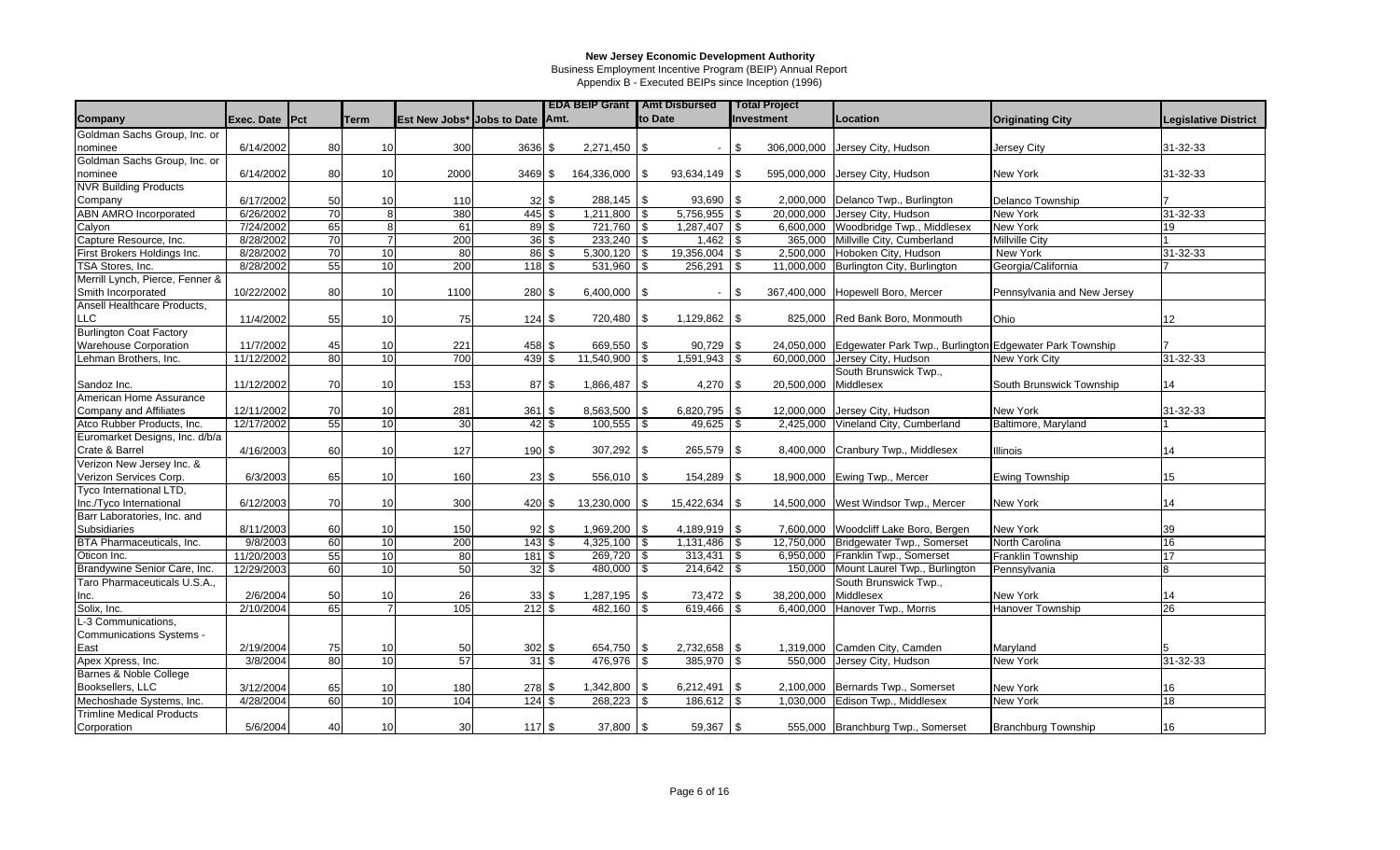Business Employment Incentive Program (BEIP) Annual Report

|                                 |                |    |                 |                                 |                    |                      |                 | <b>EDA BEIP Grant   Amt Disbursed</b> |                         | <b>Total Project</b> |                                      |                                |                             |
|---------------------------------|----------------|----|-----------------|---------------------------------|--------------------|----------------------|-----------------|---------------------------------------|-------------------------|----------------------|--------------------------------------|--------------------------------|-----------------------------|
| Company                         | Exec. Date Pct |    | <b>Term</b>     | Est New Jobs* Jobs to Date Amt. |                    |                      |                 | to Date                               |                         | Investment           | Location                             | <b>Originating City</b>        | <b>Legislative District</b> |
| Best Manufacturing Group LLC    |                |    |                 |                                 |                    |                      |                 |                                       |                         |                      |                                      |                                |                             |
| and affiliates                  | 5/8/2004       | 80 | 10              | 57                              |                    | 82 \$                | 705,432         | 80,497<br>-\$                         | \$                      | 1,000,000            | Jersey City, Hudson                  | <b>New York</b>                | 31-32-33                    |
| Refcon, Inc.                    | 5/19/2004      | 40 | 10              | 70                              |                    | $32\sqrt{3}$         | 439,320 \$      |                                       |                         |                      | 380,000 Norwood Boro, Bergen         | <b>New York</b>                | 39                          |
| NRG, Energy, Inc.               | 6/8/2004       | 80 | 10              | 150                             | 380S               |                      | 7.560.600       | 9.063.814<br>\$                       | \$                      | 37.200.000           | West Windsor Twp., Mercer            | Minnesota                      |                             |
| Berg East Imports, Inc.         | 6/14/2004      | 45 | 10              | 35                              | $33$ $\frac{2}{3}$ |                      | $49,613$ \\$    | $25,543$ \$                           |                         |                      | 3,650,000 Barrington Boro, Camden    | <b>Barrington Borough</b>      | 5                           |
| Woolco Foods, Inc.              | 6/21/2004      | 75 | 10              | 35                              | $54$ \$            |                      | $143,325$ \$    | 683,477                               | s)                      |                      | 825,000 Jersey City, Hudson          | <b>New York</b>                | 31-32-33                    |
|                                 |                |    |                 |                                 |                    |                      |                 |                                       |                         |                      |                                      |                                |                             |
| Barclays Capital Services, Inc. | 7/14/2004      | 65 | 10              | 205                             | 542 \$             |                      | 3,185,416       | 6,250,124<br>\$                       | \$                      |                      | 40,500,000 Hanover Twp., Morris      | <b>New York</b>                | 26                          |
| Picasso Lighting Inc. d/b/a     |                |    |                 |                                 |                    |                      |                 |                                       |                         |                      |                                      |                                |                             |
| <b>Bernard Pecaso</b>           | 7/14/2004      | 55 | 10              | 50                              | $26 \text{ }$ \$   |                      | $45,738$ \\$    | 77,321                                | \$                      | 3,690,000            | Hillside Twp., Union                 | <b>New York</b>                | 29                          |
| Fortis Bank SA/NV               | 8/12/2004      | 80 | 10              | 60                              | 995                |                      | 1,311,360       | 3,295,344                             |                         | 19,100,000           | Jersey City, Hudson                  | <b>New York</b>                | 31-32-33                    |
| marketRx, a Cognizant           |                |    |                 |                                 |                    |                      |                 |                                       |                         |                      |                                      |                                |                             |
| Company                         | 8/13/2004      | 70 | 10              | 40                              |                    | 60 \$                | 183,792 \$      | 260,108                               | <b>S</b>                |                      | 573,840   Bridgewater Twp., Somerset | <b>Bridgewater Township</b>    | 16                          |
| Component Technology, Inc.      | 8/24/2004      | 55 |                 | 50                              |                    | $49$ \$              | 60,637          | 61,833<br>\$.                         | \$                      | 1,400,000            | Millville City, Cumberland           | <b>Millville City</b>          |                             |
| McLane New Jersey,              |                |    |                 |                                 |                    |                      |                 |                                       |                         |                      |                                      |                                |                             |
| Inc./McLane Company, Inc.       | 9/14/2004      | 60 | 10              | 320                             | 296 \$             |                      | 704,640 \$      | $983,225$ \$                          |                         | 29,500,000           | Upper Penns Neck Twp., Salem Texas   |                                | $3^{\circ}$                 |
| VaxInnate Corporation           | 9/23/2004      | 55 |                 | 16                              | $57$ \$            |                      | $384,265$ \$    | $312,883$ \$                          |                         |                      | 2,000,000 Cranbury Twp., Middlesex   | Connecticut                    | 14                          |
| Lazard Freres & Co., LLC        | 10/21/2004     | 80 |                 | 25                              | $23$ \$            |                      | 672,000 \$      | 466,136 \$                            |                         | 750,000              | Jersey City, Hudson                  | New York                       | 31-32-33                    |
| AAA Mid-Atlantic, Inc.          | 12/27/2004     | 50 | 10              | 90                              | $96 $ \$           |                      | 785,925 \$      | $383,184$ \\$                         |                         | 10,500,000           | Mount Laurel Twp., Burlington        | Pennsylvania                   | 8                           |
| <b>Medical Diagnostics</b>      |                |    |                 |                                 |                    |                      |                 |                                       |                         |                      |                                      |                                |                             |
| Laboratories, LLC               | 12/27/2004     | 55 | 10              | 75                              | 270 \$             |                      | 201,702 \$      | 239,607                               | \$                      | 9,200,000            | Hamilton Twp., Mercer                | <b>Mount Laurel</b>            | 14                          |
| Medidata Solutions, Inc.        | 12/27/2004     | 55 | $\overline{10}$ | 60                              | $100$ \$           |                      | $642,010$ \\$   | 719,464                               | -\$                     |                      | 1,150,000 Edison Twp., Middlesex     | Manhattan, NY                  | 18                          |
| Phillips Van Heusen             |                |    |                 |                                 |                    |                      |                 |                                       |                         |                      |                                      |                                |                             |
| Corporation                     | 12/28/2004     | 55 | 10              | 27                              | 185 \$             |                      | 263,000 \$      | 289,298                               | -\$                     |                      | 3,000,000 Bridgewater Twp., Somerset | Maine                          | 16                          |
| <b>Zimmer Trabecular Metal</b>  |                |    |                 |                                 |                    |                      |                 |                                       |                         |                      |                                      |                                |                             |
| Technology, Inc.                | 12/28/2004     | 55 | 10              | 38                              |                    | 22S                  | 283,437 \$      | $95,012$ \$                           |                         |                      | 2,680,000 Hanover Twp., Morris       | Hanover Township               | 26                          |
| Corporate Synergies Group,      |                |    |                 |                                 |                    |                      |                 |                                       |                         |                      |                                      |                                |                             |
| Inc.                            | 12/29/2004     | 75 | 10              | 108                             | 118S               |                      | $3,984,640$ \$  | 785,657 \$                            |                         | 3,500,929            | Mount Laurel Twp., Burlington        | Mt. Laurel                     |                             |
| Tribeca Oven, Inc.              | 2/4/2005       | 45 | 10              | 100                             | $200$ \$           |                      | $122.500$ \ \$  | 323.888                               | $\overline{\mathbf{s}}$ |                      | 800,000 Carlstadt Boro, Bergen       | Brooklyn, NY                   | 36                          |
| Merlin Industries, Inc.         | 3/11/2005      | 45 | 10              | 76                              | 197 <sup>5</sup>   |                      | $58,500$ \$     | $32,064$ \$                           |                         |                      | 3,500,000 Hamilton Twp., Mercer      | Trenton                        | 14                          |
| Antenna Software, Inc.          | 3/31/2005      | 80 | 10              | $\overline{20}$                 |                    | $51$ \ $\frac{1}{3}$ | $437,120$ \$    | 482,629                               | $\mathbf{s}$            |                      | 850,000 Jersey City, Hudson          | New York City                  | 31-32-33                    |
| DIRECT GROUP, LLC and           |                |    |                 |                                 |                    |                      |                 |                                       |                         |                      |                                      |                                |                             |
| MCR DIRECT MAIL, LLC            | 4/1/2005       | 75 | 10              | 630                             | 159 \$             |                      | $1,904,175$ \\$ | 515,359                               | \$                      | 3,125,000            | Swedesboro Boro, Gloucester          | Logan Township                 | 3                           |
| American Bank Note              |                |    |                 |                                 |                    |                      |                 |                                       |                         |                      |                                      |                                |                             |
| Holographics, Inc.              | 4/22/2005      | 55 | 10              | 103                             |                    | 74 \$                | 863,940 \$      | 355,576                               | $\sqrt{3}$              |                      | 10,000,000 Washington Twp., Mercer   | New York, Pennsylvania & Mass. | 30                          |
| <b>SG Americas Operational</b>  |                |    |                 |                                 |                    |                      |                 |                                       |                         |                      |                                      |                                |                             |
| Services Inc. / SG America      | 4/22/2005      | 80 | 10              | 350                             | 449 \$             |                      | 10,088,400      | $4,746,618$ \$<br>\$                  |                         | 14,101,200           | Jersey City, Hudson                  | <b>NY</b>                      | 31-32-33                    |
| Dava Pharmaceuticals, Inc.      | 4/25/2005      | 70 | 10              | 40                              | $32\sqrt{3}$       |                      | $931,560$ \$    | 301,703                               | <b>S</b>                |                      | 170,000 Fort Lee Boro, Bergen        | <b>New York</b>                | 38                          |
| Government Employees            |                |    |                 |                                 |                    |                      |                 |                                       |                         |                      |                                      |                                |                             |
| <b>Insurance Company</b>        | 5/25/2005      | 50 |                 | 150                             | $133$ \$           |                      | 706,050 \$      | $191,762$ \$                          |                         |                      | 1,500,000 Evesham Twp., Burlington   | <b>New York</b>                | 8                           |
| Celgene Corporation             | 5/26/2005      | 80 | 10              | 600                             | 1389 \$            |                      | $6,086,250$ \$  | $8,822,280$ \$                        |                         |                      | 35,000,000 Summit City, Union        | <b>Summit City</b>             | 21                          |
| MRS Associates, Inc. ("MRS"     |                |    |                 |                                 |                    |                      |                 |                                       |                         |                      |                                      |                                |                             |
| or the "Company")               | 5/26/2005      | 55 | 10              | 200                             | 109 \$             |                      | 443,300 \$      | $19,724$ \\$                          |                         |                      | 400,000 Cherry Hill Twp., Camden     | Cherry Hill Township           |                             |
| Home Decor Products, Inc.       | 5/27/2005      | 40 | 10              | 48                              |                    | \$                   | $150,624$ \$    | 53,851                                | \$                      | 1,600,000            | Sparta Twp., Sussex                  | Edison, NJ                     | 24                          |
| Amdocs, Inc.                    | 6/9/2005       | 80 | 10              | 11                              |                    | 22S                  | $933,900$ \$    | 128,697                               | \$                      | 1,500,000            | Jersey City, Hudson                  | CA, MA, NY & Ontario           | 31-32-33                    |
|                                 |                |    |                 |                                 |                    |                      |                 |                                       |                         |                      |                                      |                                |                             |
| Sony Music Entertainment Inc.   | 6/20/2005      | 70 | 10 <sup>1</sup> | 304                             |                    | 98 \$                | $2,867,480$ \\$ |                                       |                         |                      | 5,000,000 Lyndhurst Twp., Bergen     | New York                       | 36                          |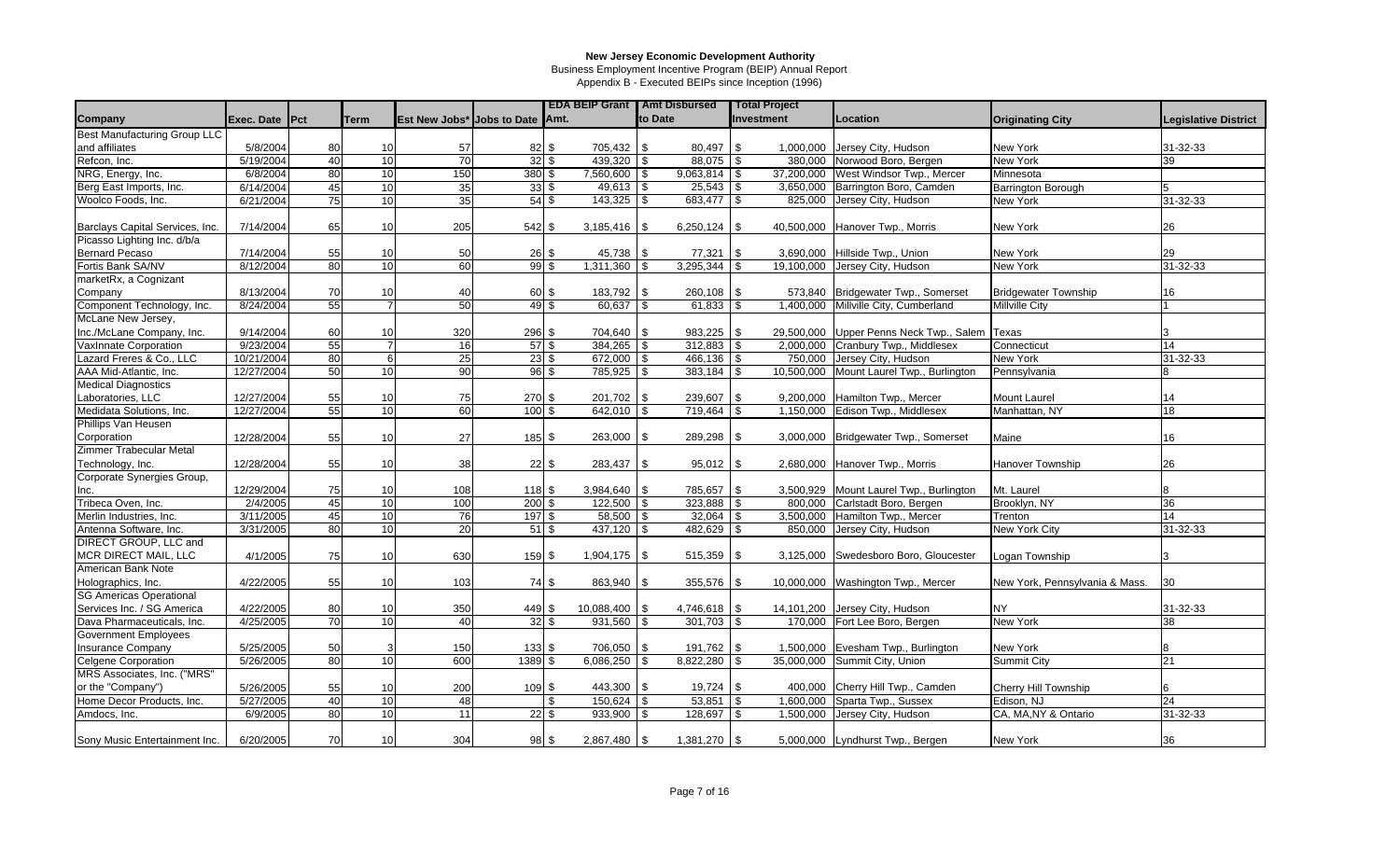Business Employment Incentive Program (BEIP) Annual Report

|                                                   |                        |          |                 |                                 |                            | <b>EDA BEIP Grant   Amt Disbursed</b> |                | <b>Total Project</b>          |                                     |                                         |                             |
|---------------------------------------------------|------------------------|----------|-----------------|---------------------------------|----------------------------|---------------------------------------|----------------|-------------------------------|-------------------------------------|-----------------------------------------|-----------------------------|
| Company                                           | Exec. Date Pct         |          | Term            | Est New Jobs* Jobs to Date Amt. |                            |                                       | to Date        | <b>Investment</b>             | Location                            | <b>Originating City</b>                 | <b>Legislative District</b> |
|                                                   |                        |          |                 |                                 |                            |                                       |                |                               | Parsippany-Troy Hills Twp.,         |                                         |                             |
| NPS Pharmaceuticals, Inc.                         | 6/23/2005              | 55       | 10              | 100                             | 78 \$                      | $4,371,200$ \\$                       | 1,111,952      | 2,000,000<br>\$               | Morris                              | Parsippany-Troy Hills Township          | 26                          |
| <b>Tullett Prebon Americas</b>                    |                        |          |                 |                                 |                            |                                       |                |                               |                                     |                                         |                             |
| Corporation                                       | 7/7/2005               | 80       | 10              | 105                             | 129S                       | 7,958,864 \\$                         | 9,291,951      | \$<br>25,908,450              | Jersey City, Hudson                 | <b>NY</b>                               | 31-32-33                    |
| Zimmer Trabecular Metal                           |                        |          |                 |                                 |                            |                                       |                |                               | Parsippany-Troy Hills Twp.,         |                                         |                             |
| Technology, Inc.                                  | 7/21/2005              | 55       | 10              | 37                              | 78 \$                      | 408,675 \$                            | 109,524        | \$<br>17,787,000              | <b>Morris</b>                       | Allendale, NJ/Livingston, NJ            | 26                          |
| Infragistics, Inc.                                | 7/25/2005              | 50       | 10              | 12                              | $94$ \$                    | $69,150$ \$                           | 141,391        | \$<br>609,456                 | East Windsor Twp., Mercer           | Cranbury Township                       | 14                          |
| <b>ACS State Healthcare, LLC</b>                  |                        |          |                 |                                 |                            |                                       |                |                               |                                     |                                         |                             |
| and ACS Enterprise                                | 7/26/2005              | 80       |                 | 225                             | 218 \$                     | $1,089,760$ \\$                       | 586,313        | <b>S</b><br>8,515,000         | Hamilton Twp., Mercer               | <b>Hamilton Township</b>                | 14                          |
|                                                   |                        |          |                 |                                 |                            |                                       |                |                               |                                     |                                         |                             |
| Medico Graphic Services, Inc.                     | 8/22/2005              | 70       | 10              | 34                              | $20\sqrt{3}$               | $75,361$ \\$                          | 40,416         | l \$<br>100,000               | Jersey City, Hudson                 | New York                                | 31-32-33                    |
| Metrologic Instruments, Inc.                      | 9/12/2005              | 45       | $\overline{10}$ | 42                              | $74$ \$                    | 75,600                                | 2,744          | 62.500                        | Gloucester Twp., Camden             | <b>Gloucester City</b>                  |                             |
| <b>BRIDOR USA</b>                                 | 9/13/2005              | 75       | $\overline{10}$ | 33                              | $30\sqrt{3}$               | 190,650                               | 41,088         | 17,500,000<br>\$              | Vineland City, Cumberland           | <b>Vineland City</b>                    |                             |
| Citigroup Global Markets, Inc.                    |                        |          |                 |                                 |                            |                                       |                |                               |                                     |                                         |                             |
| and Citibank, N.A.                                | 9/14/2005              | 80       | 10              | 2150                            | $1045$ \$                  | $57,224,400$ \\$                      | 25,905,967     | \$<br>80,000,000              | Warren Twp., Somerset               | New York                                | 21                          |
| Victory Worldwide                                 |                        |          |                 |                                 |                            |                                       |                |                               | South Brunswick Twp.,               |                                         |                             |
| Transportation, Inc.                              | 9/15/2005              | 50       | 10              | 43                              | $25$ \$                    | $257,140$ \\$                         | 10,583         | 2,673,800<br>\$               | Middlesex                           | New York                                | 14                          |
| Bamboo Abbott Inc. d/b/a                          |                        |          |                 |                                 |                            |                                       |                |                               |                                     |                                         |                             |
| <b>Prestige Window Fashions</b>                   | 9/23/2005              | 50       | 10              | 250                             | 164S                       | $257,813$ \$                          | 29,786         | \$                            | 692,000 Perth Amboy City, Middlesex | Edison, NJ                              | 19                          |
| Harte-Hanks Teleservices                          | 9/23/2005              | 75       | 10              | $\overline{75}$                 | 149 \$                     | $164,531$ \$                          | 22,879         | \$<br>1,050,000               | Pennsauken Twp., Camden             | Vineland, NJ                            |                             |
| Verizon Communications Inc.,                      |                        |          |                 |                                 |                            |                                       |                |                               |                                     |                                         |                             |
| et al                                             | 10/3/2005              | 80       | 10              | 1257                            | 1390S                      | 87,750,000 \$                         | 43,142,069     | l \$                          | 180,000,000 Bernards Twp., Somerset | PA, NY, CT                              | 16                          |
| Bank of Tokyo-Mitsubishi UFJ,                     |                        |          |                 |                                 |                            |                                       |                |                               |                                     |                                         |                             |
| Ltd                                               | 10/21/2005             | 80       | 10              | 85                              | 189S                       | 4,353,888 \$                          | $513,548$ \$   | 580,000                       | Jersey City, Hudson                 | New York City                           | 31-32-33                    |
|                                                   |                        |          |                 |                                 |                            |                                       |                |                               |                                     |                                         |                             |
| Comag Marketing Group, LLC                        | 10/28/2005             | 60       | 10              | 90                              | $53$ \$                    | $1,796,580$ \\$                       | 751,595        | $\overline{\phantom{a}}$      | 524,000 Princeton Boro, Mercer      | New York, Georgia & Pennsylvan          | 15                          |
| Phyton Biotech, Inc.                              | 11/9/2005              | 55       | 10              | 118                             | 46 \$                      |                                       | $10,670$ \ \$  |                               | 2,730,170 East Windsor Twp., Mercer | New York                                | 12                          |
| Howmedica Osteonics Corp.                         | 1/25/2006              | 70       | 10              | 260                             | 566 \$                     | $3,540,810$ \\$                       | 1,272,348      | <b>S</b>                      | 39,913,000 Mahwah Twp., Bergen      | <b>Mahwah Township</b>                  | 40                          |
|                                                   |                        |          |                 |                                 |                            |                                       |                |                               | Upper Saddle River Boro,            |                                         |                             |
| Model Electronics Inc.                            | 3/1/2006               | 70       | 10              | 85                              | 69 \$                      | 467,859 \$                            | 449,582        | -\$<br>5,400,000              | Bergen                              | Nanuet, NY                              | 39                          |
| Freedom Eldercare, Inc.                           | 3/7/2006               | 75       | 10              | 25                              | 92S                        | 78,400                                | 128,046        | 300,000                       | Hackensack City, Bergen             | <b>Union City</b>                       | 33                          |
| Ogilvy CommonHealth                               |                        |          |                 |                                 |                            |                                       |                |                               | Parsippany-Troy Hills Twp.,         |                                         |                             |
| Worldwide                                         | 3/8/2006               | 75       | 10              | 71                              | 138 \$                     | $1,302,495$ \\$                       | 811,520        | 21,800,000<br>\$              | <b>Morris</b>                       | Parsippany, Wayne, MorristownJ          | 26                          |
|                                                   |                        |          |                 |                                 |                            |                                       |                |                               | Parsippany-Troy Hills Town,         |                                         |                             |
| Daiichi Sankyo, Inc.                              | 3/14/2006              | 65       | 10              | 76                              | $401$ \$                   |                                       | 1,529,795      | 76,000,000<br>\$              | Morris                              | Madison Borough                         | 21                          |
| Alpine Trading Company, Inc.                      | 3/15/2006              | 40       | $\overline{10}$ | $\overline{70}$                 | $35\overline{\smash{)}\,}$ | $97,440$ \$                           | 29,106         | 1,909,000<br>\$               | Englewood City, Bergen              | New York                                | $\overline{37}$             |
| Appliedinfo Partners, Inc.                        | 3/23/2006              | 55       | 10              | 25                              | $17\overline{\text{S}}$    | 258,899 \$                            | 60,218         | 4,550,000<br>\$               | Franklin Twp., Somerset             | Franklin Township                       | 16                          |
| Gestalt, LLC                                      | 3/23/2006              | 80<br>70 | 10              | 60                              | $47$ \$<br>$31$ \$         | 1,477,920 \$                          | 25,567         | 400,000<br>\$                 | Camden City, Camden                 | Camden City                             | 5                           |
| Chugai Pharma USA<br>Endo Pharmaceuticals Valera, | 3/24/2006              |          | 10              | 50                              |                            | $582,225$ \$                          | 109,260        | \$<br>1,000,000               | Bedminster Twp., Somerset           | <b>Bedminster Township</b>              | 16                          |
| Inc.                                              | 3/28/2006              | 60       | 10              | 20                              | $35$ \$                    | $86,295$ \$                           | 58,003         | \$<br>3,000,000               | Cranbury Twp., Middlesex            | Cranbury Township                       | 14                          |
| Franklin Credit Management                        |                        |          |                 |                                 |                            |                                       |                |                               |                                     |                                         |                             |
|                                                   |                        | 80       |                 |                                 | $27$ \$                    |                                       | 738,556 \$     |                               | Jersey City, Hudson                 |                                         | 31-32-33                    |
| Corporation<br>New Jersey Headwear Corp.          | 3/31/2006<br>3/31/2006 | 80       | 10              | 110<br>25                       | $36\overline{\smash{3}}$   | 639,256 \$<br>$48,000$ \ \$           | $17,269$ \$    | 12,984,000<br>250,000         | Newark City, Essex                  | New York City, NY<br><b>Newark City</b> | 27-28-29                    |
| Pharmasset, Inc.                                  | 3/31/2006              | 80       | 10              | 65                              | 68 \$                      | $1,736,864$ \$                        | $1,185,297$ \$ | 11,005,000                    | Plainsboro Twp., Middlesex          |                                         | 14                          |
| TI Parsippany Inc. and TI                         |                        |          |                 |                                 |                            |                                       |                |                               | Parsippany-Troy Hills Town,         | Georgia                                 |                             |
| Shared Services Inc.                              | 4/4/2006               | 60       | 10              | 178                             | 99 \$                      | $3,288,372$ \\$                       | 160,229        | <b>S</b><br>39,500,000 Morris |                                     | New York City, NY                       | 26                          |
|                                                   |                        |          |                 |                                 |                            |                                       |                |                               |                                     |                                         |                             |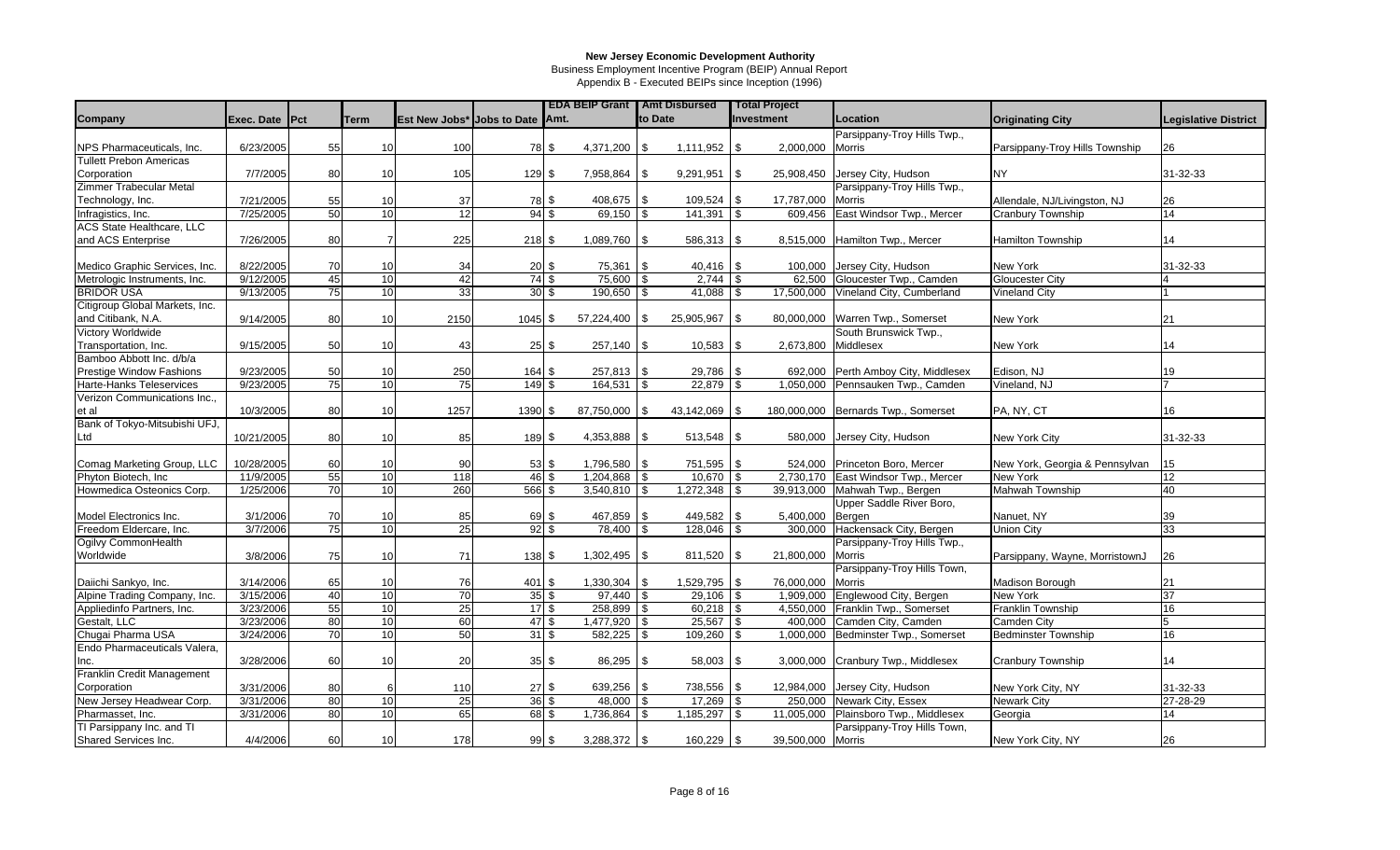Business Employment Incentive Program (BEIP) Annual Report

|                                     |                       |    |      |                                 |                            |                                      | <b>EDA BEIP Grant   Amt Disbursed</b> |            |                  |            | <b>Total Project</b> |                                                      |                              |                             |
|-------------------------------------|-----------------------|----|------|---------------------------------|----------------------------|--------------------------------------|---------------------------------------|------------|------------------|------------|----------------------|------------------------------------------------------|------------------------------|-----------------------------|
| Company                             | <b>Exec. Date Pct</b> |    | Term | Est New Jobs* Jobs to Date Amt. |                            |                                      |                                       | to Date    |                  |            | <b>Investment</b>    | Location                                             | <b>Originating City</b>      | <b>Legislative District</b> |
| Enterprise Press, Inc.              | 4/5/2006              | 65 | 10   | 44                              |                            | 25S                                  | $389,053$ \$                          |            | 17,868           | -\$        | 4,150,000            | Englewood City, Bergen                               | New York City                | 37                          |
| Eisai. Inc. and Eisai               |                       |    |      |                                 |                            |                                      |                                       |            |                  |            |                      |                                                      |                              |                             |
| Corporation of North America        | 4/7/2006              | 60 | 10   | 50                              | $252$ \$                   |                                      | $1,203,750$ \\$                       |            | 436,616          | <b>S</b>   | 30,000,000           | Woodcliff Lake Boro, Bergen                          | Teaneck. North Carolina      | 39                          |
| Advanced Drainage Systems,          |                       |    |      |                                 |                            |                                      |                                       |            |                  |            |                      |                                                      |                              |                             |
| Inc.                                | 4/10/2006             | 55 | 10   | 60                              |                            | $62 \,$ \$                           | 198,000 \$                            |            | 47,935           | <b>S</b>   | 9,300,000            | Logan Twp., Gloucester                               | Ohio                         |                             |
| Telargo Inc.                        | 4/11/2006             | 80 | 10   | 37                              | $10\overline{\smash{)}\,}$ |                                      | $335,146$ \$                          |            | 71,973           | -\$        | 10.000.000           | Jersey City, Hudson                                  | California                   | 31-32-33                    |
| Thomas Colace Company,              |                       |    |      |                                 |                            |                                      |                                       |            |                  |            |                      |                                                      |                              |                             |
| LLC, The and                        | 4/12/2006             | 50 | 10   | 200                             | 271S                       |                                      | 1,285,200                             | $\sqrt{3}$ | 321,511          | -\$        | 1,100,000            | West Deptford Twp., Gloucester Pennsylvania          |                              | 3                           |
| Tracy Evans, Ltd.                   | 4/13/2006             | 75 | 10   | 63                              | 101S                       |                                      | 308,436 \$                            |            | 37,257           | -\$        |                      | 250,000 Bayonne City, Hudson                         | <b>New York</b>              | 31                          |
|                                     |                       |    |      |                                 |                            |                                      |                                       |            |                  |            |                      | Moorestown Township,                                 |                              |                             |
| Quaker Photo Service Co Inc         | 4/18/2006             | 45 | 10   | 38                              |                            | $22 \text{ }$ \$                     | 122,641                               | l \$       | 21,525           | -\$        | 750,000              | Burlington                                           | Pennsylvania                 | 8                           |
|                                     |                       |    |      |                                 |                            |                                      |                                       |            |                  |            |                      | Parsippany-Troy Hills Twp.,                          |                              |                             |
| Cadbury Adams USA LLC               | 5/2/2006              | 55 | 10   | 57                              | $132$ \$                   |                                      | 510,825                               | l \$       | 369,342          | \$         | 6,300,000            | <b>Morris</b>                                        | Texas                        | 26                          |
| Novartis Pharmaceuticals            |                       |    |      |                                 |                            |                                      |                                       |            |                  |            |                      |                                                      |                              |                             |
| Corporation ("NPC")                 | 5/9/2006              | 70 | 10   | 250                             | 1188S                      |                                      | $5,822,250$ \\$                       |            | 9,837,534        | -\$        |                      | 60,000,000 East Hanover Twp., Morris                 | East Hanover Township        | 26                          |
| Citco Fund Services (USA),          |                       |    |      |                                 |                            |                                      |                                       |            |                  |            |                      |                                                      |                              |                             |
| Inc.                                | 5/12/2006             | 80 | 10   | 225                             | $197$ \$                   |                                      | 12,200,000   \$                       |            | $3,467,080$ \ \$ |            |                      | 1,500,000 Jersey City, Hudson                        | New York                     | 31-32-33                    |
| American Home Assurance             |                       |    |      |                                 |                            |                                      |                                       |            |                  |            |                      |                                                      |                              |                             |
| Company and Affiliates              | 5/25/2006             | 80 | 10   | 300                             | 611 \$                     |                                      | 4,669,200                             | \$         | 7,594,217        | \$         |                      | 10,000,000 Jersey City, Hudson                       | New York                     | 31-32-33                    |
|                                     |                       |    |      |                                 |                            |                                      |                                       |            |                  |            |                      |                                                      |                              |                             |
| Independence Press Inc.             | 5/25/2006             | 45 | 10   | 53                              |                            | 37S                                  | 263,319 \$                            |            | 73,895 \$        |            | 2,080,000            | West Deptford Twp., Gloucester Pennsylvania          |                              | 3                           |
| King Pharmaceuticals, Inc.          | 5/25/2006             | 75 | 10   | 91                              | $41$ \$                    |                                      | $8,253,750$ \$                        |            | $1,152,059$ \$   |            |                      | 5,900,000 Bridgewater Twp., Somerset                 | <b>Bridgewater Township</b>  | 16                          |
| Northern Trust Company, The         | 5/26/2006             | 80 | 10   | 79                              | $45\overline{\smash{3}}$   |                                      | $1,003,275$ \$                        |            | $457,939$ \$     |            | 3,500,000            | Jersey City, Hudson                                  | <b>New York</b>              | 31-32-33                    |
| Vonage Holdings Corporation         | 6/20/2006             | 55 | 10   | 1657                            | $720$ \$                   |                                      | $9,864,033$ \$                        |            | $2,861,963$ \$   |            |                      | 8,700,000 Holmdel Twp., Monmouth                     | <b>Holmdel Township</b>      | 12 <sup>°</sup>             |
| ExxonMobil Research and             |                       |    |      |                                 |                            |                                      |                                       |            |                  |            |                      |                                                      |                              |                             |
| <b>Engineering Company</b>          | 6/26/2006             | 80 | 10   | 65                              | $38$ \$                    |                                      | $5,139,428$ \\$                       |            | $172,505$ \\$    |            | 36,000,000           | Clinton Town, Hunterdon                              | Baton Rouge, LA              | 23                          |
| ClinPhone, Inc.                     | 7/10/2006             | 55 | 10   | 71                              | $71$ \$                    |                                      | $685,125$ \$                          |            |                  |            | 1,405,000            | East Windsor Twp., Mercer                            | Princeton, NJ                | 14                          |
| DuBell Lumber Company               | 7/18/2006             | 80 | 10   | $\overline{25}$                 |                            | $33\overline{\text{}}\sqrt{\text{}}$ | $504,320$ \$                          |            | $31,173$ \$      |            |                      | 4,415,800 Millville City, Cumberland                 | <b>Millville City</b>        |                             |
| <b>IXIS North America</b>           | 7/19/2006             | 80 | 10   | 150                             | $77$ \$                    |                                      | $2,868,600$ \$                        |            | 98,029           | $\sqrt{3}$ |                      | 15,350,000 Jersey City, Hudson                       | New York                     | 31-32-33                    |
| Sanofi-Aventis U.S. LLC and         |                       |    |      |                                 |                            |                                      |                                       |            |                  |            |                      |                                                      |                              |                             |
| Sanofi-Aventis U.S.                 | 7/21/2006             | 80 | 10   | 433                             | 164 \$                     |                                      | $8,369,000$ \ \$                      |            | 4,452,728        | <b>S</b>   |                      | 201,000,000 Bridgewater Twp., Somerset               | New York                     |                             |
| <b>iBiquity Digital Corporation</b> | 7/31/2006             | 55 | 10   | 22                              | $16 \text{ }$ \$           |                                      | 360,649 \$                            |            | 97,621           | $\sqrt{3}$ |                      | 350,000 Bernards Twp., Somerset                      | <b>Bernards Township</b>     | 16                          |
| Dendreon Corporation                | 8/18/2006             | 60 | 10   | 150                             | $353$ \$                   |                                      | 579,990                               | \$         | 108,264          | \$         | 22,000,000           | Lyndhurst Twp., Bergen                               | Washington                   | 25                          |
| Gain Capital Group, LLC             | 8/24/2006             | 50 | 10   | 26                              | $139$ \$                   |                                      | $164,200$ \\$                         |            | $412,066$ \$     |            |                      | 900,000 Bedminster Twp., Somerset                    | <b>NJ</b>                    | 16                          |
| Butterfly Press, LLC.               | 9/11/2006             | 50 | 10   | 56                              | $25\sqrt{3}$               |                                      | 196,059                               | \$         | 27,322           | \$         | 6,050,000            | Moonachie Borough, Bergen                            | New York                     | 38                          |
| Rose Brand Wipers, Inc.             | 9/13/2006             | 80 | 10   | 139                             | $149$ \$                   |                                      | 900,589                               | -\$        | 564,432          | $\sqrt{3}$ | 1,025,000            | Secaucus Town, Hudson                                | New York City, NY            | 32                          |
| <b>Marketing Technology</b>         |                       |    |      |                                 |                            |                                      |                                       |            |                  |            |                      |                                                      |                              |                             |
| Solutions, Inc.                     | 9/18/2006             | 80 | 10   | 28                              |                            | $43 \,$ \$                           |                                       |            | 80,141           | -\$        | 75,000               | Jersey City, Hudson                                  | Edison & New York City       | 31-32-33                    |
|                                     |                       |    |      |                                 |                            |                                      |                                       |            |                  |            |                      |                                                      |                              |                             |
| Star Soap/Star Candle/Prayer        |                       |    |      |                                 |                            |                                      |                                       |            |                  |            |                      |                                                      |                              |                             |
| Candle Co., LLC                     | 9/20/2006             | 70 | 10   | 225                             | 179 \$                     |                                      | 499,500 \$                            |            | 117,368          | \$         |                      | 499,500 Ridgefield Park Village, Bergen Brooklyn, NY |                              | 37                          |
|                                     |                       |    |      |                                 |                            |                                      |                                       |            |                  |            |                      | South Brunswick Township,                            |                              |                             |
| Product Safety Labs, Inc.           | 9/27/2006             | 65 | 10   | 25                              | 39S                        |                                      | $154,375$ \$                          |            | 29,955           | <b>S</b>   | 2,750,000            | Middlesex                                            | South Brunswick Township     | 14                          |
| Citigroup Global Markets, Inc.      |                       |    |      |                                 |                            |                                      |                                       |            |                  |            |                      |                                                      |                              |                             |
| and Citibank, N.A.                  | 9/29/2006             | 80 | 10   | 1200                            | 800 \$                     |                                      | $37,104,000$ \\$                      |            | 1,969,244        | -\$        |                      | 79,000,000 Jersey City, Hudson                       | New York City, NY            | 31-32-33                    |
| Corelab Partners, Inc. f/k/a        |                       |    |      |                                 |                            |                                      |                                       |            |                  |            |                      |                                                      |                              |                             |
| RadPharm, Inc.                      | 9/29/2006             | 60 | 10   | 62                              | 100S                       |                                      | 566,060 \$                            |            | $193,252$ \$     |            |                      | 500,000 West Windsor Twp., Mercer                    | <b>West Windsor Township</b> | 15                          |
|                                     |                       |    |      |                                 |                            |                                      |                                       |            |                  |            |                      |                                                      |                              |                             |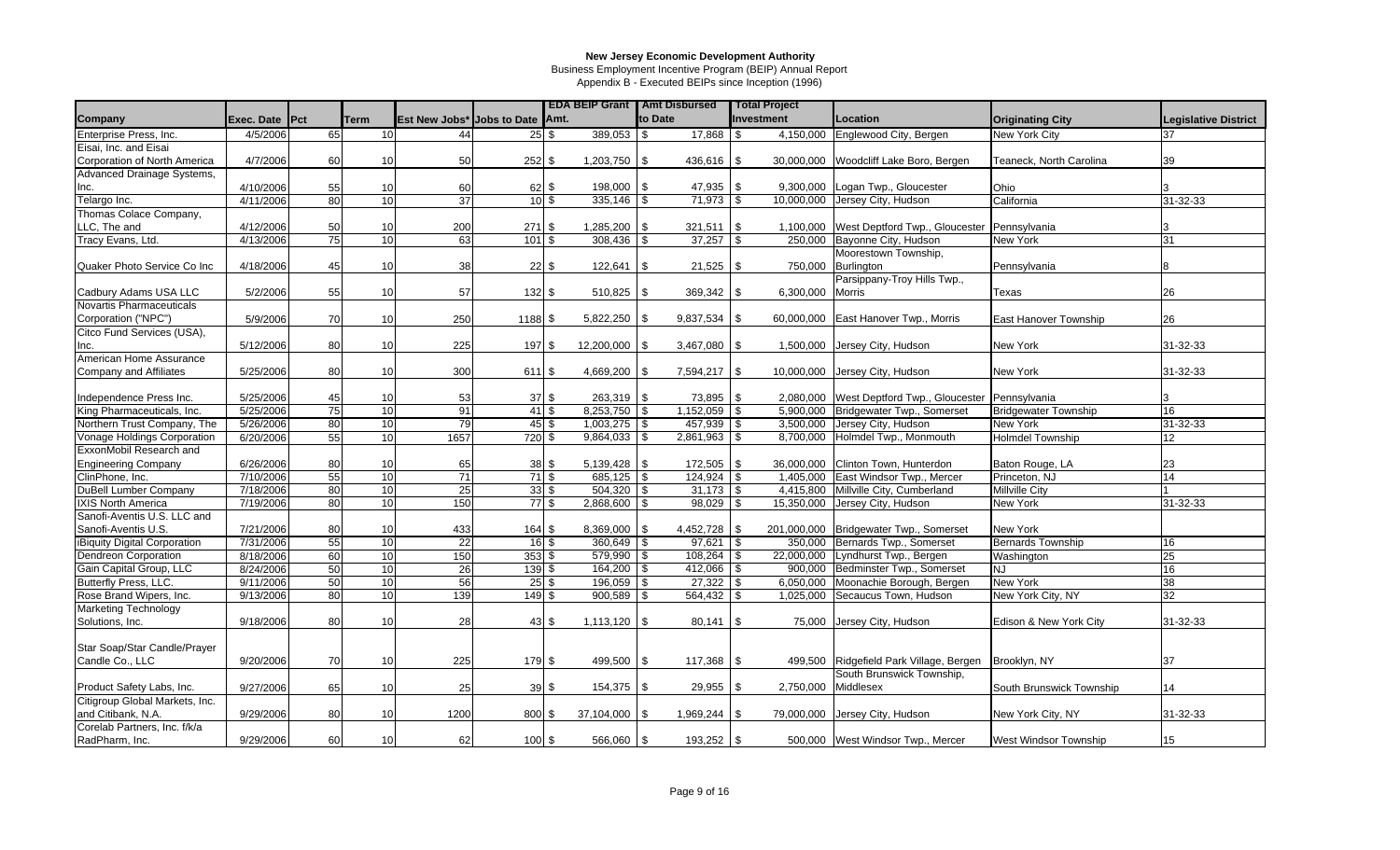Business Employment Incentive Program (BEIP) Annual Report

|                                     |                |    |                 |                                   |                                |                    |                 | <b>EDA BEIP Grant   Amt Disbursed</b> |            | <b>Total Project</b>  |                                         |                           |                             |
|-------------------------------------|----------------|----|-----------------|-----------------------------------|--------------------------------|--------------------|-----------------|---------------------------------------|------------|-----------------------|-----------------------------------------|---------------------------|-----------------------------|
| Company                             | Exec. Date Pct |    | <b>Term</b>     | Est New Jobs* Jobs to Date   Amt. |                                |                    |                 | to Date                               |            | Investment            | Location                                | <b>Originating City</b>   | <b>Legislative District</b> |
| <b>Bayer HealthCare</b>             |                |    |                 |                                   |                                |                    |                 |                                       |            |                       |                                         |                           |                             |
| Pharmaceuticals, Inc.               | 10/6/2006      | 65 | 10              | 250                               | 116S                           |                    |                 | 216,373                               | \$         | 3,130,000             | Wayne Twp., Passaic                     | Montville                 | 34                          |
| <b>Black Bear Distribution, LLC</b> | 10/18/2006     | 80 | 10              | 85                                | 67S                            |                    | $175,500$ \$    | $96,326$ \ \ \$                       |            |                       | 20,000,000 Delanco Township, Burlington | Pennsylvania              |                             |
| <b>KPMG LLP</b>                     | 10/26/2006     | 60 | 10              | 107                               | $87\sqrt{3}$                   |                    | 3.747.250       | 459.652<br>\$                         | -\$        |                       | 46,200,000 Montvale Borough, Bergen     | Montvale Borough          | 39                          |
| Medlink Imaging, LLC.               | 10/26/2006     | 60 | 10              | 27                                | $17\sqrt{3}$                   |                    | 160,848         | 48,261                                | \$         |                       | 200,000 Teterboro Boro, Bergen          | Elmsford, NY              | 38                          |
| Chem Fleur, Inc.                    | 11/6/2006      | 80 | 10              | 90                                |                                | 6 \$               | 705,870         | $\mathfrak{L}$<br>$\sim$              | \$         | 63,000,000            | Newark City, Essex                      | CA, MN, FL                | 27-28-29                    |
| Conopco, Inc. and Unilever          |                |    |                 |                                   |                                |                    |                 |                                       |            |                       | Englewood Cliffs Borough,               |                           |                             |
| United States, Inc.                 | 11/6/2006      | 65 | 10              | 247                               | 330 \$                         |                    | $11,305,125$ \$ | 560,088                               | \$         | 59,000,000            | Bergen                                  | Greenwich, CT             | 37                          |
| <b>Oracle Financial Services</b>    |                |    |                 |                                   |                                |                    |                 |                                       |            |                       |                                         |                           |                             |
| Software, Inc.                      | 11/6/2006      | 70 | 10              | 70                                | 280 \$                         |                    | 3,284,531       | $\sqrt{3}$<br>$84,612$ \$             |            | 480,000               | Edison Township, Middlesex              | <b>New York</b>           | 18                          |
| MetLife Group Inc. and MetLife      |                |    |                 |                                   |                                |                    |                 |                                       |            |                       |                                         |                           |                             |
| Bank, NA                            | 11/8/2006      | 65 | 10              | 400                               | 2127 \$                        |                    | $4,270,365$ \\$ | 2,356,275                             | <b>S</b>   |                       | 36,000,000 Bridgewater Twp., Somerset   | <b>Franklin Township</b>  | 16                          |
| Vanguard Direct, Inc.               | 11/8/2006      | 80 | 10              | 103                               | 49 \$                          |                    | $284,280$ \$    | $55,349$ \\$                          |            | 9,350,000             | Irvington Township, Essex               | Brooklyn, NY              | 28                          |
| MedAssets Services, LLC             | 11/14/2006     | 60 | 10              | 150                               | 119 \$                         |                    | 567,000 \$      | 129,864                               | $\sqrt{3}$ | 2.250.000             | Mahwah Twp., Bergen                     | Mahwah Township           | 40                          |
| Christmas Tree Shops, Inc.          | 12/4/2006      | 80 | 10              | 162                               | $79$ \$                        |                    | $235,577$ \$    | $73,835$ \\$                          |            | 90.000.000            | Florence Twp., Burlington               | <b>Florence Township</b>  | 30                          |
| Bed Bath and Beyond Inc.            | 12/8/2006      | 75 | $\overline{10}$ | 160                               | $538$ \$                       |                    | 166,614         | 5,640<br>\$                           | <b>S</b>   | 46,000,000            | Woodbridge Twp., Middlesex              | Totowa, NJ                | 19                          |
| AuthentiDate Holding Corp.          | 12/18/2006     | 70 | 10              | 46                                | $33 \,$ \$                     |                    | 1,271,524       | 448,478<br>-\$                        | <b>S</b>   | 600.000               | Berkeley Heights Twp., Union            | <b>New York</b>           | 22                          |
|                                     |                |    |                 |                                   |                                |                    |                 |                                       |            |                       | Mount Laurel Township,                  |                           |                             |
| PAETEC Communications, Inc.         | 1/4/2007       | 55 | 10              | 24                                | $148$ \$                       |                    | 474,200 \$      | 68,562 \$                             |            | 12,000,000 Burlington |                                         | Voorhees                  | 8                           |
| CSG Systems, Inc                    | 1/12/2007      | 55 | 10              | 76                                | $18$ \$                        |                    | $940,842$ \$    | $12,755$ \$                           |            |                       | 1,000,000 Fairfield Twp., Essex         | Fairfield Borough         | 26                          |
| New York Produce, Inc.              | 1/19/2007      | 75 | 10              | 55                                | $61$ \$                        |                    | $656,906$ \$    | $106,009$ \$                          |            |                       | 800,000 Secaucus Town, Hudson           | New York, NY              | 32                          |
| <b>Bayer HealthCare</b>             |                |    |                 |                                   |                                |                    |                 |                                       |            |                       |                                         |                           |                             |
| Pharmaceuticals, Inc.               | 1/22/2007      | 60 | 10              | 89                                | $105$ \$                       |                    | $12,518,188$ \$ | $501,469$ \$                          |            |                       | Montville Township, Morris              | Connecticut               | 26                          |
| Scivantage, Inc.                    | 1/26/2007      | 80 |                 | 67                                |                                | 88S                | $1,879,819$ \$  | $520,043$ \$                          |            |                       | 50,000 Jersey City, Hudson              | New York, NY              | 31-32-33                    |
| McLean Packaging                    |                |    |                 |                                   |                                |                    |                 |                                       |            |                       |                                         |                           |                             |
| Corporation and MJF Realty          |                |    |                 |                                   |                                |                    |                 |                                       |            |                       |                                         |                           |                             |
| Group,                              | 2/1/2007       | 50 | 10              | 44                                | 48 \$                          |                    | 689,830 \$      | 175,130                               | $\sqrt{3}$ |                       | 13,300,000 Moorestown Twp., Burlington  | Philadelphia, PA          |                             |
| Jersey Precast Corp                 | 2/5/2007       | 70 | 10              | 50                                | $114$ \$                       |                    | $157,375$ \$    | 10,388                                | \$         |                       | 9,750,000 Hamilton Twp., Mercer         | <b>New Brunswick</b>      | 14                          |
| Broadridge Financial Solutions,     |                |    |                 |                                   |                                |                    |                 |                                       |            |                       |                                         |                           |                             |
| Inc. and                            | 2/20/2007      | 80 | 10              | 175                               | 221S                           |                    | 2,845,500       | l \$<br>758,710                       | \$         |                       | 1,700,000 Jersey City, Hudson           | New York City, NY         | 31-32-33                    |
| Paribas North America, Inc.and      |                |    |                 |                                   |                                |                    |                 |                                       |            |                       |                                         |                           |                             |
| <b>BNP Paribas RCC,</b>             | 2/21/2007      | 80 | 10              | 600                               | 832 \$                         |                    | 22,704,910 \$   | 2,835,831                             | -\$        |                       | 22,000,000 Jersey City, Hudson          | New York, NY              | 31-32-33                    |
| Steel Fab Realty, LLC               | 2/21/2007      | 55 | $\overline{10}$ | 121                               | $120$ \$                       |                    | $1,039,421$ \$  |                                       | \$         | 20,170,000            | Edison Township, Middlesex              | <b>New York</b>           | 18                          |
| Viewpointe Archive Services,        |                |    |                 |                                   |                                |                    |                 |                                       |            |                       | Parsippany-Troy Hills Twp.,             |                           |                             |
| L.L.C.                              | 3/1/2007       | 70 | 10              | 27                                | $24$ \$                        |                    | $1,349,460$ \$  | 672,839                               | \$         | 725,000               | Morris                                  | Houston, TX               | 26                          |
| Atlantic City Linen Supply, Inc     |                |    |                 |                                   |                                |                    |                 |                                       |            |                       |                                         |                           |                             |
| and ACLS                            | 3/2/2007       | 80 | 10              | 121                               | 97S                            |                    | 266,573 \$      | 40,533                                | \$         | 5,950,000             | Pleasantville City, Atlantic            | Pleasantville City        |                             |
|                                     |                |    |                 |                                   |                                |                    |                 |                                       |            |                       |                                         |                           |                             |
| Homeland Vinyl Products, Inc.       | 3/5/2007       | 80 | 10              | 125                               | 55 \$                          |                    | 326,250 \$      | 16,354                                | \$         | 11,787,500            | Millville City, Cumberland              | Millville City            |                             |
| AJM Packaging Corporation           | 3/14/2007      | 80 | 10              | 263                               | $52$ \$                        |                    | $1,052,000$ \$  | $\overline{\phantom{a}}$              | \$         | 21,650,000            | Vineland City, Cumberland               | <b>Vineland City</b>      |                             |
|                                     |                |    |                 |                                   |                                |                    |                 |                                       |            |                       |                                         |                           |                             |
| Beau Label Manufacturing, Inc.      | 3/16/2007      | 60 | 10              | 55                                |                                | $30\frac{ }{ }$ \$ | $60,839$ \$     | $\blacksquare$                        | \$         |                       | 2,500,000 Hillside Twp., Union          | New York City; New Jersey | 29                          |
| <b>BAE SYSTEMS Information</b>      |                |    |                 |                                   |                                |                    |                 |                                       |            |                       |                                         |                           |                             |
| and Electronic Systems              | 3/29/2007      | 80 | 10              | 130                               | $135$ \$                       |                    | $5,041,400$ \$  | 131,078 \$                            |            |                       | 1 Totowa Borough, Passaic               | Yonkers, NY               | 34                          |
|                                     |                |    |                 |                                   |                                |                    |                 |                                       |            |                       | Parsippany-Troy Hills Town,             |                           |                             |
| Ferring Pharmaceuticals, Inc.       | 4/30/2007      | 75 | 10              | 92                                | 158 \$                         |                    | $3,927,466$ \$  | 698,781                               | S.         | 1,790,000             | Morris                                  | New York                  | 26                          |
| City Theatrical, Inc.               | 5/2/2007       | 45 | 10              | 47                                | $31$ $\overline{\phantom{1}3}$ |                    | $47,000$ \$     |                                       |            |                       | 1,050,000 Carlstadt Borough, Bergen     | Bronx, NY                 | 36                          |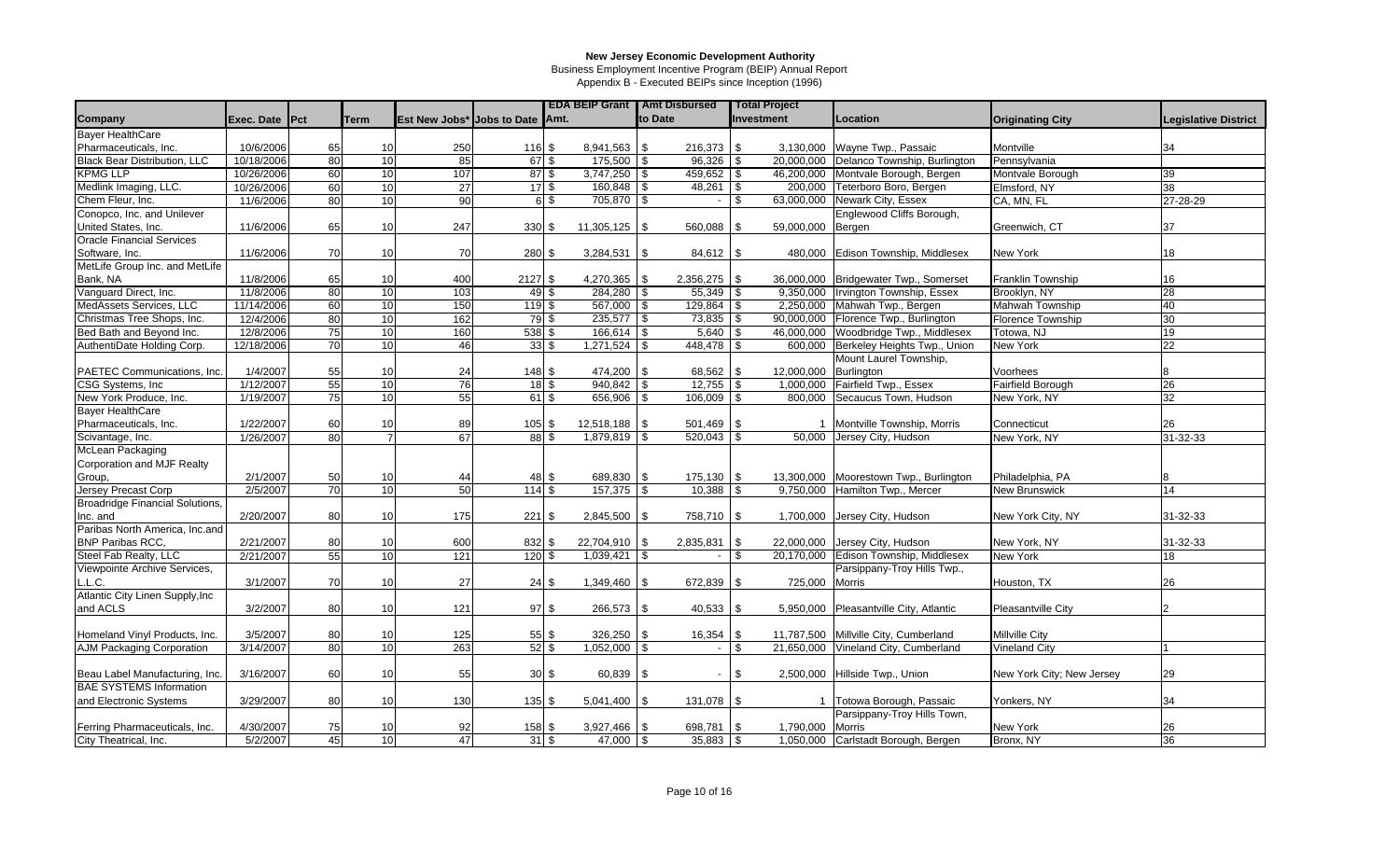Business Employment Incentive Program (BEIP) Annual Report

|                                  |                |    |                 |                                 |                            |                 |                   | <b>EDA BEIP Grant   Amt Disbursed</b> |                          | <b>Total Project</b>     |                                                     |                                |                             |
|----------------------------------|----------------|----|-----------------|---------------------------------|----------------------------|-----------------|-------------------|---------------------------------------|--------------------------|--------------------------|-----------------------------------------------------|--------------------------------|-----------------------------|
| <b>Company</b>                   | Exec. Date Pct |    | <b>Term</b>     | Est New Jobs* Jobs to Date Amt. |                            |                 |                   | to Date                               |                          | <b>Investment</b>        | Location                                            | <b>Originating City</b>        | <b>Legislative District</b> |
|                                  |                |    |                 |                                 |                            |                 |                   |                                       |                          |                          | Moorestown Township,                                |                                |                             |
| <b>Franklin Electric Company</b> | 5/15/2007      | 50 | 10 <sup>1</sup> | 32                              |                            | $33\frac{ }{ }$ | 424,508 \$        |                                       | $\sim$                   | -\$                      | <b>Burlington</b>                                   | Philadelphia, PA               |                             |
| <b>Global Document Solutions</b> |                |    |                 |                                 |                            |                 |                   |                                       |                          |                          |                                                     |                                |                             |
| Corporation                      | 5/29/2007      | 65 | 10              | 184                             | $157$ \$                   |                 | $1,010,261$ \$    |                                       | $\overline{\phantom{a}}$ | \$<br>750,000            | Carlstadt Borough, Bergen                           | New York, NY                   | 36                          |
| Opera Solutions, LLC.            | 5/31/2007      | 80 | 10 <sup>1</sup> | 235                             | 211S                       |                 | $11,750,000$ \ \$ | 809,638                               |                          | 2,800,000<br>-\$         | Jersey City, Hudson                                 | New York                       | 31-32-33                    |
| Falcon International             |                |    |                 |                                 |                            |                 |                   |                                       |                          |                          |                                                     |                                |                             |
| Distributors, LLC                | 6/4/2007       | 80 | 10              | 41                              | 71S                        |                 | 456,000 \$        |                                       | 14,556                   | <b>S</b><br>2,000,000    | Jersey City, Hudson                                 | New York                       | 31-32-33                    |
|                                  |                |    |                 |                                 |                            |                 |                   |                                       |                          |                          |                                                     |                                |                             |
| CommVault Americas, Inc.         | 6/7/2007       | 70 | 10              | 180                             | 263S                       |                 | $3,755,745$ \$    |                                       | 458,959 \$               |                          | 4,000,000 Oceanport Borough, Monmouth Oceanport, NJ |                                | 11                          |
| <b>QUALCOMM Flarion</b>          |                |    |                 |                                 |                            |                 |                   |                                       |                          |                          |                                                     |                                |                             |
| Technologies, Inc.               | 7/18/2007      | 80 | 10              | 95                              | 117S                       |                 |                   | 544,141                               |                          | 20.117.000<br>-\$        | Bridgewater Twp., Somerset                          | <b>Bridgewater Township</b>    | 16                          |
| Louis Berger Group, Inc., The    | 7/25/2007      | 30 | 10 <sup>1</sup> | 33                              | 98 \$                      |                 | $114,098$ \$      |                                       |                          | 1,500,000<br>\$          | Morristown Town, Morris                             | Morristown Town                | $\overline{25}$             |
| High Point Safety and            |                |    |                 |                                 |                            |                 |                   |                                       |                          |                          |                                                     |                                |                             |
| Insurance Management Corp.       | 7/27/2007      | 50 | 10              | 74                              |                            | 40 \$           | $215,199$ \$      |                                       | 22,503                   | <b>S</b><br>2,250,780    | Red Bank Borough, Monmouth                          | <b>Red Bank Borough</b>        | 12 <sup>°</sup>             |
| E*Trade Financial Corporation    |                |    |                 |                                 |                            |                 |                   |                                       |                          |                          |                                                     |                                |                             |
| and Subsidiaries                 | 8/7/2007       | 80 | 10              | 325                             | 334                        | \$              |                   | 434,251                               |                          | -\$<br>8.500.000         | Jersey City, Hudson                                 | Jersey City                    | 31-32-33                    |
| Dietz and Watson, Inc            | 8/28/2007      | 65 | 10              | 32                              | $34$ \$                    |                 | $821,384$ \$      |                                       | $\blacksquare$           | \$                       | Delanco Twp., Burlington                            | Philadelphia, PA               |                             |
| Damascus Bakery, Inc.            | 9/20/2007      | 80 | 10 <sup>1</sup> | 180                             |                            | \$              | $414,000$ \$      |                                       | $\sim$                   | \$<br>8,000,000          | Newark City, Essex                                  | Brooklyn, NY                   | 27-28-29                    |
| Acquiescent Holdings,            |                |    |                 |                                 |                            |                 |                   |                                       |                          |                          |                                                     |                                |                             |
| Inc./ITelagen, Inc./Zeus         | 10/2/2007      | 75 | 10              | 25                              | $27$ \$                    |                 | 550,699 \$        |                                       | $\sim$                   | $\mathbf{s}$             | 105,000 Jersey City, Hudson                         | Jersey City                    | 31-32-33                    |
| Citco Fund Services (USA),       |                |    |                 |                                 |                            |                 |                   |                                       |                          |                          |                                                     |                                |                             |
| Inc.                             | 10/4/2007      | 80 | 10              | 203                             | 314S                       |                 | $10,150,000$ \\$  | 1,109,461                             |                          | <b>S</b><br>4,000,000    | Jersey City, Hudson                                 | New York                       | 31-32-33                    |
| <b>AFL Quality NY, LLC</b>       | 10/29/2007     | 60 | 10 <sup>1</sup> | 98                              | 109S                       |                 |                   |                                       | 47,685                   | 34,200,000<br>-\$        | Secaucus Town, Hudson                               | Secaucus Town                  | 32                          |
| ExlService Holdings, Inc. and    |                |    |                 |                                 |                            |                 |                   |                                       |                          |                          |                                                     |                                |                             |
| its subsidiaries                 | 10/31/2007     | 80 | 10              | 66                              | 91                         | \$              | $4,150,000$ \$    |                                       | $303,615$ \$             | 150,000                  | Jersey City, Hudson                                 | New York, New Jersey           | 31-32-33                    |
|                                  |                |    |                 |                                 |                            |                 |                   |                                       |                          |                          |                                                     |                                |                             |
| Novo Nordisk, Inc.               | 12/4/2007      | 80 | 10              | 211                             | 254                        | \$              | $5,405,932$ \\$   |                                       | 769,155                  | <b>S</b><br>120,000      | Plainsboro Township, Middlesex Princeton            |                                | 14                          |
| Lodi CML Cooperative LLC         | 12/6/2007      | 70 | 10              | 61                              | $75$ \$                    |                 | $149,561$ \$      |                                       | 65,907                   | $\sqrt{3}$               | Lodi Borough, Bergen                                | Lodi Borough                   | 38                          |
| IPC Systems, Inc. & IPC          |                |    |                 |                                 |                            |                 |                   |                                       |                          |                          |                                                     |                                |                             |
| Networks Services, Inc.          | 12/18/2007     | 80 | 10              | 100                             | 117S                       |                 | $6,464,118$ \$    | 1,672,795                             |                          | l \$<br>500,000          | Jersey City, Hudson                                 | New York                       | 31-32-33                    |
|                                  |                |    |                 |                                 |                            |                 |                   |                                       |                          |                          |                                                     |                                |                             |
| DB Services New Jersey, Inc.     | 12/27/2007     | 80 | 10              | 1059                            | 825                        | \$.             | $39,520,000$ \\$  | 6,842,041                             |                          | 198,620,000<br>l \$      | Jersey City, Hudson                                 | Manhattan, NY                  | 31-32-33                    |
| Mindich Enterprises, Inc.        | 12/27/2007     | 45 | 10              | 61                              | $26 \vert \sqrt[6]{3}$     |                 | $216,306$ \$      |                                       | 53,054                   | $\sqrt{3}$<br>4,500,000  | Mahwah Twp., Bergen                                 | Haverstraw, New York           | 40                          |
| <b>Barclays Global Investors</b> | 1/16/2008      | 80 | 10 <sup>1</sup> | 60                              | $35$ \$                    |                 | $811,650$ \$      |                                       | 156,911                  | <b>S</b><br>4,600,000    | Jersey City, Hudson                                 | Jersey City                    | 31-32-33                    |
| New York Sample Card Co.         | 1/23/2008      | 75 | 10 <sup>1</sup> | 35                              | $26\overline{\smash{)}\,}$ |                 | $201,534$ \$      |                                       | 52,855                   | 100,000<br><b>S</b>      | Jersey City, Hudson                                 | New York                       | 31-32-33                    |
|                                  |                |    |                 |                                 |                            |                 |                   |                                       |                          |                          | Parsippany-Troy Hills Town,                         |                                |                             |
| Deloitte LLP and Subsidiaries    | 3/5/2008       | 70 | 10              | 1050                            | 229                        | \$              | $4,494,000$ \\$   |                                       | 427,032                  | l \$<br>89,100,000       | Morris                                              | Parsippany-Troy Hills Township | 26                          |
|                                  |                |    |                 |                                 |                            |                 |                   |                                       |                          |                          |                                                     |                                |                             |
| Emisphere Technologies, Inc.     | 3/20/2008      | 55 | 10              | 10                              |                            | 11S             | 624,750 \$        |                                       | 107,868                  | <b>S</b><br>1,000,000    | Hanover Township, Morris                            | Tarrytown, NY                  | 26                          |
| Capitol Records, LLC. dba EMI    |                |    |                 |                                 |                            |                 |                   |                                       |                          |                          |                                                     |                                |                             |
| <b>Music North America</b>       | 4/7/2008       | 80 | 10              | 45                              | 38                         | \$              | $1,911,000$ \ \$  |                                       | $49,814$ \\$             | 883,894                  | Jersey City, Hudson                                 | New York, NY                   | 31-32-33                    |
| AXA Equitable Life Insurance     |                |    |                 |                                 |                            |                 |                   |                                       |                          |                          |                                                     |                                |                             |
| Company                          | 4/9/2008       | 80 | 10              | 950                             | 822                        | \$              | 21,907,000 \$     |                                       | 39,008                   | $\sqrt{3}$<br>27,050,000 | Jersey City, Hudson                                 | New York NY                    | 31-32-33                    |
| AvePoint, Inc.                   | 4/21/2008      | 80 | $\overline{10}$ | 43                              | $122 \overline{\$}$        |                 | $547,820$ \$      |                                       | 73,849                   | $\sqrt{3}$<br>400,000    | Jersey City, Hudson                                 | <b>Jersey City</b>             | 31-32-33                    |
|                                  |                |    |                 |                                 |                            |                 |                   |                                       |                          |                          |                                                     |                                |                             |
| <b>DeltaPaper Corporation</b>    | 5/9/2008       | 65 | 10 <sup>1</sup> | 43                              |                            | 41S             | $350.717$ \\$     |                                       | $\sim$                   | $\mathbf{s}$             | 266,000 Pennsauken Township, Camden Pennsylvania    |                                |                             |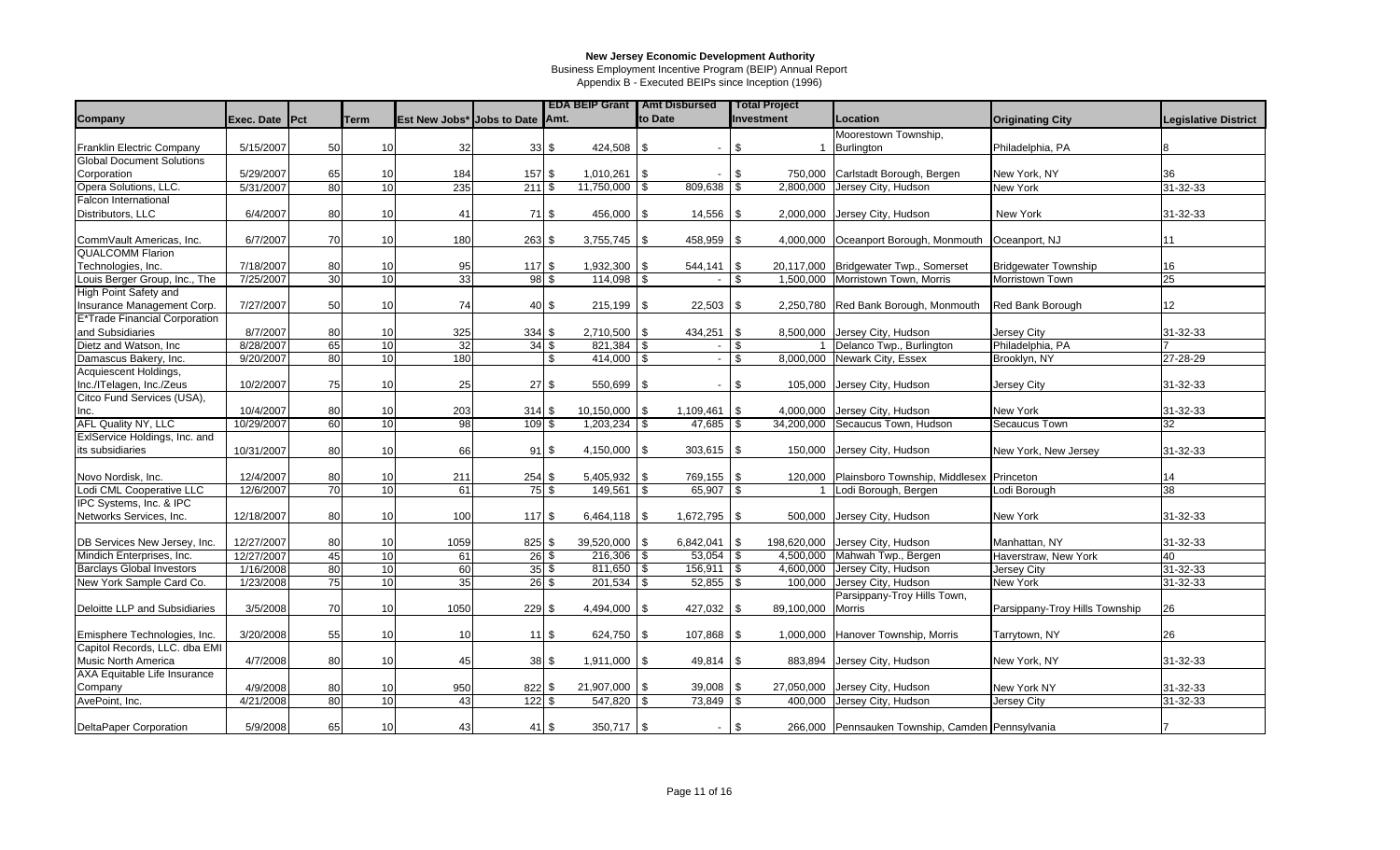Business Employment Incentive Program (BEIP) Annual Report

|                                  |                |    |                 |                                 |              |                             | <b>EDA BEIP Grant   Amt Disbursed</b> |         |                          |                | <b>Total Project</b> |                                                 |                                  |                             |
|----------------------------------|----------------|----|-----------------|---------------------------------|--------------|-----------------------------|---------------------------------------|---------|--------------------------|----------------|----------------------|-------------------------------------------------|----------------------------------|-----------------------------|
| Company                          | Exec. Date Pct |    | <b>Term</b>     | Est New Jobs* Jobs to Date Amt. |              |                             |                                       | to Date |                          |                | Investment           | Location                                        | <b>Originating City</b>          | <b>Legislative District</b> |
| L'Oreal USA Products, Inc. &     |                |    |                 |                                 |              |                             |                                       |         |                          |                |                      | Berkeley Heights Township,                      |                                  |                             |
| L'Oreal USA S/D, Inc.            | 5/13/2008      | 60 | 10              | 80                              |              | 76 \$                       | 1,477,920 \$                          |         | $\blacksquare$           | \$             | 14,020,000           | Union                                           | See Attached NJ                  | 21                          |
| L'Oreal USA Products, Inc. &     |                |    |                 |                                 |              |                             |                                       |         |                          |                |                      |                                                 |                                  |                             |
| L'Oreal USA S/D, Inc.            | 5/13/2008      | 70 | 10              | 40                              |              | \$                          | $639,100$ \$                          |         |                          | <sup>\$</sup>  | 120,200,000          | New Brunswick City, Middlesex                   | Clark, NJ                        | 17                          |
| Voxware, Inc.                    | 5/23/2008      | 80 | $\Delta$        | 14                              |              | \$                          | 141,754 \$                            |         | $\blacksquare$           | \$             | 443,000              | Hamilton Township, Mercer                       | Lawrenceville, NJ                | 14                          |
| Interstate Waste Services,       |                |    |                 |                                 |              |                             |                                       |         |                          |                |                      |                                                 |                                  |                             |
| Inc., Interstate Waste           | 5/30/2008      | 50 | 10              | 70                              |              | $37$ \$                     | 695,975 \$                            |         | 38,272                   | \$             | 685,000              | Ramsey Borough, Bergen                          | Sloatsburg, New York             | 39                          |
| Mimeo.com, Inc.                  | 5/30/2008      | 80 | 10              | $\overline{31}$                 | $61$ \$      |                             |                                       |         | 4,691                    | \$             |                      | 5,400,000 Newark City, Essex                    | <b>Newark City</b>               | 27-28-29                    |
| Designer Greetings, Inc.         | 6/4/2008       | 50 | $\overline{10}$ | 134                             | $75$ \$      |                             | 524,700 \$                            |         | 16,749                   | \$             | 11.000.000           | Edison Township, Middlesex                      | Staten Island, NY                | 18                          |
| NB Ventures, Inc.                | 7/7/2008       | 55 | $\overline{7}$  | 25                              | $30\sqrt{3}$ |                             | $195,628$ \$                          |         | 8,644                    | \$             |                      | 100,000 Clark Township, Union                   | <b>Clark Township</b>            | 22                          |
|                                  |                |    |                 |                                 |              |                             |                                       |         |                          |                |                      | Englewood Cliffs Borough,                       |                                  |                             |
| <b>IBM Corporation</b>           | 7/10/2008      | 60 | 10              | 100                             | 137S         |                             | $3,498,000$ \ \$                      |         | 52,910                   | \$             | 1,500,000            | Bergen                                          | <b>Englewood Cliffs Borough</b>  | 37                          |
| Novel Laboratories, Inc.         | 7/23/2008      | 65 | 10              | 100                             | $145$ \$     |                             | 601,785 \$                            |         |                          | \$             | 17,100,000           | Franklin Township, Somerset                     | <b>Franklin Township</b>         | 17                          |
|                                  |                |    |                 |                                 |              |                             |                                       |         |                          |                |                      | Bridgewater Township,                           |                                  |                             |
| Advanced Health Media, LLC       | 9/19/2008      | 55 | 10              | 25                              | $106$ \$     |                             | $100,844$ \$                          |         | 38,927                   | \$             | 990,000              | Somerset                                        | <b>Bridgewater Township</b>      | 16                          |
| L.V. Adhesive, Inc.              | 9/19/2008      | 55 | 10              | $\overline{77}$                 | $24$ \$      |                             | 369,889 \$                            |         | 6,511                    | \$             | 4,320,000            | Carlstadt Borough, Bergen                       | New York                         | 36                          |
| <b>Standard Chartered Bank</b>   | 9/24/2008      | 80 | 10              | 300                             | $315$ \$     |                             | $4,212,086$ \$                        |         | 213,439                  | \$             | 13,200,000           | Newark City, Essex                              | New York NY                      | 27-28-29                    |
| Abbott Point of Care Inc. and    |                |    |                 |                                 |              |                             |                                       |         |                          |                |                      |                                                 |                                  |                             |
| Abbott Diabetes Care             | 10/14/2008     | 80 |                 | 87                              | 134S         |                             | $1,218,244$ \\$                       |         | 9,789                    | \$             | 3,310,000            | Plainsboro Township, Middlesex East Windsor, NJ |                                  | 14                          |
| <b>Harbour Mechanical</b>        |                |    |                 |                                 |              |                             |                                       |         |                          |                |                      |                                                 |                                  |                             |
| Corporation                      | 10/27/2008     | 80 | 10              | 27                              |              | 28S                         | $1,259,280$ \\$                       |         | 120,846                  | \$             | 3,869,000            | Hoboken City, Hudson                            | <b>NYC</b>                       | 33                          |
| Scharff Weisberg, Inc            | 11/6/2008      | 45 | $\overline{10}$ | 112                             | $60\sqrt{3}$ |                             | $1,400,027$ \\$                       |         | 71,305                   | \$             |                      | 2,310,000 Secaucus Town, Hudson                 | Long Island City NY              | 32                          |
|                                  |                |    |                 |                                 |              |                             |                                       |         |                          |                |                      | East Brunswick Township,                        |                                  |                             |
| Vahl, Inc.                       | 11/21/2008     | 55 | 10              | 50                              |              | $42 \overline{\phantom{a}}$ | 702,625 \$                            |         | 16,219                   | \$             | 5,450,000            | Middlesex                                       | Brooklyn, NY                     | 18                          |
| CLIC International Inc. and      |                |    |                 |                                 |              |                             |                                       |         |                          |                |                      |                                                 |                                  |                             |
| Affiliates                       | 12/8/2008      | 50 | 10              | 28                              | $25$ \$      |                             | $62,790$ \\$                          |         |                          | \$             | 575,000              | Edison Township, Middlesex                      | <b>Edison Township</b>           | 18                          |
| <b>Tullett Prebon (Americas)</b> |                |    |                 |                                 |              |                             |                                       |         |                          |                |                      |                                                 |                                  |                             |
| Holding Inc.                     | 12/16/2008     | 80 | 10              | 330                             | $161$ \$     |                             | 16,500,000 \$                         |         | 64,562                   | -\$            | 11,510,801           | Jersey City, Hudson                             | New York, NY                     | 31-32-33                    |
| Jaguar Land Rover North          |                |    |                 |                                 |              |                             |                                       |         |                          |                |                      |                                                 |                                  |                             |
| America, LLC                     | 1/6/2009       | 55 | 10              | 65                              |              | 66 \$                       | 1,732,981   \$                        |         | 152,848                  | \$             | 1,650,000            | Mahwah Township, Bergen                         | Irvine, Calif                    | 40                          |
| Arch Insurance Group Inc.        | 1/23/2009      | 80 | 10              | 280                             | $333$ \$     |                             | $9,596,755$ \$                        |         | 1,246,927                | \$             | 12,800,000           | Jersey City, Hudson                             | New York NY                      | 31-32-33                    |
| Linde, Inc., Linde North         |                |    |                 |                                 |              |                             |                                       |         |                          |                |                      |                                                 |                                  |                             |
| America, Inc., Linde             | 3/23/2009      | 50 | 10              | 166                             | 233S         |                             | $1,139,175$ \$                        |         |                          | \$             | 3,000,000            | Greenwich Township, Warren                      | Bethlehem, PA                    | 23                          |
|                                  |                |    |                 |                                 |              |                             |                                       |         |                          |                |                      |                                                 |                                  |                             |
| Eight O'Clock Coffee Company     | 3/27/2009      | 55 | 10              | 32                              |              | $32 \,$ \$                  | 680,240 \$                            |         | 38,430                   | <b>S</b>       | 1,530,000            | Montvale Borough, Bergen                        | AK                               | 39                          |
| Sun Pharmaceutical Industries.   |                |    |                 |                                 |              |                             |                                       |         |                          |                |                      |                                                 |                                  |                             |
| Inc.                             | 3/27/2009      | 65 | 10              | 318                             | $153$ \$     |                             | $2,382,217$ \$                        |         | 56,978                   | -\$            | 4,093,400            | Cranbury Township, Middlesex                    | <b>Cranbury Township</b>         | 14                          |
| MLB Network, LLC, The            | 3/30/2009      | 80 | $\overline{10}$ | 201                             | $276$ \$     |                             | $8,048,929$ \$                        |         | 80,644                   | \$             | 54,100,000           | Secaucus Town, Hudson                           | New York City                    | 32                          |
|                                  |                |    |                 |                                 |              |                             |                                       |         |                          |                |                      |                                                 |                                  |                             |
| Princeton Power Systems, Inc.    | 3/31/2009      | 70 | 10              | 40                              | 39S          |                             | 435,000 \$                            |         | 5,146                    | <b>S</b>       | 3.800.000            | West Windsor Township, Mercer Plainsboro, NJ    |                                  | 14                          |
| Bausch & Lomb Incorporated       | 5/1/2009       | 55 | $\overline{10}$ | 70                              | 119S         |                             | $3,500,000$ \$                        |         | 127,873                  | l \$           | 1,000,000            | Madison Borough, Morris                         | Rochester, NY & Tampa, Fla       | 21                          |
| Charter Atlantic Corp.           | 5/5/2009       | 80 | 10              | 30                              |              | \$                          | $424,440$ \\$                         |         | $\blacksquare$           | \$             | 1,360,000            | Jersey City, Hudson                             | New York, NY                     | 31-32-33                    |
| IPC Systems, Inc. & IPC          |                |    |                 |                                 |              |                             |                                       |         |                          |                |                      | Berkeley Heights Township,                      |                                  |                             |
| Networks Services, Inc.          | 5/12/2009      | 60 | 10              | 55                              |              | 46 \$                       |                                       |         | 38,106                   | \$             | 612,000              | Union                                           | <b>Berkeley Heights Township</b> | 21                          |
| Regeneron Pharmaceuticals,       |                |    |                 |                                 |              |                             |                                       |         |                          |                |                      | Bridgewater Township,                           |                                  |                             |
| Inc.                             | 5/18/2009      | 55 | 10              | 20                              |              | 23S                         | $471,219$ \\$                         |         | $\overline{\phantom{a}}$ | $\mathfrak{S}$ |                      | 291,000 Somerset                                | Tarrytown, NY                    | 16                          |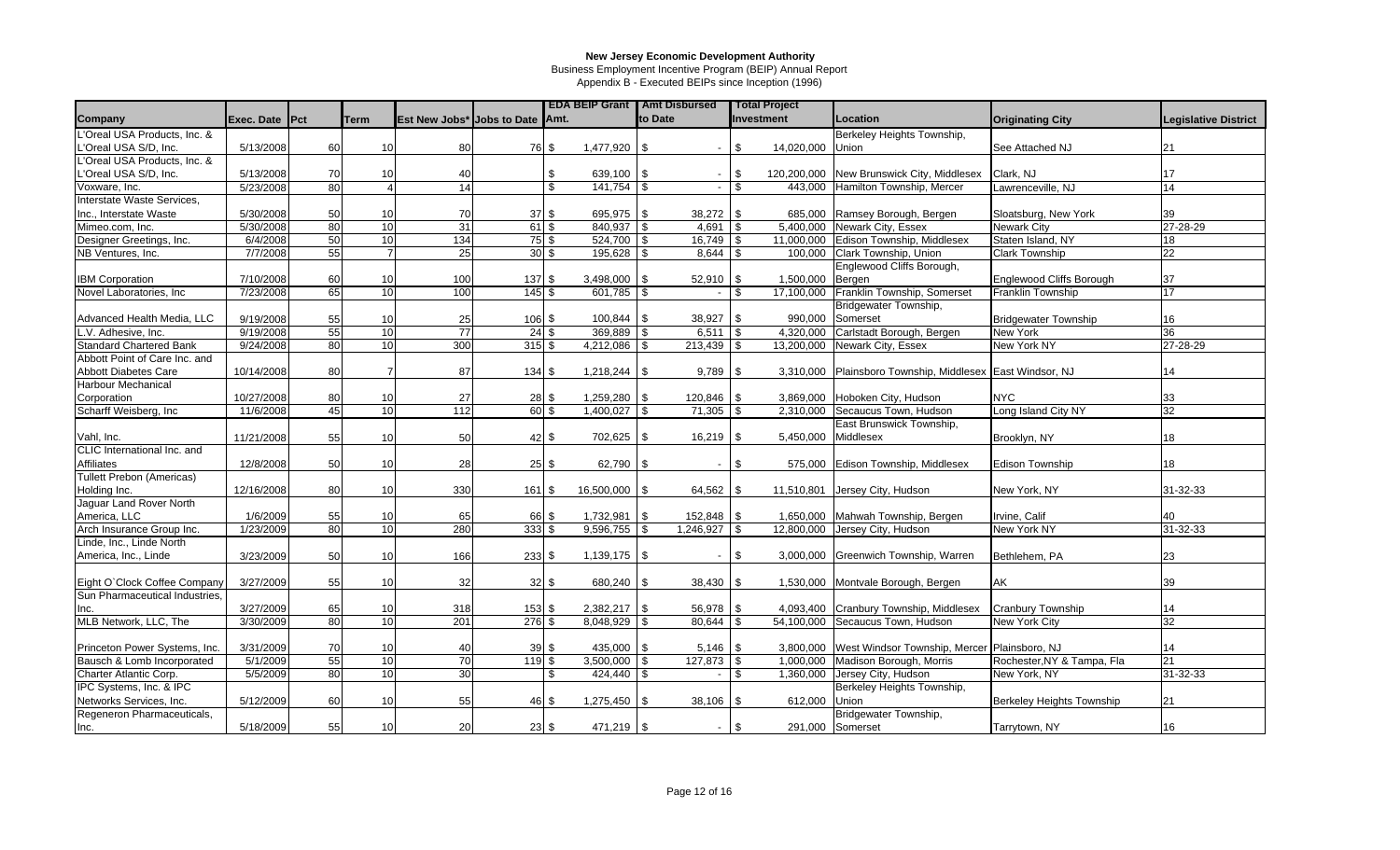Business Employment Incentive Program (BEIP) Annual Report

|                                  |                |    |                 |                                 |                  |                 |                  | <b>EDA BEIP Grant   Amt Disbursed</b> |                         | <b>Total Project</b> |                                                       |                               |                             |
|----------------------------------|----------------|----|-----------------|---------------------------------|------------------|-----------------|------------------|---------------------------------------|-------------------------|----------------------|-------------------------------------------------------|-------------------------------|-----------------------------|
| Company                          | Exec. Date Pct |    | <b>Term</b>     | Est New Jobs* Jobs to Date Amt. |                  |                 |                  | to Date                               |                         | Investment           | Location                                              | <b>Originating City</b>       | <b>Legislative District</b> |
| Integra LifeSciences             |                |    |                 |                                 |                  |                 |                  |                                       |                         |                      |                                                       |                               |                             |
| Corporation                      | 5/22/2009      | 70 | 10              | 201                             | 187S             |                 | $5,161,579$ \\$  | 21,335                                | \$                      | 4,655,000            | Plainsboro Township, Middlesex Plainsboro Township    |                               | 14                          |
| AAF-McQuay Inc.                  | 6/1/2009       | 80 | $\overline{10}$ | 40                              |                  | \$              | $1,945,500$ \$   |                                       | \$                      | 5,500,000            | Jersey City, Hudson                                   | Louisville, Ky                | 31-32-33                    |
| inVentiv Health, Inc. and        |                |    |                 |                                 |                  |                 |                  |                                       |                         |                      |                                                       |                               |                             |
| Subsidiaries                     | 6/1/2009       | 80 | 10              | 150                             |                  | 80 \$           | $3,478,650$ \$   | $\overline{\phantom{a}}$              | \$                      | 9,450,000            | Franklin Township, Somerset                           | Franklin Township NJ          | 17                          |
|                                  |                |    |                 |                                 |                  |                 |                  |                                       |                         |                      | Bridgewater Township,                                 |                               |                             |
| Axcan Pharma US, Inc.            | 6/11/2009      | 60 | 10              | 26                              | 65 \$            |                 | 579,072 \$       | $\overline{\phantom{a}}$              | \$                      | 1,323,000            | Somerset                                              | <b>Bridgewater Township</b>   | 16                          |
| ImClone Systems Incorporated     |                |    |                 |                                 |                  |                 |                  |                                       |                         |                      |                                                       |                               |                             |
| and                              | 7/6/2009       | 80 | 10              | 907                             | 374S             |                 | $32,363,676$ \\$ |                                       | \$                      | 191,571,469          | Branchburg Township, Somerset New York                |                               | 16                          |
| Maquet Cardiovascular LLC        | 7/9/2009       | 70 | 10              | 350                             | 159S             |                 | $3,901,625$ \$   | $\overline{a}$                        | - \$                    | 45,075,000           | Wayne Township, Passaic                               | Europe & San Jose, California | 40                          |
|                                  |                |    |                 |                                 |                  |                 |                  |                                       |                         |                      |                                                       |                               |                             |
| Eva Tees Inc.                    | 7/15/2009      | 45 | 10              | 57                              |                  | 61S             | $153,900$ \ \$   | 11,598                                | \$                      | 17,973,000           | Piscataway Township, Middlesex Long Island City, NY   |                               | 17                          |
|                                  |                |    |                 |                                 |                  |                 |                  |                                       |                         |                      |                                                       |                               |                             |
| Semprae Laboratories, Inc.       | 7/24/2009      | 60 | 10              | 10                              |                  | 10S             | $220,100$ \\$    |                                       | \$                      |                      | 9,500,000 Saddle Brook Township, Bergen Charleston SC |                               | 38                          |
| Dey Pharma, L.P., Mylan Inc.     |                |    |                 |                                 |                  |                 |                  |                                       |                         |                      |                                                       |                               |                             |
| and Affiliates                   | 9/18/2009      | 55 |                 | 83                              | 88 \$            |                 | $1,088,479$ \\$  | 43,860                                | -\$                     |                      | 600,000 Bernards Township, Somerset                   | Napa, California              | 16                          |
| AustarPharma, LLC                | 10/6/2009      | 60 | 10              | 150                             |                  | \$              | $1,037,250$ \\$  |                                       | - \$                    | 1,750,000            | Sparta Township, Sussex                               | <b>Edison Township</b>        | 18                          |
| Princeton Fulfillment Solutions, |                |    |                 |                                 |                  |                 |                  |                                       |                         |                      |                                                       |                               |                             |
| <b>LLC</b>                       | 11/9/2009      | 65 | 10              | 550                             |                  | 65 \$           | $1,078,000$ \$   | $\overline{\phantom{a}}$              | \$                      | 2,200,000            | Ewing Township, Mercer                                | Hamilton                      | 15                          |
|                                  |                |    |                 |                                 |                  |                 |                  |                                       |                         |                      | Mount Laurel Township,                                |                               |                             |
| TD Bank, National Association    | 12/2/2009      | 65 | 10              | 250                             |                  | \$              | $2,587,812$ \$   | $\blacksquare$                        | \$                      | 15,000,000           | Burlington                                            | NH, MA, ME, PA                | 8                           |
| Mayab Happy Tacos, Inc.          | 12/15/2009     | 70 | $\overline{10}$ | 45                              |                  | 36S             | 189,000 \$       |                                       | \$                      | 2,925,000            | Perth Amboy City, Middlesex                           | Brooklyn, NY                  | 19                          |
| Depository Trust & Clearing      |                |    |                 |                                 |                  |                 |                  |                                       |                         |                      |                                                       |                               |                             |
| Corp. & affiliates               | 12/16/2009     | 80 | 10              | 1600                            |                  | \$              | 74,624,000 \$    | $\blacksquare$                        | \$                      | 45,000,000           | Jersey City, Hudson                                   | New York                      | 31-32-33                    |
| <b>ACE American Insurance</b>    |                |    |                 |                                 |                  |                 |                  |                                       |                         |                      |                                                       |                               |                             |
| Company and affiliates           | 12/21/2009     | 80 | 10              | 336                             | $105 \,$ \$      |                 | $9,706,284$ \$   | $\blacksquare$                        | -\$                     | 15,000,000           | Jersey City, Hudson                                   | <b>NY</b>                     | 31-32-33                    |
| <b>SME Consolidated LTD</b>      | 1/7/2010       | 80 | 10              | 135                             | 106S             |                 | $823,162$ \$     | $\sim$                                | $\mathfrak{L}$          | 150,000              | Newark City, Essex                                    | New York NY                   | 27-28-29                    |
|                                  |                |    |                 |                                 |                  |                 |                  |                                       |                         |                      | South Brunswick Township,                             |                               |                             |
| <b>Telamon Corporation</b>       | 1/8/2010       | 50 | 10              | 31                              | $35$ \$          |                 | $102,079$ \$     | $\overline{\phantom{a}}$              | $\mathbf{\$}$           | 1,413,000            | Middlesex                                             | Levittown PA                  | 14                          |
| Roka Bioscience, Inc             | 1/15/2010      | 50 | 10              | 20                              | $23\sqrt{3}$     |                 | 583,000 \$       | $\sim$                                | -\$                     | 80,000               | Warren Township, Somerset                             | Warren Township               | 21                          |
| Asurion Insurance Services,      |                |    |                 |                                 |                  |                 |                  |                                       |                         |                      | Bridgewater Township,                                 |                               |                             |
| Inc.                             | 2/12/2010      | 75 | 10              | 50                              |                  | $3\sqrt{3}$     | 642,000 \$       | $\overline{\phantom{a}}$              | \$                      | 1,525,000            | Somerset                                              | Nashville, Tn                 | 16                          |
| Atlantic Coast Media Group,      |                |    |                 |                                 |                  |                 |                  |                                       |                         |                      |                                                       |                               |                             |
| <b>LLC</b>                       | 2/22/2010      | 80 | 10              | 304                             |                  | $25 \,$ \$      | $3,696,397$ \\$  |                                       | \$                      | 1,183,049            | Jersey City, Hudson                                   | Hoboken                       | 31-32-33                    |
| Unimac Graphics, LLC             | 3/9/2010       | 55 | 10              | 135                             | 117S             |                 | $1,694,756$ \$   | 27,914                                | -\$                     | 3,405,000            | Carlstadt Borough, Bergen                             | <b>New York City</b>          | 36                          |
|                                  |                |    |                 |                                 |                  |                 |                  |                                       |                         |                      |                                                       |                               |                             |
| Diversified Foam Products, Inc.  | 3/18/2010      | 70 | 10              | 30                              |                  | \$              | 173,985 \$       |                                       | \$                      | 4,125,000            | Woolwich Township, Gloucester Pennsauken, NJ          |                               | 3                           |
| Catapult Holdings, Inc.          | 3/23/2010      | 80 | 10              | 80                              | $58$ \$          |                 | $1,160,000$ \ \$ | 80,683                                | -\$                     | 550,000              | Camden City, Camden                                   | Philadelphia, PA              | 5                           |
| Princeton Information Ltd.       | 4/5/2010       | 80 | 10              | 30                              | $68\overline{3}$ |                 | 656,166 \$       | $\mathbf{r}$                          | \$                      | 500,000              | Jersey City, Hudson                                   | New York, NY                  | 31-32-33                    |
| Proximo Spirits, Inc.            | 4/14/2010      | 80 | 10              | 46                              | $40\sqrt{3}$     |                 | $2,300,000$ \$   | $\sim$                                | \$                      | 426,893              | Jersey City, Hudson                                   | <b>NY</b>                     | 31-32-33                    |
| Innopharma Inc.                  | 4/19/2010      | 65 | 10              | 15                              | $78$ \$          |                 | $119,831$ \$     | $\sim$                                | \$                      | 425,000              | Edison Township, Middlesex                            | Piscataway                    | 17                          |
|                                  |                |    |                 |                                 |                  |                 |                  |                                       |                         |                      | South Brunswick Township,                             |                               |                             |
| Williams-Sonoma Direct, Inc.     | 4/22/2010      | 55 | 10              | 175                             |                  | 64 \$           | $587,722$ \$     | 7,514                                 | $\vert$ \$              | 1,500,000            | Middlesex                                             | Cranbury/Jamesburg            | 14                          |
| Quidsi, Inc.                     | 5/5/2010       | 80 | 10              | 100                             |                  | \$              | $411,750$ \$     | $\overline{\phantom{a}}$              | $\overline{\mathbf{s}}$ | 540,000              | Montclair Town, Essex                                 | Montclair, NJ                 | 34                          |
| Pinnacle Foods Group LLC         | 5/7/2010       | 60 | 10              | 90                              | 138S             |                 | $919,800$ \$     |                                       | \$                      | 4,670,000            | Cherry Hill Township, Camden                          | New York                      | 6                           |
|                                  |                |    |                 |                                 |                  |                 |                  |                                       |                         |                      |                                                       |                               |                             |
| Solidia Technologies             | 5/18/2010      | 80 | 10              | 12                              |                  | $26\text{ }$ \$ | $158,535$ \\$    | $\overline{\phantom{a}}$              | \$                      |                      | 2,340,000 Piscataway Township, Middlesex Piscataway   |                               | 17                          |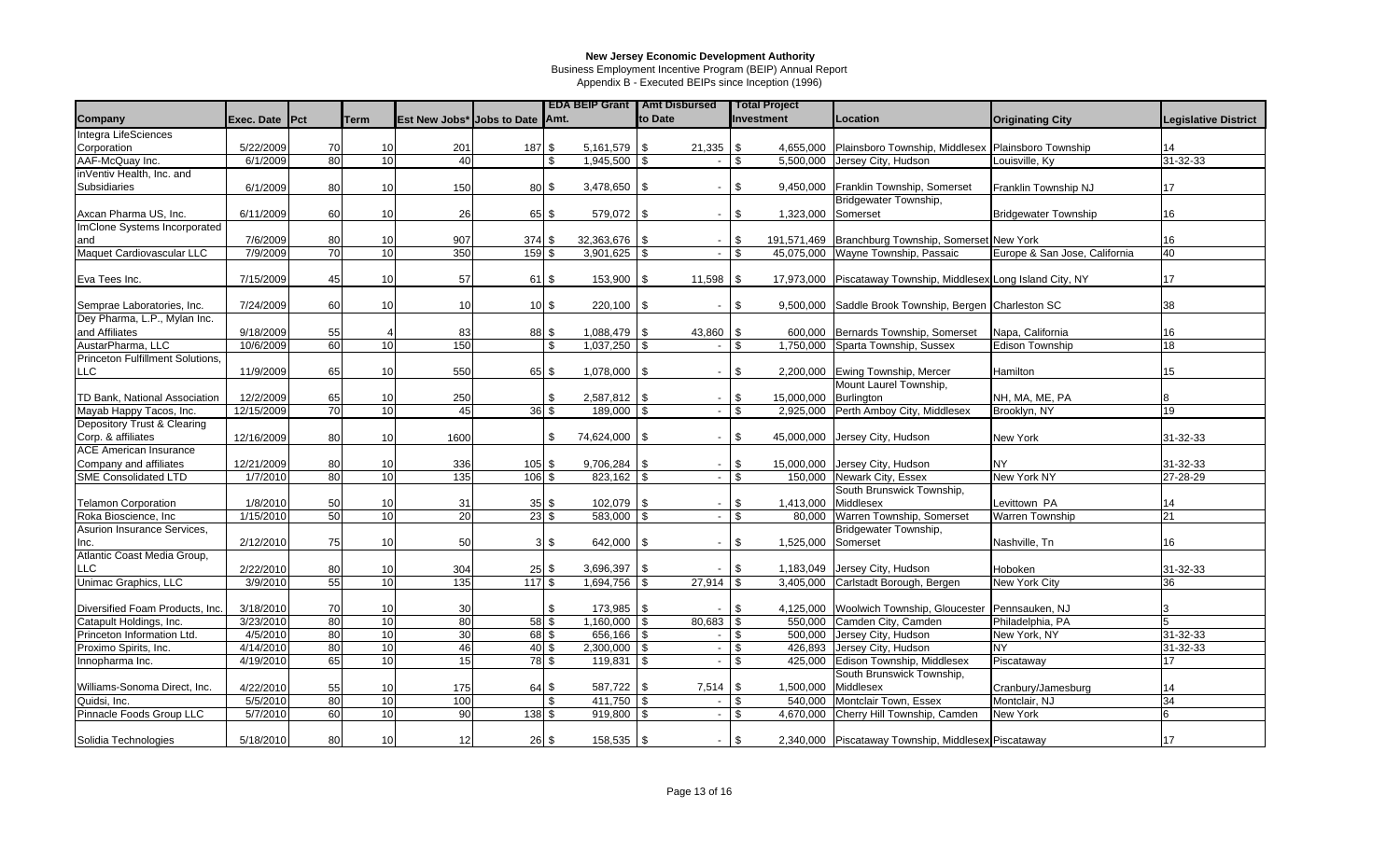Business Employment Incentive Program (BEIP) Annual Report

|                                  |                       |          |                       |                                 |                          |            |                               | <b>EDA BEIP Grant   Amt Disbursed</b> | <b>Total Project</b>                        |                                                                              |                             |                             |
|----------------------------------|-----------------------|----------|-----------------------|---------------------------------|--------------------------|------------|-------------------------------|---------------------------------------|---------------------------------------------|------------------------------------------------------------------------------|-----------------------------|-----------------------------|
| Company                          | Exec. Date Pct        |          | <b>Term</b>           | Est New Jobs* Jobs to Date Amt. |                          |            |                               | to Date                               | Investment                                  | Location                                                                     | <b>Originating City</b>     | <b>Legislative District</b> |
| Oxford Instruments Inc           | 5/24/2010             | 80       | 10                    | 75                              | 104S                     |            | $642,900$ \$                  |                                       | $\mathfrak{L}$<br>6,100,000                 | Carteret Borough, Middlesex                                                  | Carteret Borough            | 19                          |
| Watson Pharmaceuticals, Inc.     |                       |          |                       |                                 |                          |            |                               |                                       |                                             | Parsippany-Troy Hills Town,                                                  |                             |                             |
| and Affiliates                   | 5/27/2010             | 70       | 10                    | 175                             | $160$ \$                 |            | $3,038,000$ \ \$              | $\overline{\phantom{a}}$              | \$<br>12,200,000                            | <b>Morris</b>                                                                | Morristown                  | 26                          |
| Global Compliance Services,      |                       |          |                       |                                 |                          |            |                               |                                       |                                             |                                                                              |                             |                             |
| Inc                              | 6/3/2010              | 70       | 10                    | 40                              |                          | \$         | 541,000 \$                    | $\overline{\phantom{a}}$              | \$<br>1,062,500                             | Red Bank Borough, Monmouth North Carolina                                    |                             | 12                          |
| Otsuka America                   |                       |          |                       |                                 |                          |            |                               |                                       |                                             |                                                                              |                             |                             |
| Pharmaceutical, Inc.             | 6/10/2010             | 75       | 10                    | 50                              | 99S                      |            | $1,449,375$ \\$               | $\blacksquare$                        | \$<br>2,500,000                             | West Windsor Township, Mercer Rockville, Md                                  |                             | 14                          |
|                                  |                       |          |                       |                                 |                          |            |                               |                                       |                                             |                                                                              |                             |                             |
| I.D. Systems, Inc.               | 6/14/2010             | 60       | 10                    | 25                              |                          | \$         | 619,050 \$                    | $\overline{\phantom{a}}$              | \$<br>400.000                               | Woodcliff Lake Borough, Bergen Hackensack, NJ                                |                             | 39                          |
| Pitney Bowes Inc.                | 6/21/2010             | 80       | 10                    | 25                              | $46\overline{\text{ }4}$ |            | $30,900$ \ \$                 |                                       | \$                                          | 5,000,000 Newark City, Essex                                                 | Clifton, NJ                 | 27-28-29                    |
| Exel Inc.                        | 7/6/2010              | 80       | 10                    | 60                              | 58S                      |            | $72,000$ \ \$                 | $\mathcal{L}$                         | 850,000<br>$\mathfrak{L}$                   | Elizabeth City, Union                                                        | <b>Elizabeth City</b>       | 20                          |
|                                  |                       |          |                       |                                 |                          |            |                               |                                       |                                             | Parsippany-Troy Hills Town,                                                  |                             |                             |
| PNY Technologies, Inc.           | 7/6/2010              | 70       | 10                    | 100                             |                          | \$         | 579,950 \$                    | $\blacksquare$                        | 28,580,000<br>\$                            | Morris                                                                       | Parsippany, NJ              | 26                          |
| <b>Broadway Kleer Guard</b>      |                       |          |                       |                                 |                          |            |                               |                                       |                                             |                                                                              |                             |                             |
| Corporation<br>Ansmann USA, Inc. | 7/7/2010<br>7/26/2010 | 45<br>50 | 10<br>$\overline{10}$ | 25<br>28                        |                          | 8 \$<br>\$ | $37,500$ \ \$<br>$126,518$ \$ | $\sim$                                | \$<br>1,000,000<br>$\mathcal{S}$<br>395.000 | Jamesburg Borough, Middlesex Edison, New Jersey<br>Fairfield Township, Essex | <b>Fairfield Borough</b>    | 14<br>$\overline{27}$       |
| SCS Commodities Corp. and        |                       |          |                       |                                 |                          |            |                               |                                       |                                             |                                                                              |                             |                             |
| SCS OTC Corp.                    | 7/29/2010             | 80       | 10                    | 110                             | 46 \$                    |            | $2,723,710$ \$                | $\blacksquare$                        | \$<br>500,000                               | Jersey City, Hudson                                                          | New York, NY                | 31-32-33                    |
| Aricent US Inc., DataLinx Corp   |                       |          |                       |                                 |                          |            |                               |                                       |                                             | East Brunswick Township,                                                     |                             |                             |
| & Affiliates                     | 9/10/2010             | 60       | 10                    | 100                             | $84$ \$                  |            | $2,377,636$ \$                | $\overline{\phantom{a}}$              | \$<br>1,600,000                             | Middlesex                                                                    | NYS and CA                  | 18                          |
| Hotel Connections, Ltd.          | 9/21/2010             | 60       | 5 <sup>1</sup>        | 40                              |                          | \$         | $330,150$ \$                  | $\blacksquare$                        | 270,000<br>\$                               | Jersey City, Hudson                                                          | New York, New York          | 31-32-33                    |
| Metrovision Production Group,    |                       |          |                       |                                 |                          |            |                               |                                       |                                             |                                                                              |                             |                             |
| LLC and METRO                    | 9/27/2010             | 45       | 10                    | 31                              |                          | 8 \$       | $91,023$ \$                   |                                       | \$<br>557,875                               | Carlstadt Borough, Bergen                                                    | Manhattan                   | 36                          |
| <b>Torus US Services</b>         | 10/14/2010            | 80       | 10                    | 200                             | $48$ \$                  |            | $3,092,000$ \$                | $\sim$                                | 1,495,000<br>\$                             | Jersey City, Hudson                                                          | Jersey City                 | 31-32-33                    |
| JFC International Inc.           | 10/21/2010            | 75       | $\overline{10}$       | 75                              | $34$ \$                  |            | $425,845$ \$                  | $\sim$                                | $\mathfrak{S}$<br>9,000,000                 | Linden City, Union                                                           | New York                    | 22                          |
| Elephant Group, Inc., dba        |                       |          |                       |                                 |                          |            |                               |                                       |                                             | South Plainfield Borough,                                                    |                             |                             |
| Saveology.com LLC                | 10/26/2010            | 55       | 10                    | 425                             | 98 \$                    |            | $1,051,875$ \\$               | $\blacksquare$                        | $\mathfrak{s}$<br>250,000                   | Middlesex                                                                    | South Plainfield Borough    | 18                          |
| <b>Standard Chartered Bank</b>   | 11/8/2010             | 80       | 10                    | $\frac{125}{25}$                |                          | \$         | $2,555,000$ \$                | $\blacksquare$                        | \$<br>1,864,000                             | Newark City, Essex                                                           | <b>Newark City</b>          | 27-28-29                    |
|                                  |                       |          |                       |                                 |                          |            |                               |                                       |                                             | Bridgewater Township,                                                        |                             |                             |
| Dr. Reddy's Laboratories         | 11/16/2010            | 60       | 10                    | 52                              | 65 \$                    |            | $1,364,220$ \\$               | $\overline{\phantom{a}}$              | \$<br>10,650,000                            | Somerset                                                                     | <b>Bridgewater Township</b> | 16                          |
| Shionogi USA, Inc.               | 12/20/2010            | 55       | 10                    | 90                              | 118S                     |            | $1,836,450$ \ \$              | $\overline{\phantom{a}}$              | \$                                          | Florham Park Borough, Morris                                                 | Atlanta, Georgia            | 26                          |
| Alice & Olivia, LLC              | 12/27/2010            | 65       | 10                    | 70                              | $42 \,$ \$               |            | $156,975$ \$                  | $\overline{\phantom{a}}$              | \$<br>750,000                               | Secaucus Town, Hudson                                                        | <b>NY</b>                   | 32                          |
|                                  |                       |          |                       |                                 |                          |            |                               |                                       |                                             | West Deptford Township,                                                      |                             |                             |
| SSM Industries, Inc.             | 1/4/2011              | 50       | 10                    | 70                              |                          | \$         | 609,750 \$                    | $\blacksquare$                        | $\mathfrak{s}$<br>2,150,000                 | Gloucester                                                                   | Philadelphia, PA            | 3                           |
|                                  |                       |          |                       |                                 |                          |            |                               |                                       |                                             |                                                                              |                             |                             |
| Archimedes Pharma US Inc.        | 1/5/2011              | 40       | 10                    | 75                              | $49$ \$                  |            | $2,142,000$ \ \$              | $\blacksquare$                        | $\mathfrak{S}$<br>350,000                   | Bedminster Township, Somerset Bedminster Township                            |                             | 16                          |
|                                  |                       |          |                       |                                 |                          |            |                               |                                       |                                             | Bridgewater Township,                                                        |                             |                             |
| Futurewei Technologies, Inc.     | 1/7/2011              | 80       | 10                    | 90                              | 37S                      |            | $1,300,050$ \$                | $\blacksquare$                        | $\mathfrak{S}$<br>850,000                   | Somerset                                                                     | <b>Bridgewater Township</b> | 16                          |
|                                  |                       |          |                       |                                 |                          |            |                               |                                       |                                             |                                                                              |                             |                             |
| Hilliard Farber & Company, Inc.  | 1/24/2011             | 80       |                       | 120                             | 78 \$                    |            | $5,429,760$ \$                | $\blacksquare$                        | \$<br>3,585,000                             | Jersey City, Hudson                                                          | New York, NY                | 31-32-33                    |
|                                  |                       |          |                       |                                 |                          |            |                               |                                       |                                             |                                                                              |                             |                             |
| <b>Mednet Healthcare</b>         |                       |          |                       |                                 |                          |            |                               |                                       |                                             |                                                                              |                             |                             |
| Technologies, Inc. and affiliate | 1/25/2011             | 50       | 10                    | 60                              | 60 \$                    |            | $106,844$ \ \$                | $\overline{\phantom{a}}$              | \$                                          | 710,000 Ewing Township, Mercer                                               | Ewing, NJ                   | 15                          |
| JVK Operations Ltd. of NJ        | 2/17/2011             | 50       | 10                    | 75                              |                          | \$         | 225,000                       | l \$                                  | \$<br>2,446,300                             | Washington Township,<br>Gloucester                                           | <b>Washington Township</b>  |                             |
| Procura Management Inc.          | 2/24/2011             | 45       | 5 <sup>1</sup>        | 41                              | 44S                      |            |                               | $\sim$                                | $\mathfrak{S}$                              | 120,000 Cranford Township, Union                                             | <b>Cranford Township</b>    | 21                          |
|                                  |                       |          |                       |                                 |                          |            |                               |                                       |                                             |                                                                              |                             |                             |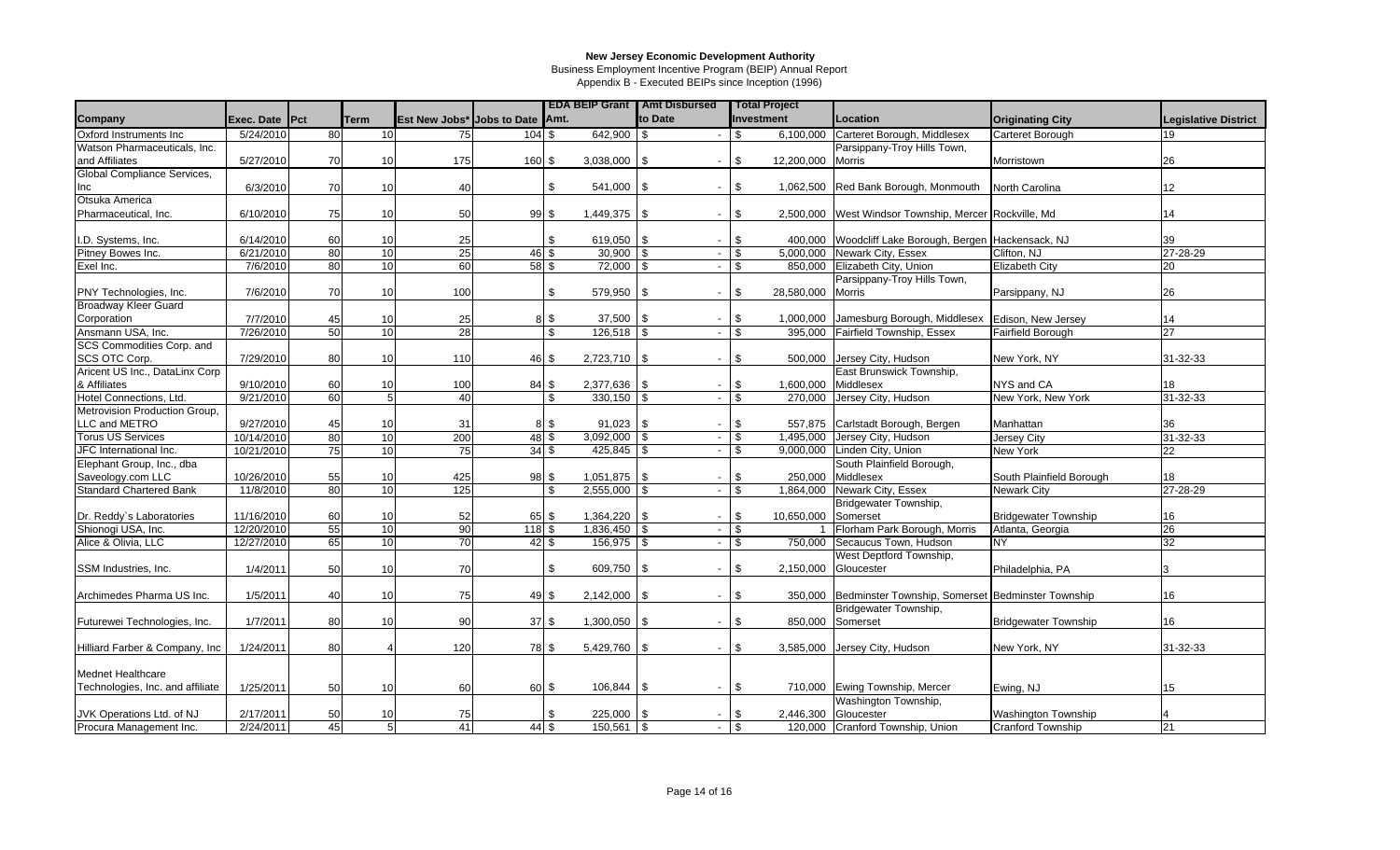Business Employment Incentive Program (BEIP) Annual Report

|                                  |                |                 |                 |                                 |              |                  |                  | <b>EDA BEIP Grant   Amt Disbursed</b> | <b>Total Project</b> |                                                             |                                |                             |
|----------------------------------|----------------|-----------------|-----------------|---------------------------------|--------------|------------------|------------------|---------------------------------------|----------------------|-------------------------------------------------------------|--------------------------------|-----------------------------|
| Company                          | Exec. Date Pct |                 | <b>Term</b>     | Est New Jobs* Jobs to Date Amt. |              |                  |                  | to Date                               | Investment           | Location                                                    | <b>Originating City</b>        | <b>Legislative District</b> |
| National Financial Services,     |                |                 |                 |                                 |              |                  |                  |                                       |                      |                                                             |                                |                             |
| <b>LLC</b>                       | 2/28/2011      | 80              | 10              | 240                             |              | \$               | $5,534,400$ \\$  | $\blacksquare$                        | \$<br>26,000,000     | Jersey City, Hudson                                         | NY.                            | 31-32-33                    |
|                                  |                |                 |                 |                                 |              |                  |                  |                                       |                      | Farmingdale Borough,                                        |                                |                             |
| Direct Success Inc.              | 3/1/2011       | 60              | 10              | 125                             |              | \$               | $1,834,500$ \ \$ | $\overline{\phantom{a}}$              | \$<br>1,950,150      | Monmouth                                                    | <b>Wall Township</b>           | 11                          |
| Amneal Pharmaceuticals LLC       |                |                 |                 |                                 |              |                  |                  |                                       |                      |                                                             |                                |                             |
| and Kashiv Pharma, LLC           | 4/4/2011       | 80              | 10              | 150                             |              | $54$ \$          | $4,638,000$ \\$  | $\blacksquare$                        | \$                   | 25,000,000 Piscataway Township, Middlesex Piscataway        |                                | 17                          |
| A&P Coat, Apron and Linen        |                |                 |                 |                                 |              |                  |                  |                                       |                      |                                                             |                                |                             |
| Supply Inc.                      | 4/18/2011      | 80              | 10              | 150                             | 127S         |                  | 480,000 \$       | $\overline{\phantom{a}}$              | \$                   | 18,770,976 New Brunswick City, Middlesex New Brunswick City |                                | 17                          |
| Regeneron Pharmaceuticals,       |                |                 |                 |                                 |              |                  |                  |                                       |                      |                                                             |                                |                             |
| Inc.                             | 5/18/2011      | 60              | 10              | 30                              |              | \$               | $345,900$ \$     | $\overline{\phantom{a}}$              | \$                   | 2,018,200 Bernards Township, Somerset                       | <b>Bernards Township</b>       | 16                          |
| Jefferies & Company, Inc.        | 5/23/2011      | 80              | 10              | 66                              |              | \$               | $2,040,720$ \$   | $\sim$                                | \$                   | 2,939,815 Jersey City, Hudson                               | NYC.                           | 31-32-33                    |
| TriZetto Group, Inc., The        | 5/26/2011      | 60              | $\overline{10}$ | 45                              | $30\sqrt{3}$ |                  | 793,307          | 1\$<br>$\mathcal{L}$                  | $\mathfrak{L}$       | 600,000 Union Township, Union                               | New York, NY                   | 20                          |
|                                  |                |                 |                 |                                 |              |                  |                  |                                       |                      |                                                             |                                |                             |
| Precise Corporate Printing, Inc. | 6/6/2011       | 80              | 10              | 39                              |              | 34S              | $104,471$ \\$    | $\overline{\phantom{a}}$              | \$                   | 375,000 Harrison Town, Hudson                               | <b>New York</b>                | 32                          |
| Teachers Insurance and           |                |                 |                 |                                 |              |                  |                  |                                       |                      | Woodbridge Township,                                        |                                |                             |
| Annuity Association of           | 6/9/2011       | 80              | 10              | 200                             |              | $98\sqrt{3}$     | $9,328,000$ \ \$ | $\overline{\phantom{a}}$              | \$<br>9,157,200      | Middlesex                                                   | NC, NY & CO                    | 19                          |
| Pfizer Inc.                      | 6/20/2011      | $\overline{70}$ | 10 <sup>1</sup> | 225                             | $331$ \$     |                  |                  | $\blacksquare$                        | \$                   | 9,803,000 Madison Borough, Morris                           | New York, New York             | 21                          |
| Photocure, Inc.                  | 7/7/2011       | 50              | 10 <sup>1</sup> | 30                              |              | \$               | 347,850 \$       | $\mathbf{r}$                          | \$                   | 350,010 Princeton Borough, Mercer                           | Princeton Borough              | 15                          |
| Bed Bath & Beyond Inc. and       |                |                 |                 |                                 |              |                  |                  |                                       |                      |                                                             |                                |                             |
| Subsidiaries                     | 7/25/2011      | 65              | 10              | 340                             | $30\sqrt{3}$ |                  | $8,541,650$ \\$  | $\overline{\phantom{a}}$              | \$                   | 25,000,000 Union Township, Union                            | <b>New York</b>                | 20                          |
| Data Centrum                     |                |                 |                 |                                 |              |                  |                  |                                       |                      |                                                             |                                |                             |
| Communications, Inc.             | 8/2/2011       | 55              | 10              | 80                              |              | \$               |                  | $\overline{\phantom{a}}$              | \$                   | 1,360,000 Montvale Borough, Bergen                          | Paramus, NJ                    | 39                          |
|                                  |                |                 |                 |                                 |              |                  |                  |                                       |                      | North Brunswick Township,                                   |                                |                             |
| Focus Camera LLC                 | 8/2/2011       | 80              | 10              | 50                              |              | $44 \text{ }$ \$ | 240,000 \$       | $\overline{\phantom{a}}$              | \$<br>3,415,000      | Middlesex                                                   | North Brunswick Township       | 17                          |
| Mission Solutions Engineering,   |                |                 |                 |                                 |              |                  |                  |                                       |                      | Moorestown Township,                                        |                                |                             |
| LLC                              | 8/3/2011       | 65              | 10              | 90                              |              | \$               | $2,011,961$ \$   | $\blacksquare$                        | -\$<br>11,635,300    | Burlington                                                  | Moorestown, NJ                 |                             |
| Bounderby, LLC                   | 8/31/2011      | 65              | 10              | 35                              |              | \$               | $113,750$ \$     | $\sim$                                | $\mathfrak{L}$       | 2,000,000 Cherry Hill Township, Camden                      | Pennsylvania                   | <b>I</b> <sub>6</sub>       |
|                                  |                |                 |                 |                                 |              |                  |                  |                                       |                      |                                                             |                                |                             |
| DGL Group Ltd. or its nominee    | 8/31/2011      | 60              | 10              | 250                             |              | \$               |                  | $\sim$                                | \$                   | 10,460,000 Edison Township, Middlesex                       | New York                       | 18                          |
| Solar Nation Inc., Solar Nation  |                |                 |                 |                                 |              |                  |                  |                                       |                      |                                                             |                                |                             |
| Development and                  | 9/8/2011       | 55              | 10              | 60                              |              | \$               | $1,059,240$ \$   | $\blacksquare$                        | $\mathbb{S}$         | 320,000 Sparta Township, Sussex                             | <b>Edison Township</b>         | 18                          |
| Anchor Glass Container           |                |                 |                 |                                 |              |                  |                  |                                       |                      |                                                             |                                |                             |
| Corporation                      | 9/14/2011      | 80              | 10              | 52                              |              | \$               | $453,561$ \$     | $\overline{\phantom{a}}$              | \$                   | 30,879,000 Salem City, Salem                                | <b>Salem City</b>              | 3                           |
| Church & Dwight Co., Inc         | 10/19/2011     | 80              | 10              | $\overline{28}$                 |              | \$               | $719,040$ \$     | $\blacksquare$                        | \$                   | 17,600,000 Lakewood Township, Ocean                         | Lakewood Township              | 30                          |
| Church & Dwight Co., Inc.        | 10/19/2011     | 80              | 10              | 105                             |              | \$               | $2,696,400$ \$   | $\overline{\phantom{a}}$              | \$                   | 2,480,000 Ewing Township, Mercer                            | <b>Ewing Township</b>          | 15                          |
| Vertellus Specialties Inc        | 10/19/2011     | 30              | 10              | 13                              |              | ვ<br>ჭ           | $125,190$ \$     | $\blacksquare$                        | -\$                  | 240,000 Roxbury Township, Morris                            | Roxbury Township               | 25                          |
|                                  |                |                 |                 |                                 |              |                  |                  |                                       |                      |                                                             |                                |                             |
| Crane Group International, LLC   | 10/21/2011     | 80              | 10              | 183                             |              | \$               | $1,007,964$ \$   | $\overline{\phantom{a}}$              | \$                   | 4,250,000 Hillside Township, Union                          | <b>Hillside Township</b>       | 29                          |
| ThromboGenics, Inc. and          |                |                 |                 |                                 |              |                  |                  |                                       |                      | Woodbridge Township,                                        |                                |                             |
| Affiliates                       | 11/14/2011     | 55              | 10              | 60                              |              | \$               | $1,556,445$ \$   | $\overline{\phantom{a}}$              | \$<br>300,000        | Middlesex                                                   | New York, NY                   | 19                          |
|                                  |                |                 |                 |                                 |              |                  |                  |                                       |                      | Parsippany-Troy Hills Town,                                 |                                |                             |
| PBF Holding Company, LLC         | 11/28/2011     | 55              | 10              | 50                              | $29$ \$      |                  | $1,423,125$ \$   | $\overline{\phantom{a}}$              | \$<br>900,000        | <b>Morris</b>                                               | Parsippany-Troy Hills Township | 26                          |
| Revolution Foods, Inc.           | 11/28/2011     | 80              | 10 <sup>1</sup> | 75                              | $27\sqrt{3}$ |                  | $222,000$ \$     | $\blacksquare$                        | \$                   | 2,830,004 Elizabeth City, Union                             | <b>Elizabeth City</b>          | 20                          |
| <b>Celsion Corporation</b>       | 12/6/2011      | 55              | 10              | 35                              | $13\sqrt{3}$ |                  | $1,122,275$ \$   | $\sim$                                | \$                   | 200,000 Lawrence Township, Mercer                           | Maryland                       | 15                          |
| Bracco Diagnostics Inc.          | 12/7/2011      | 70              | 10              | $\overline{75}$                 |              | \$               | $1,652,138$ \$   |                                       | \$                   | 9,276,170 Monroe Township, Middlesex                        | Princeton                      | 14                          |
| Citibank, N.A. Inc. Citicorp     |                |                 |                 |                                 |              |                  |                  |                                       |                      |                                                             |                                |                             |
| North America, Inc.              | 12/7/2011      | 80              | 10              | 400                             |              | 78 \$            | 12,368,000 \$    | $\sim$                                | \$                   | 14,440,800 Jersey City, Hudson                              | New York, NY                   | 31-32-33                    |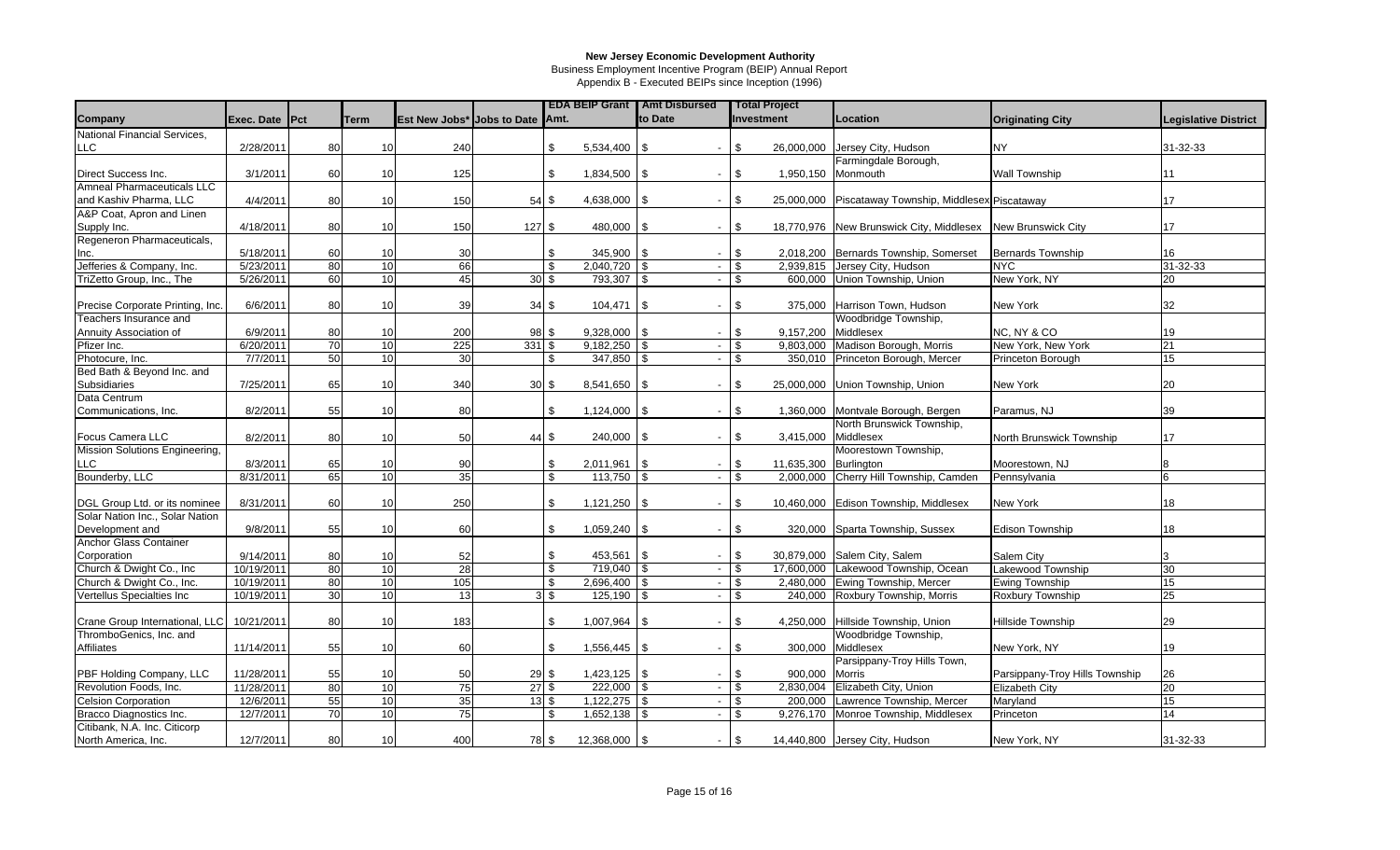Business Employment Incentive Program (BEIP) Annual Report

|                                 |                |                 |                 |                                        |         |     |                  | <b>EDA BEIP Grant   Amt Disbursed</b> |                | <b>Total Project</b> |                                               |                                |                             |
|---------------------------------|----------------|-----------------|-----------------|----------------------------------------|---------|-----|------------------|---------------------------------------|----------------|----------------------|-----------------------------------------------|--------------------------------|-----------------------------|
| Company                         | Exec. Date Pct |                 | <b>ITerm</b>    | <b>Est New Jobs* Jobs to Date Amt.</b> |         |     |                  | <b>Ito Date</b>                       |                | Investment           | Location                                      | <b>Originating City</b>        | <b>Legislative District</b> |
|                                 |                |                 |                 |                                        |         |     |                  |                                       |                |                      | Woodbridge Township,                          |                                |                             |
| Vitech Systems Group, Inc.      | 12/15/2011     | 80              | 10              | 100                                    |         | \$  | $1,352,750$ \\$  |                                       | \$             | 770,000              | Middlesex                                     | <b>New York</b>                | 19                          |
|                                 |                |                 |                 |                                        |         |     |                  |                                       |                |                      | South Brunswick Township,                     |                                |                             |
| <b>SYNNEX Corporation</b>       | 12/16/2011     | 50              | 10              | 50                                     |         | \$  | 142,500 \$       |                                       | $\mathfrak{s}$ | 1,700,000            | Middlesex                                     | <b>Woodbridge Township</b>     | 14                          |
|                                 |                |                 |                 |                                        |         |     |                  |                                       |                |                      |                                               |                                |                             |
| Rosetta Marketing Group, LLC    | 12/20/2011     | 80              | 10              | 64                                     |         | \$  | 909,776 \$       |                                       | \$             |                      | 1,396,000 Hamilton Township, Mercer           | Hamilton                       | 14                          |
| Maplewood Beverage Packers,     |                |                 |                 |                                        |         |     |                  |                                       |                |                      |                                               |                                |                             |
| <b>LLC</b>                      | 12/22/2011     | 55              | 10              | 60                                     |         |     | $258,316$ \$     |                                       | \$             |                      | 66,790,000 Edison Township, Middlesex         | Maplewood NJ                   | 18                          |
| Merisel Americas, Inc.          | 12/27/2011     | 55              | 10              | 120                                    |         | \$  | $836,154$ \$     |                                       | $\mathbf{\$}$  | 2,700,000            | Carlstadt Borough, Bergen                     | New York, NY                   | 36                          |
| Aeropostale, Inc.               | 12/28/2011     | 60              | 10              | 75                                     |         | \$  | 766,500 \$       |                                       | \$             | 6,000,000            | Lyndhurst Township, Bergen                    | <b>Wayne Township</b>          | 36                          |
| Ferraro Foods Inc.              | 12/28/2011     | 60              | 10              | 50                                     |         | \$  | 345,750 \$       |                                       | \$             | 4,726,366            | Edison Township, Middlesex                    | Piscataway                     | 17                          |
|                                 |                |                 |                 |                                        |         |     |                  |                                       |                |                      | North Brunswick Township,                     |                                |                             |
| VISH LLC                        | 1/3/2012       | 50              | 10              | 35                                     |         | \$  | $121,012$ \$     |                                       | \$             | 4,250,000            | Middlesex                                     | Mahwah, Newark                 | 17                          |
| Tercica, Inc.                   | 1/4/2012       | 60              | 10              | 91                                     |         | \$. | $4.471.740$ \\$  |                                       | \$             | 1.578.000            | Bernards Township, Somerset                   | Brisbane, California           | 16                          |
|                                 |                |                 |                 |                                        |         |     |                  |                                       |                |                      |                                               |                                |                             |
| <b>Mars Retail Group</b>        | 1/10/2012      | 50              | 10              | 36                                     |         | \$  | 459,900 \$       | $\blacksquare$                        | \$             | 743,000              | Mount Arlington Borough, Morris Henderson, NV |                                | 25                          |
|                                 |                |                 |                 |                                        |         |     |                  |                                       |                |                      | Parsippany-Troy Hills Town,                   |                                |                             |
| <b>EMX LP and Subsidiaries</b>  | 1/23/2012      | 65              | 10              | 200                                    |         | \$  | $3,576,950$ \ \$ | $\blacksquare$                        | \$             | 1,300,000            | <b>Morris</b>                                 | Livingston, NJ                 | 26                          |
| Dun & Bradstreet Corporation,   |                |                 |                 |                                        |         |     |                  |                                       |                |                      | Parsippany-Troy Hills Town,                   |                                |                             |
| The                             | 1/26/2012      | 65              | 10              | 30                                     |         | \$  | $1,009,125$ \\$  |                                       | \$             | 4.980.000            | <b>Morris</b>                                 | Parsippany-Troy Hills Township | 26                          |
| Fluitec Wind or Nominee         | 2/10/2012      | 80              | 10              | 30                                     |         | \$  | 927,600 \$       | $\overline{\phantom{a}}$              | \$             | 5,600,000            | Jersey City, Hudson                           | Antwerp, Belgium               | 31-32-33                    |
| All Things Media, LLC           | 2/14/2012      | 55              | 10              | 50                                     |         | \$  | 747,656 \$       |                                       | \$             | 130,000              | Mahwah Township, Bergen                       | Ramsey, NJ                     | 40                          |
|                                 |                |                 |                 |                                        |         |     |                  |                                       |                |                      | North Brunswick Township,                     |                                |                             |
| Watson Pharmaceuticals, Inc.    | 2/20/2012      | 80              |                 | 50                                     |         |     | $569,910$ \$     |                                       | \$             | 11,890,000           | Middlesex                                     | North Brunswick Township       | 17                          |
| SupplyOne New York, Inc.        | 3/30/2012      | 70              | 10              | 55                                     |         | \$. | 477,593 \$       |                                       | $\mathfrak{L}$ | 175,000              | Paterson City, Passaic                        | Maspeth, New York              | 35                          |
| Prestige Industries, LLC and    |                |                 |                 |                                        |         |     |                  |                                       |                |                      |                                               |                                |                             |
| Prestige Industries             | 4/16/2012      | 80              | 10              | 176                                    |         | \$  | 844,800 \$       | $\overline{\phantom{a}}$              | \$             | 7,312,500            | North Bergen Township, Hudson Bronx, NY       |                                | 32                          |
| <b>Global Equipment Company</b> |                |                 |                 |                                        |         |     |                  |                                       |                |                      |                                               |                                |                             |
| Inc.                            | 4/19/2012      | 60              | 10              | 110                                    |         | \$  | 653,730 \$       |                                       | \$             |                      | 6,590,000 Washington Township, Mercer         | Robbinsville Township          | 30                          |
| Thales Avionics, Inc.           | 5/29/2012      | 75              | $\overline{10}$ | 37                                     |         | \$. | 272,477 \$       |                                       | \$             | 3,900,000            | Edison Township, Middlesex                    | Edison, NJ & Totowa, NJ        | 17                          |
| QualCare Alliance Networks,     |                |                 |                 |                                        |         |     |                  |                                       |                |                      |                                               |                                |                             |
| Inc.                            | 6/5/2012       | 50              | 10              | 40                                     |         |     | 230,500 \$       |                                       | \$             |                      | 1,503,450 Egg Harbor Township, Atlantic       | <b>Somers Point</b>            |                             |
| Allergan Sales, LLC             | 6/11/2012      | $\overline{70}$ | 10              | 387                                    |         |     | 14,906,273       |                                       | $\mathbf{\$}$  | 11,600,000           | To be determined,                             | <b>Bridgewater Township</b>    | 16                          |
| Durand Glass Manufacturing      |                |                 |                 |                                        |         |     |                  |                                       |                |                      |                                               |                                |                             |
| Company                         | 6/20/2012      | 80              | 10              | 35                                     |         |     | 179,564 \$       |                                       |                |                      | 65,800,000 Millville City, Cumberland         | <b>Millville City</b>          |                             |
| 472 projects                    |                |                 |                 | 83,266                                 | 100,897 |     | \$1,507,195,853  | \$1,202,242,780                       |                | \$12,624,781,350     |                                               |                                |                             |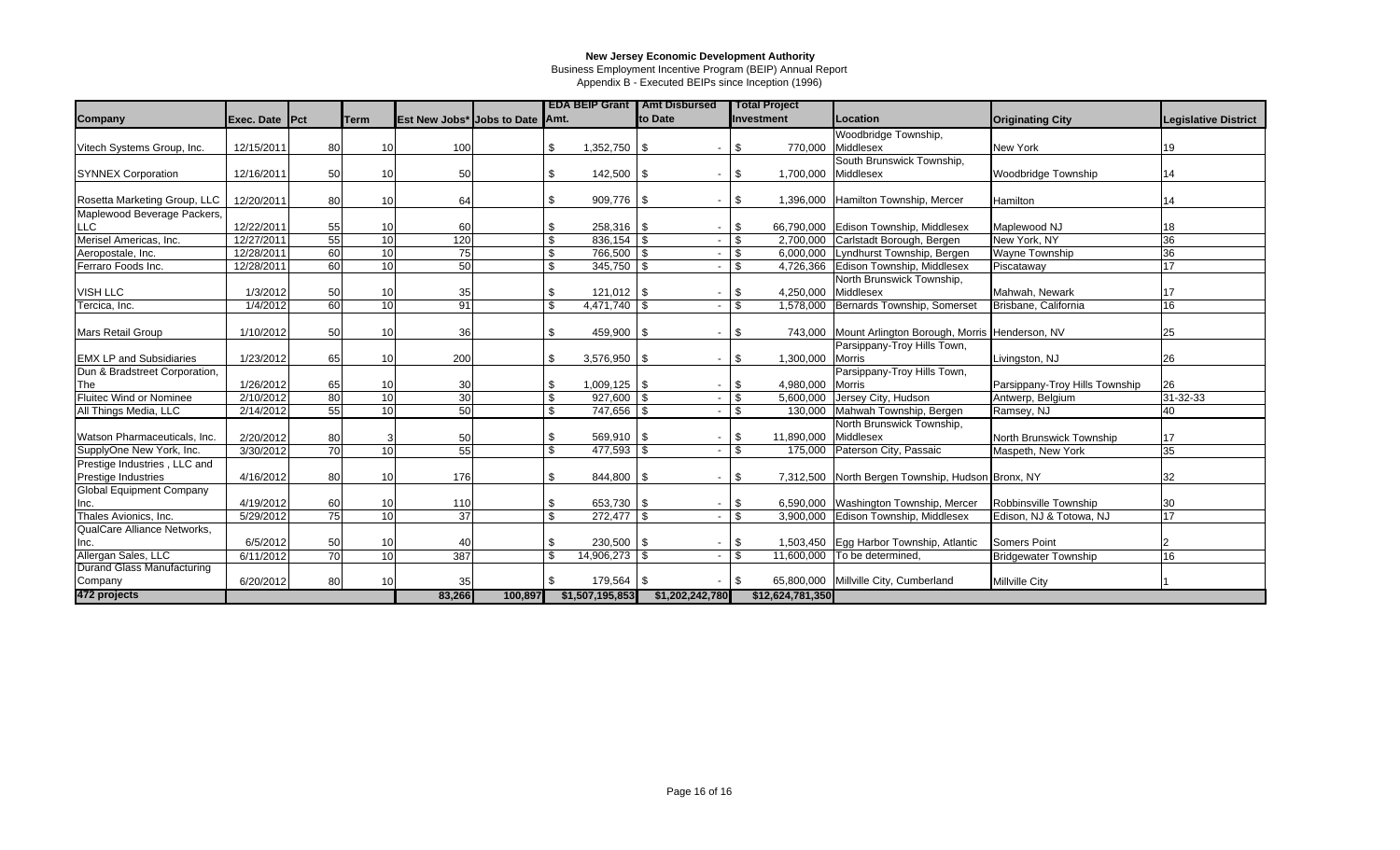### Exhibit C

### **Overview of Legislative/Regulatory Changes**

In September 2003, following a review by the NJ Business Incentives Study Commission made up of government officials and business leaders, legislative amendments were made to the BEIP Act to enhance the program, making it available to a larger range of businesses, with more targeted focus on technology‐based industries. The amendments were as follows:

- Lowered Minimum Eligibility Threshold (MET) for all applicants. Originally, a business had to create 75 new jobs to be eligible (unless they were located in a targeted municipality, in which case the threshold was 25); the threshold is now 25, regardless of location. However, if the company is within the tech/biotechnology industry, the MET is 10.
- An additional 5% was added to the score for specific growth industries; i.e., high tech/biotechnology, pharmaceuticals, financial services, transportation and logistics.
- BEIP was changed to cap the award at up to 50% of state withholding, but with an additional increase of up to 30% if the company utilized Smart Growth principles, or, located in close proximity to and working cooperatively with a public or non‐profit university on research and development.
- The 2003 amendments gave EDA the power to issue bonds, backed by a State contract, to fund the payment of BEIP grants in any year in which a State appropriation was not available for grants. That practice is no longer undertaken.<sup>1</sup>

In 2004, New Jersey Policy Perspective (NJPP), a not for ‐profit and nonpartisan research and educational organization, published the report "Taking Care of Business–Does it Cost Too Much?" which analyzed BEIP to determine the program's effectiveness and made recommendations for improvements. In response to the report, the State Treasurer asked Rutgers University's Edward J. Bloustein School of Policy and Planning to study the program, as well as the NJPP's recommendations, and to make any other recommendations necessary to more effectively manage the program.

Based on the Rutgers' study, the EDA Board of Directors adopted a number of modifications to the program in October 2004, including requiring BEIP recipients to maintain 80% of their statewide employment (documented at the time of application) for the grant commitment period, and imposing new guidelines governing additional funding for jobs created in excess of the initial employment committed.

In October 2004, the EDA Board of Directors adopted additional modifications to enhance the program based on internal program review, including regulations allowing the Authority to: seek full repayment of funds if a company moves out of state; withhold, reduce or terminate payment of a grant or any portion thereof should a BEIP recipient default on the grant agreement; and, recapture grant monies already paid to the company in the event of default.

In order to increase public access to information, the EDA also began posting regularly updated reports of BEIP activity on the EDA website.

 $\overline{a}$ 

 $<sup>1</sup>$  This amendment also authorized EDA to use bond proceeds to support Designated Industries Economic Growth and Development projects. In 2003, the</sup> Joint Budget Oversight Committee (JBOC) approved an EDA bond resolution totaling \$60 million to fund such projects. To date, the EDA had committed \$35 million of these bond funds for the following programs: \$10 million for Springboard II Fund providing recoverable grants to start-up life sciences and high tech companies; \$10 million for investment in the new Garden State Life Sciences Venture Fund, and \$15 million for the expansion/construction of technology commercialization centers within the newly established Innovation Zones in Camden, Newark and the greater New Brunswick area. In May 2011, JBOC approved EDA's proposal to deploy approximately \$13 million in funds from BEIP bond proceeds to support technology and life science industry in New Jersey through the Edison Innovation Fund.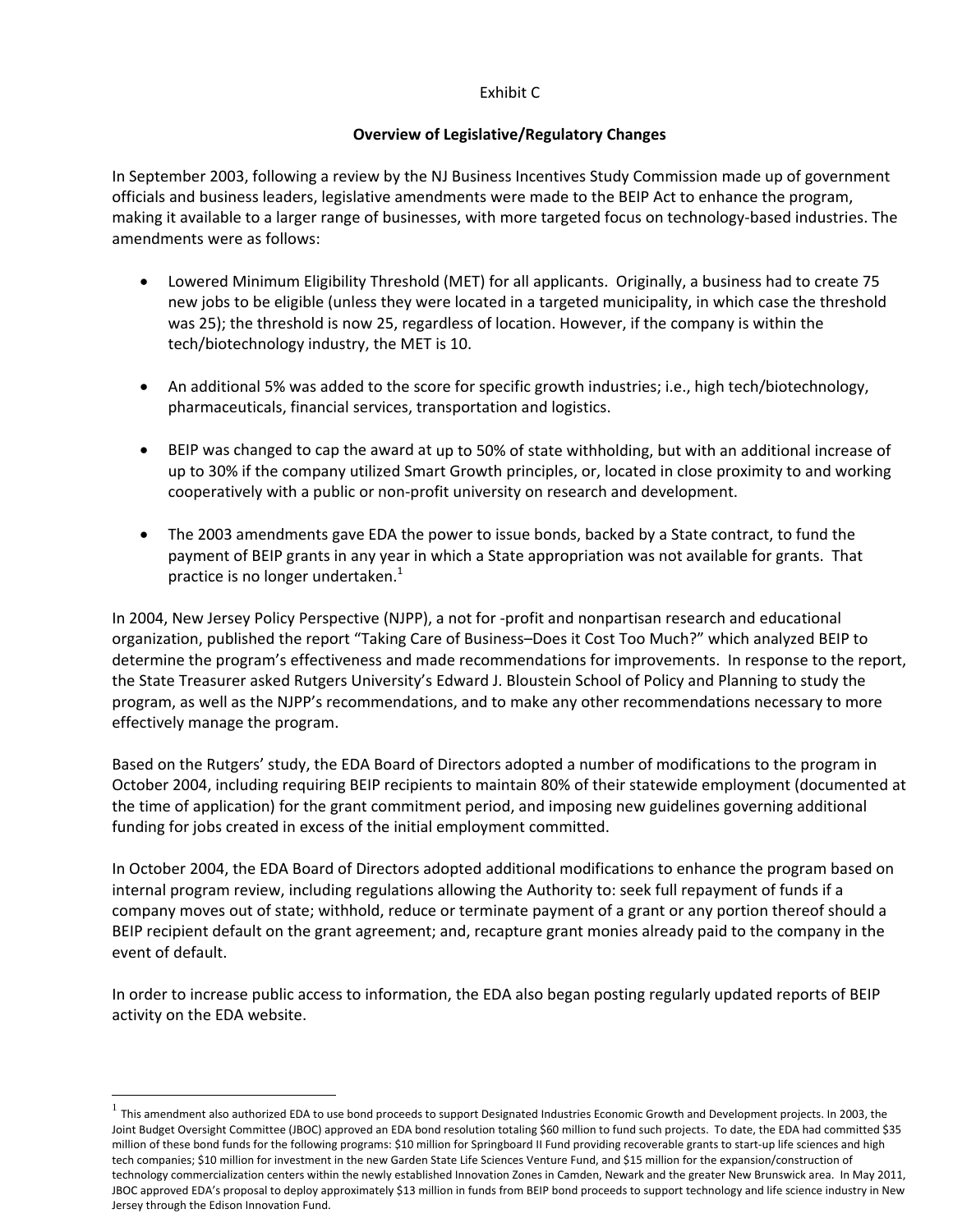Below is a summary of the new rules that governed BEIP companies approved after October 2004.

- Net Increase in Jobs ‐ Statewide Compliance **‐‐** All companies and any of their subsidiaries eligible under the grant agreement must maintain at least 80% of their statewide base employment number indicated at the time of approval throughout the Commitment Duration, generally 15 years.
- New Employment Commitment Cap **‐‐** The annual payments will be capped at the dollar amount equal to 20% above the original New Employment Commitment (NEC), adjusted annually by the CPI. Companies with 100 employees or less at the time of approval are exempt from cap. The cap may be lifted, at EDA's discretion, when companies are making significant leasehold improvements or renovations to accommodate growth at site, or when manufacturing companies make a significant capital investment

New rules were also adopted in 2004 impacting all BEIP recipients that addressed full recapture, sliding scale recapture, withholding of grant payments and grant award percentage adjustments

On January 4, 2008, legislation was enacted that clarified the prevailing wage applicability to workers engaged in construction or renovation incident to certain Authority assisted projects. Not less than prevailing wage rate must be paid to workers employed in the performance of any construction contract undertaken in connection with Authority financial assistance, including BEIP.

The prevailing wage requirement applies unless the work performed under the contract is performed on a facility owned by a landlord of the entity receiving the assistance and less than 55% of the facility is leased by the entity at the time of the contract and under any agreement to subsequently lease the facility. The prevailing wage requirement is also exempted from construction commencing more than two years after an entity has executed with the Authority a commitment letter regarding Authority financial assistance and the first payment or other provision of the assistance is received.

In October 2011, Governor Christie introduced his "State Strategic Job Growth Plan" which emphasized the importance of New Jersey's "world‐class colleges and universities that not only educate but have the potential to invest in research and development with the private sector." In November 2011, the EDA Board of Directors took action to enhance the EDA's policy for reviewing BEIP applications to ensure alignment with the Plan. Under the policy revision, the EDA changed its scoring criteria utilized in determining the grant award under BEIP as relates to companies that are working cooperatively with public or non‐profit universities on research and development.

Prior to the change, a company was given a 10% bonus if they were "within 5 miles of and working cooperatively with a public or non‐profit university on research and development." In order to more effectively promote the collaboration between the private sector and New Jersey's institutions of higher education, EDA removed the language requiring the BEIP facility be located within 5 miles of the public or non‐profit university, allowing all companies seeking to collaborate with New Jersey higher educational facilities in this manner to benefit from the bonus scoring.

Additionally, the EDA Board took further action in February 2012 to bolster the Fort Monmouth Economic Revitalization Authority's efforts to promote economic development and job creation at Fort Monmouth, which was chosen for closure by the Federal Base Realignment and Closing (BRAC) Commission and resulted in a negative economic impact to the Monmouth County region, particularly in the municipalities of Eatontown, Oceanport and Tinton Falls. The EDA Board approved a policy revision which provides for allows for BEIP applicants that are seeking to create jobs at facilities located within the Fort's 1,127 acres to be provided bonus scoring of 15 percent under the BEIP calculation used to determine grant awards. In the interest of further encouraging statewide economic activity, the Board also approved extending this bonus scoring to other NJ military installations that have allowed private businesses on base (i.e. Picatinny Arsenal and the William J. Hughes Technical Center of the FAA.) The Board's action aligns with other policy enhancements to EDA programs which identify facilities within Federally-owned land approved for closure by BRAC to be eligible for economic development incentives.